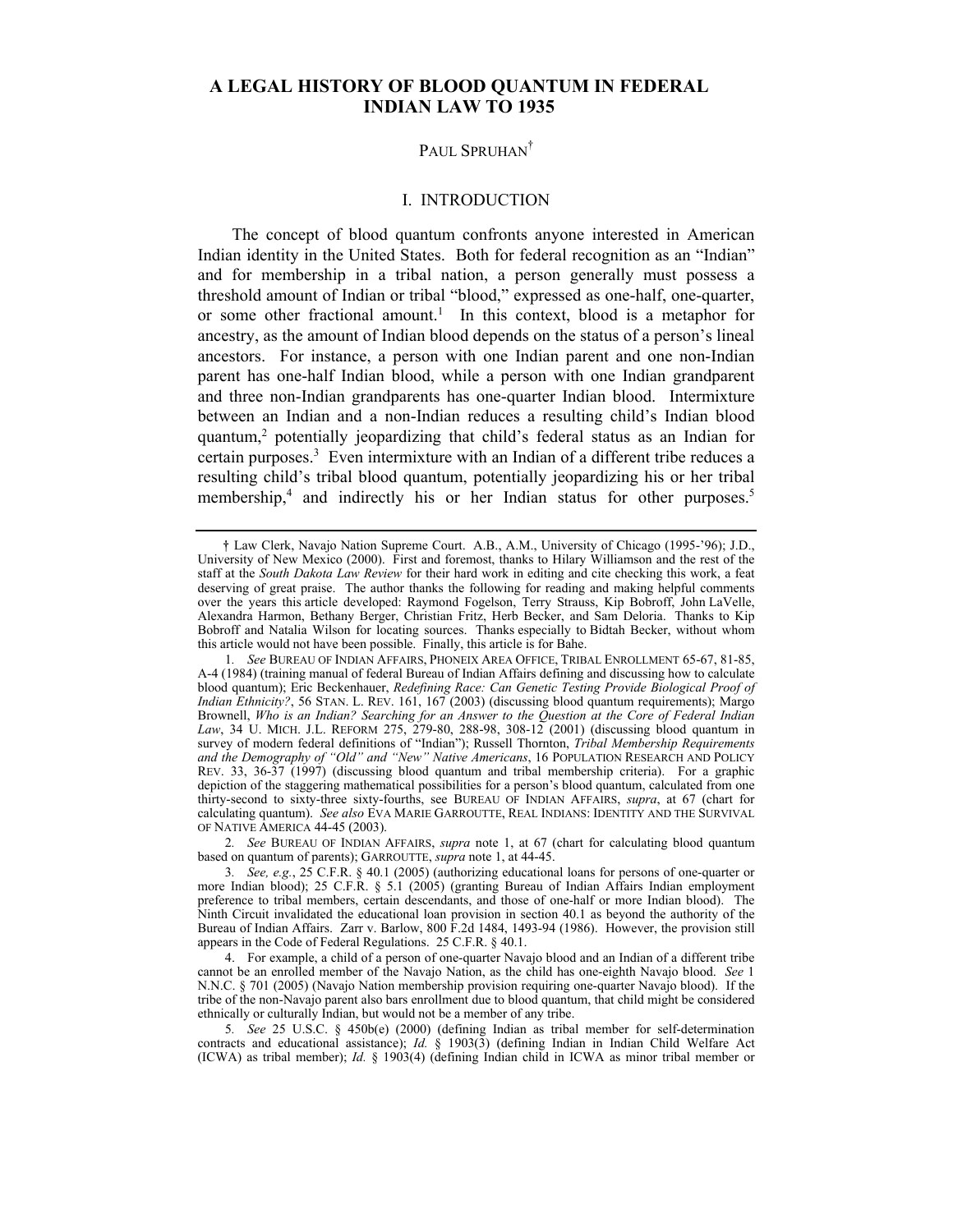Classification as an Indian or non-Indian or a member Indian or non-member Indian is central to jurisdictional questions in Indian law, as both Congress and the Supreme Court demarcate federal, tribal and state authority on Indian lands based on an individual's status.<sup>6</sup> Further, such classification determines eligibility for a host of tribal rights and federal benefits.<sup>7</sup>

Blood quantum is controversial among academics, policy makers, and affected individuals both inside and outside tribal communities.<sup>[8](#page-1-2)</sup> Some allege that the federal government applies blood quantum to eliminate its responsibilities to Indian people by legally defining Indians out of existence.<sup>[9](#page-1-3)</sup> In

<span id="page-1-1"></span>7*. See* Santa Clara Pueblo v. Martinez, 436 U.S. 49, 52-53 (1978) (describing the effects of tribal membership on the ability to vote in tribal elections and to live on Pueblo lands); 15 N.N.C. § 604 (2005) (Navajo Nation provision mandating employment preference for enrolled Navajo members); Brownell, *supra* note 1, at 279-83 (discussing Indian eligibility for various federal programs).

<span id="page-1-2"></span>8*. See* GARROUTTE, *supra* note 1, at 38-60 (discussing cultural implications); PHILIP SEVERSON, I SEE THE BUFFALO, WHERE ARE THE INDIANS? (1992) (critiquing federal blood quantum rules as too lenient); CIRCE STRUM, BLOOD POLITICS: RACE, CULTURE, AND IDENTITY IN THE CHEROKEE NATION OF OKLAHOMA (2002) (discussing use of blood quantum in Cherokee Nation); Beckenhauer, *supra* note 1, at 167-72 (discussing arguments for and against use); Ward Churchill, *The Crucible of American Indian Identity: Native Tradition Versus Colonial Imposition in Postconquest North America*, 23 AM. INDIAN CULTURE & RES. J. 39 (1999) (critiquing blood quantum policies in historical context as imposition by federal government); Raymond Fogelson, *Perspectives on Native American Identity*, *in* STUDYING NATIVE AMERICA: PROBLEMS AND PROSPECTS 40, 45-48 (Russell Thornton ed., 1998) (discussing blood as one form of native identity). *See generally* Carole Goldberg, *Members Only? Designing Citizenship Requirements for Indian Nations*, 50 U. KAN. L. REV. 437 (2002) (discussing arguments for or against blood requirements); Scott Gould, *Mixing Bodies and Beliefs: The Predicament of Tribes*, 101 COLUM. L. REV. 702 (2001) (advocating for membership rules not based on blood); James Hamill, *Show Me Your CDIB: Blood Quantum and Indian Identity Among Indian People of Oklahoma*, 47 AM. BEHAVIORAL SCIENTIST 267 (2003) (discussing importance of blood quantum in Oklahoma Indian communities); M. Annette Jaimes, *Federal Indian Identification Policy: A Usurpation of Indigenous Sovereignty in North America, in* THE STATE OF NATIVE AMERICA: GENOCIDE, *Indigenous Sovereignty in North America, in* THE STATE OF NATIVE AMERICA: COLONIZATION AND RESISTANCE 123 (M. Annette Jaimes ed., 1992) (critiquing blood quantum as imposed to limit federal responsibilities to Indian tribes); Melissa Meyer, *American Indian Blood Quantum Requirements: Blood is Thicker Than Family*, *in* OVER THE EDGE: REMAPPING THE AMERICAN WEST 231 (Valerie Matsumoto & Blake Allmendinger eds., 1999) (discussing history of blood quantum and potential compatibility to tribal concepts of group identity); Mark Neath, *American Indian Gaming Enterprises and Tribal Membership: Race, Exclusivity, and a Perilous Future*, 2 U. CHI. L. SCH. ROUNDTABLE 689 (1995) (critiquing blood quantum in context of gaming); John Rockwell Snowden et al., *American Indian Sovereignty and Naturalization: It's a Race Thing*, 80 NEB. L. REV. 171, 195-96, 199-200, 217-18, 220-30 (2001) (criticizing tribal use of blood quantum in context of right of naturalization by tribes regardless of race); Pauline Turner Strong & Barrik Van Winkle, *"Indian Blood": Reflections on the Reckoning and Refiguring of Native North American Identity*, 11 CULTURAL ANTHROPOLOGY 547 (1996) (discussing issues around use); Kimberly TallBear, *DNA, Blood, and Racializing the Tribe*, 18 WICAZO SA REV. 81 (2003) (critiquing use); Terry Wilson, *Blood Quantum: Native American Mixed Bloods*, *in* RACIALLY MIXED PEOPLE IN AMERICA 108 (Maria Root ed., 1992) (discussing use). There are also numerous discussions and critiques of blood quantum on the internet. *E.g.*, Roy Cook, *Heart of Colonialism Bleeds Blood Quantum, at*

 http://www.americanindiansource.com/bloodquantum.html; Jack Forbes, *Blood Quantum: A Relic of Racism and Termination*, *at* http://www.yvwiiusdinvnohii.net/Articles2000/JDForbes001126Blood.htm.

<span id="page-1-3"></span>9*. See, e.g.*, Churchill, *supra* note 8; Forbes, *supra* note 8; Jaimes, *supra* note 8.

minor eligible for membership).

<span id="page-1-0"></span><sup>6</sup>*. See* 18 U.S.C. § 1152 (2000) (establishing federal criminal jurisdiction over interracial crimes but not crimes by an Indian against another Indian in Indian Country); *Id.* § 1153 (establishing federal jurisdiction over major crimes committed by Indians); 25 U.S.C. § 1301(2) (2000) (affirming tribal criminal jurisdiction over Indians); Montana v. United States, 450 U.S. 544, 566 (1981) (limiting tribal civil jurisdiction over non-Indians); Washington v. Confederated Tribes of Colville Indian Reservation, 447 U.S. 134 (1980) (holding that the state of Washington could tax on-reservation cigarette sales to non-Indians and non-member Indians but not member Indians); Oliphant v. Suquamish Indian Tribe, 435 U.S. 191, 212 (1978) (holding that tribes have no tribal criminal jurisdiction over non-Indians); New York ex rel. Ray v. Martin, 326 U.S. 496, 497-501 (1946) (recognizing state jurisdiction over crimes by a non-Indian against another non-Indian committed on a reservation in that state).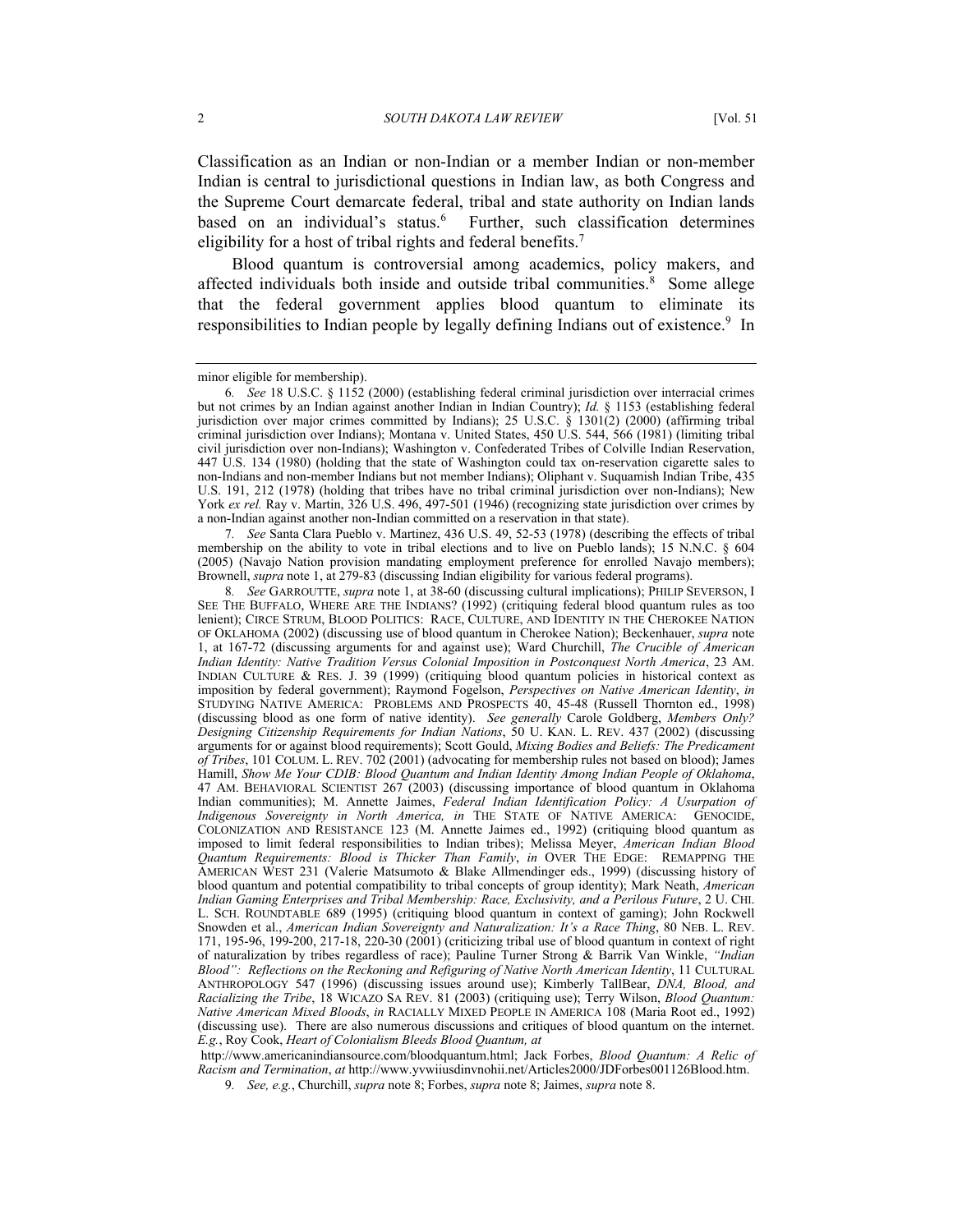the tribal membership context, some see blood quantum as a negative force allegedly imposed by the United States and at odds with traditional forms of tribal membership.[10](#page-2-0) Others see it as a neutral method to define tribal membership when consistent with the policy goals of a tribe.<sup>[11](#page-2-1)</sup>

While blood quantum permeates federal Indian policy, its origins are not well documented.<sup>12</sup> This paper is an attempt to fill the void. It traces the use of blood quantum by the federal government to 1935. This time period covers the advent of federal Indian policy to the passage of the Indian Reorganization Act,  $13$ a major transitional development in Indian law which set up procedures for tribes to adopt constitutions to define their membership[.14](#page-2-4)

The article focuses on the evolution of the use of blood quantum primarily in the context of federal definitions of two separate terms, "Indian" and "tribal member," by courts, by Congress, and by the Department of Interior. Part I discusses colonial and early state uses of blood quantum. Part II discusses federal uses of blood quantum, divided into several periods of federal Indian policy[.15](#page-2-5) Part IIA discusses the treaty period (1817-1871). Part IIB discusses the reservation period (1871-1887). Part IIC discusses the allotment period (1887-1934). Part IID discusses the 1934 Indian Reorganization Act.

In Part III the article concludes that blood quantum in federal Indian policy to 1935 is more striking for its lack of use than its application. Though early

<span id="page-2-3"></span>13. Act of June 18, 1934, ch. 576, 48 Stat. 984 [hereinafter Indian Reorganization Act] (codified as amended at 25 U.S.C. §§ 461-79 (2000)).

<span id="page-2-4"></span>14. *See id.* § 16. Tribes can adopt their own statute or constitutional provision to define their membership even if they voted not to adopt the IRA. *See, e.g.*, 1 N.N.C. § 701 (2005) (Navajo Nation membership provision requiring one-quarter Navajo blood).

<span id="page-2-1"></span><span id="page-2-0"></span><sup>10</sup>*. Id. See also* Snowden et al., *supra* note 8.

<sup>11</sup>*. See, e.g.*, Beckenhauer, *supra* note 1, at 168-70 (discussing economic and sociopolitical reasons to use blood quantum); Goldberg, *supra* note 8, at 459-71 (discussing use of blood quantum as one of several potential criteria for tribal citizenship provisions).

<span id="page-2-2"></span><sup>12.</sup> Several scholars have discussed the history of legal definitions of Indian and tribal membership at specific times or concerning specific native populations, but not the legal history of blood quantum across time. *See* JACK FORBES, AFRICANS AND NATIVE AMERICANS 195-98, 211-18, 251-62 (Basil Blackwell, Inc. 1988) (discussing colonial and state definitions in context of Indian-black intermixture); Bethany Ruth Berger, *After Pocahontas: Indian Women and the Law, 1830-1934*, 21 AM. INDIAN L. REV. 1 (1997) (discussing legal rules concerning mixed-bloods in context of legal status of Indian women); Churchill, *supra* note 8, at 46-50 (discussing blood quantum in treaty provisions and allotment); Lucy Curry, *A Closer Look at* Santa Clara Pueblo v. Martinez: *Membership by Sex, by Race, and by Tribal Tradition*, 16 WIS. WOMEN'S L.J. 161, 182-83, 191-92, 194-99 (2001) (discussing late nineteenth and early twentieth century definitions); Fogelson, *supra* note 8, at 45-48 (discussing linguistic and legal origins); Forbes, *supra* note 8; Meyer, *supra* note 8, at 232-33, 239-40 (discussing history in treaties and enrollment); David E. Wilkins, *The Federal Courts and Indigenous Identity*, 13 W. LEGAL HIST. 83 (2000) (reviewing federal case law on the definition of Indian). Even for works that do discuss the history of blood quantum, some scholars erroneously have attributed its first application to the 1887 General Allotment Act, 24 Stat. 338 (codified as amended at 25 U.S.C. §§ 331-358 (2000)), and its implementation. *See, e.g.*, Churchill, *supra* note 8, at 50; Gould, *supra* note 8, at 720; Jaimes, *supra* note 8, at 126. As will be discussed below, the origins of blood quantum are much earlier, *see infra* text accompanying notes 19-25, and neither the General Allotment Act nor any administrative or judicial implementation applied blood quantum, *see infra* text accompanying notes 190-240, 254-69, 273-95. *See generally* John LaVelle, *The General Allotment Act "Eligibility" Hoax: Distortions of Law, Policy, and History in Derogation of Indian Tribes*, 14 WICAZO SA REV. 251 (1999) (discussing erroneous history of blood quantum).

<span id="page-2-5"></span><sup>15.</sup> These divisions into periods of federal Indian policy primarily are for convenience of organization, though they track several significant legal and policy shifts, such as the end of treaty making and the beginning of allotment. Different scholars have constructed similar divisions. *See, e.g.*, FELIX S. COHEN, HANDBOOK OF FEDERAL INDIAN LAW 47-150 (1982 ed.).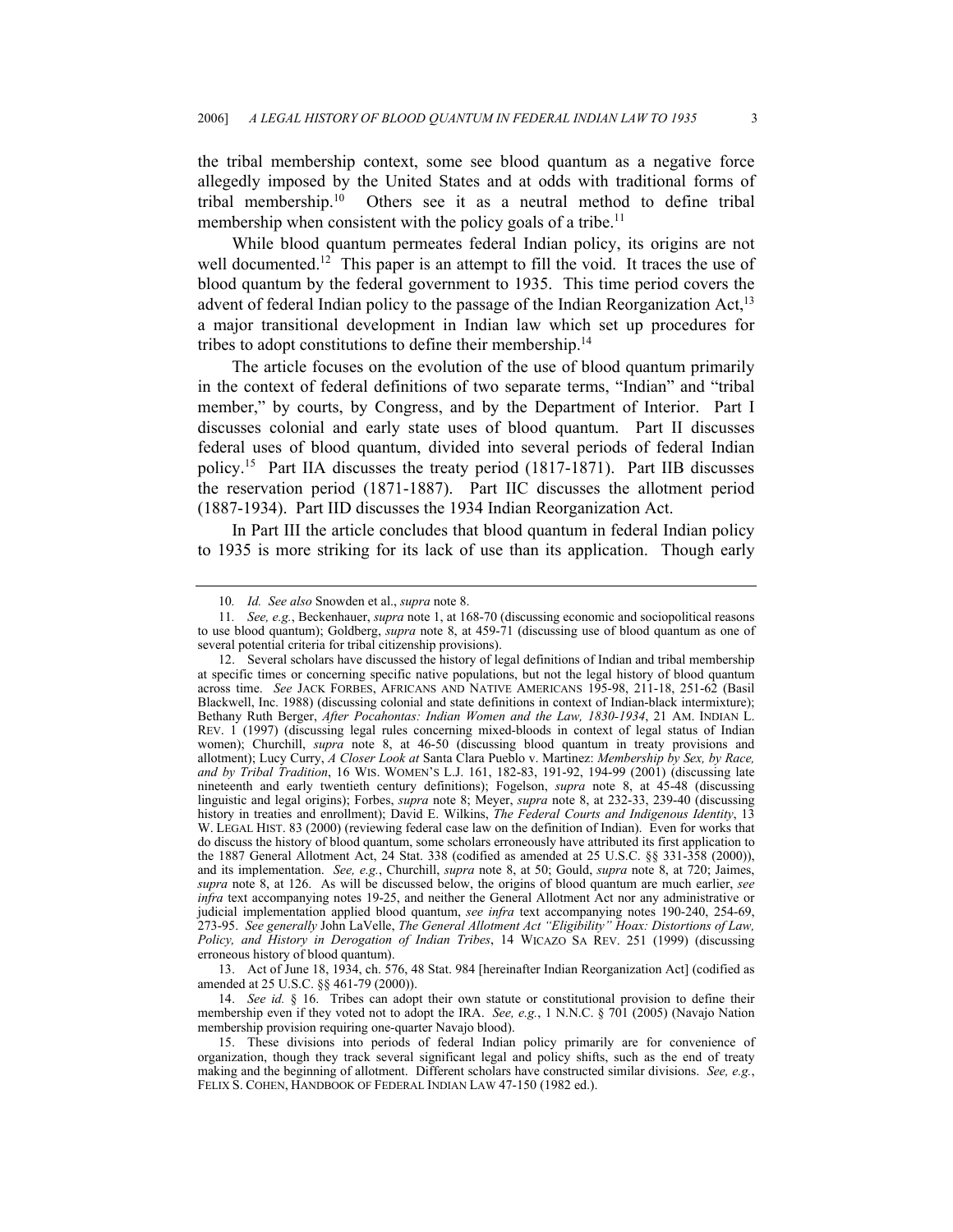federal officials were aware of blood quantum and used it in scattered situations for specific purposes, they generally preferred definitions that applied matrilineal or patrilineal descent or tribal membership. Blood quantum became an important method of defining Indian and tribal membership only in the early twentieth century. By the passage of the Indian Reorganization Act, blood quantum was firmly entrenched in federal Indian policy, though it existed alongside political definitions of Indian status. The shift from the almost exclusive use of political definitions to the selective use of biological ones tracks the changing perception of the federal government's relationship to Indian tribes. Ultimately, the lack of consistency in applications of blood quantum reflects the failure of the United States to reconcile the foundational contradictions of federal Indian law.

# II. COLONIAL AND STATE USES OF BLOOD QUANTUM

To understand the federal use of blood quantum, it is important to recognize its antecedents. The use of fractional amounts of blood to describe ancestry long predates the question of mixed-race ancestry. An ancient rule of English common law distinguishes between "whole blood" and "half blood" relatives for purposes of inheritance.<sup>16</sup> Like blood quantum, the concept of whole and half blood divides different bloods to define legal status, distinguishing persons with the same parents from those with only one parent in common.<sup>17</sup> As described in William Blackstone's *Commentaries*, the distinction arose because, "[A]s every man's own blood is compounded of the bloods of his respective ancestors, he only is properly of the whole or entire blood with another, who hath . . . all the same ingredients in the composition of his blood that the other hath."<sup>[18](#page-3-2)</sup>

British colonies and later states similarly applied fractionated amounts of blood to define the legal status of mixed-race people for various purposes. Initially articulated in terms of the number of generations from an unmixed black or Indian ancestor,[19](#page-3-3) colonies and states declared certain persons ineligible to

<span id="page-3-0"></span><sup>16.</sup> *See* FREDERICK POLLOCK & FREDERIC MAITLAND, THE HISTORY OF ENGLISH LAW BEFORE THE TIME OF EDWARD I 301-05 (1959) (discussing use in thirteenth and fourteenth century England).

<span id="page-3-2"></span><span id="page-3-1"></span><sup>17.</sup> *See* BLACK'S LAW DICTIONARY 164 (7th ed. 1999).

<sup>18. 2</sup> WILLIAM BLACKSTONE, COMMENTARIES \*227. For a general discussion of the concept of blood in Europe and other societies, see MELISSA MEYER, THICKER THAN WATER: THE ORIGINS OF BLOOD AS SYMBOL AND RITUAL (2005).

<span id="page-3-3"></span><sup>19</sup>*. See, e.g.*, Act of June 28, 1746, ch. II, § L, 23 STATE RECORDS OF NORTH CAROLINA 252, 262 (Walter Clark ed., 1904) (prohibiting testimony in court against whites by "Negroes, Mulattoes, bond and free, to the Third Generation"); Act of Apr. 4, 1741, ch. I, § XIII, 23 STATE RECORDS OF NORTH CAROLINA, *supra* at 158, 160 (assessing fine against any white person who marries an "Indian, Negro, Mustee, or Mulatto Man or Woman, or any Person of Mixed Blood, to the Third Generation"); Act of Nov. 23, 1723, ch. V, § II, 23 STATE RECORDS OF NORTH CAROLINA, *supra* at 106 (assessing tax on "free Negroes, Mulattoes, and other Persons of that kind, being mixed Blood, including the Third Generation"); 1705 Va. Acts ch. IV, 3 STATUTES AT LARGE 250, 252 (William Waller Hening ed., 1823) (defining mulatto as "the child of an Indian and child, grand child, or great grandchild, of a negro"). One intriguing possibility for the origin of the use of "the third generation" to define status is a passage from the biblical Book of Deuteronomy, which, in the King James translation, has almost identical language. *See Deuteronomy* 23:8 (King James). Under the Mosaic Law the children of Egyptians and Edomites were allowed in the congregation "in their third generation." *Deuteronomy* 23:7-8 (King James). Whether consistent with the original intent or not, several later writers have interpreted this passage as defining the status of children of mixed marriages. *See* 5 THE JEWISH ENCYCLOPEDIA 40, 41 (Isidore Singer ed., 1943); DANIEL WILSON, PREHISTORIC MAN: RESEARCHES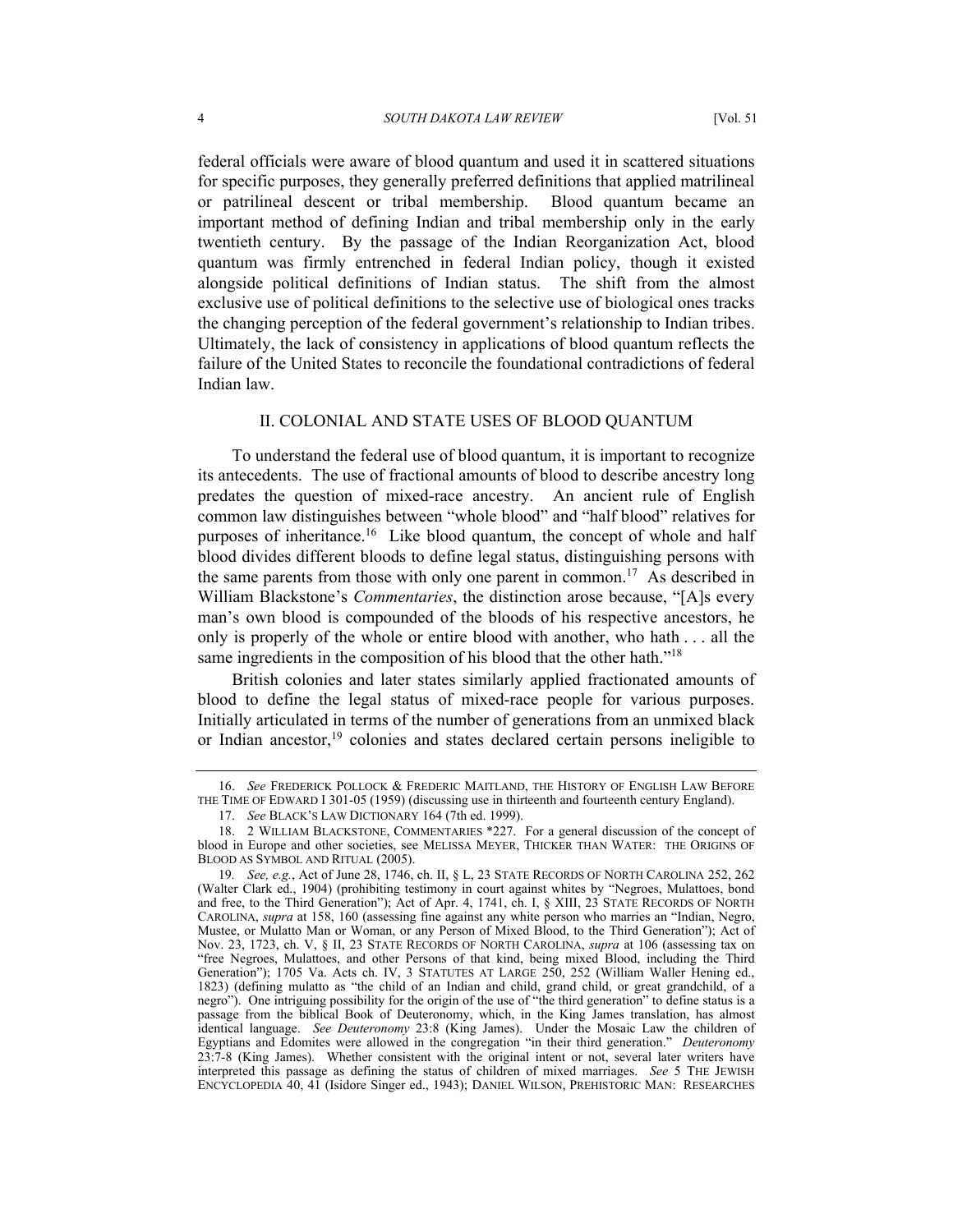testify in court proceedings, marry whites or for other purposes by the amount of Indian or black blood.<sup>20</sup> One of the earliest examples is a Virginia statute in 1705, which defined "mulatto" in a statute barring mulattos and others from holding public office as "the child of an Indian and child, grandchild or great grandchild of a negro.["21](#page-4-1) Virginia also appears to have been the first to articulate a specific amount of blood, by defining mulatto in 1785 for various purposes as:

[E]very person of whose grandfathers or grandmothers any one is or shall have been a Negro, although all his other progenitors, except that descending from the Negro shall have been white persons . . . and so every person who shall have *one-fourth or more Negro blood*, shall, in like manner be deemed a mulatto.<sup>[22](#page-4-2)</sup>

In 1866 Virginia extended blood quantum to define Indian as "every person, not a colored person, having one-fourth or more of Indian blood.["23](#page-4-3) Other nineteenth-century state statutes defined Indian for various purposes by blood quantum[.24](#page-4-4) State courts also adopted the language of blood for purposes such as voting and interracial marriage prohibitions.[25](#page-4-5)

<span id="page-4-0"></span>20*. See, e.g.,* Act of Apr. 8, 1777, ch. II, § XLII, 24 STATE RECORDS OF NORTH CAROLINA, *supra* note 19, at 48, 61 (making "all Persons of mixed blood, descended from Negro or Indian ancestors, to the fourth Generation inclusive (though one Ancestor of each Generation may have been a white Person)" incapable of testifying as a witness); Act of Mar. 17, 1749, ch. III, § II, 23 STATE RECORDS OF NORTH CAROLINA, *supra* note 19, at 342, 345 (deeming taxable persons to include "Persons of Mixt Blood, to the Fourth Generation"); Act of Dec. 5, 1746, ch. II, § L, 23 STATE RECORDS OF NORTH CAROLINA, *supra* note 19, at 251, 262 (prohibiting testimony in court against whites by "Negroes, Mulattoes, bond and free, to the Third Generation"); Act of Apr. 4, 1741, ch. I, § XIII, 23 STATE RECORDS OF NORTH CAROLINA, *supra* note 19, at 158, 160 (assessing fine against any white person who marries an "Indian, Negro, Mustee, or Mulatto Man or Woman, or any Person of Mixed Blood, to the Third Generation"); Act of Nov. 23, 1723, ch. V, § II, 23 STATE RECORDS OF NORTH CAROLINA, *supra* note 19, at 103, 106 (assessing tax on "free Negroes, Mulattoes, and other Persons of that kind, being mixed Blood, including the Third Generation"); 1705 Va. Acts ch. IV, 3 STATUTES AT LARGE, *supra* note 19, at 250, 252 (defining mulatto as "the child of an Indian and child, grand child, or great grandchild, of a negro"). For other examples, see FORBES, *supra* note 12, at 195-98, 211-18, 251-62. For a description of the origins of Indian–non-Indian intermixture in the present day United States, see THOMAS N. INGERSOLL, TO INTERMIX WITH OUR WHITE BROTHERS: INDIAN MIXED BLOODS IN THE UNITED STATES FROM EARLIEST TIMES TO THE INDIAN REMOVALS 3-76 (2005).

<span id="page-4-2"></span><span id="page-4-1"></span>21. 1705 Va. Acts ch. IV, 3 STATUTES AT LARGE, *supra* note 19, at 250, 252.

22. 1785 Va. Acts ch. LXXVIII, § 1, 12 STATUTES AT LARGE 184 (William Waller Hening ed., 1823) (emphasis added).

<span id="page-4-4"></span><span id="page-4-3"></span>23. Act of Feb. 27, 1866, ch. 17, § 1, 1866 Va. Acts 84, 84.

24. *See, e.g.*, Act of Oct. 24, 1866, § 1, 1866 Or. Acts 10 (barring marriage of white person and "any person having more than one-half Indian blood"); Act of May 15, 1854, ch. III, § 42, 1854 Cal. Stat. 84, 94 (barring those of one-half or more Indian blood from testifying in case where white person was a party); Act of Apr. 29, 1851, ch. V, § 394(3), 1851 Cal. Stat. 51, 114 (barring those of one-fourth or more Indian blood from testifying in case where white person was a party); Act of Feb. 3, 1841, ch. LI, § 4, 1841 Ind. Gen. Laws 134 (banning writs of *capias ad respondendum* (commanding sheriff to take person into custody for court appearance) against any Indian, defined as one-eighth or more and tribal member); Act of Jan. 21, 1837, ch. VIII, 1837 N.C. Laws 30 (requiring written agreement, signature, and two witnesses for contracts with Cherokee Indian or "person of Cherokee Indian blood, within the second degree").

<span id="page-4-5"></span>25. *See, e.g.*, Smith v. Jeffries, 25 Ind. 376 (1865) (holding that person of one-eighth Indian blood could vote as a white citizen); Bailey v. Fiske, 34 Me. 77 (1852) (finding woman of one-sixteenth Indian

INTO THE ORIGIN OF CIVILISATION IN THE OLD WORLD AND THE NEW WORLD 520 (London, MacMillan 1865). Interestingly, North Carolina extended the restriction to the "fourth generation" in later statutes. *See, e.g.*, Act of Nov. 15, 1777, ch. II, § XLII, 24 STATE RECORDS OF NORTH CAROLINA 48, 61 (Walter Clark ed., 1905) (making "all Persons of mixed Blood, descended from Negro and Indian Ancestors, to the fourth Generation inclusive (though one Ancestor of each Generation may have been a white Person)" incapable of testifying as a witness); Act of Apr. 14, 1749, ch. III, § II, 23 STATE RECORDS OF NORTH CAROLINA, *supra* at 310, 345 (deeming taxable persons to include "Persons of Mixt Blood, to the Fourth Generation").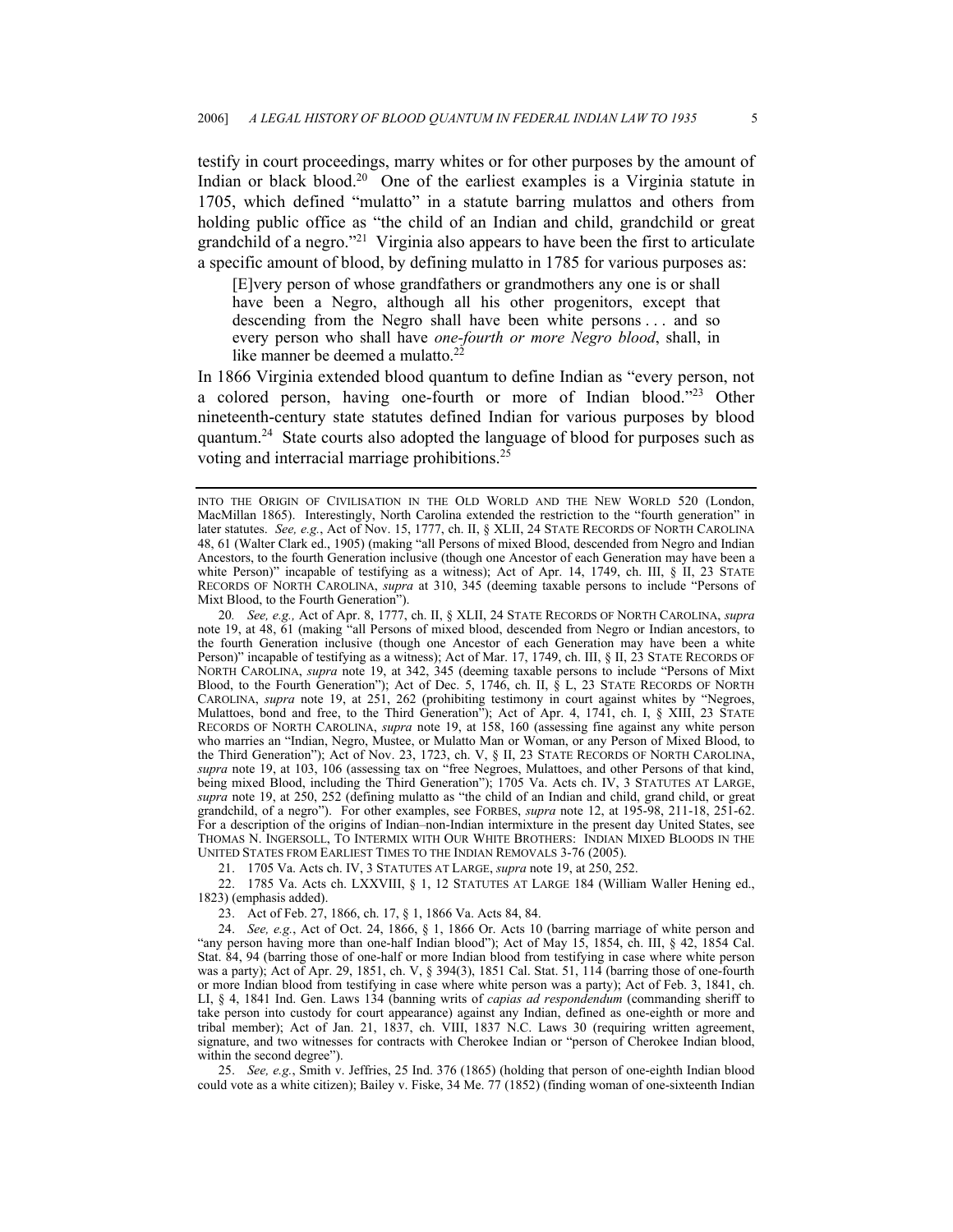Slaves were a special class for state courts, as courts used the language of blood to describe the ancestry of slaves, but applied a rule of matrilineal descent to decide whether individuals were legally slaves or free. Slaves filed emancipation suits claiming they were entitled to freedom because a maternal ancestor was a free white or Indian person.<sup>26</sup> In these and other cases concerning slave status, state courts applied a common law rule known as *partus sequitur ventrem* ("the offspring follows the mother").<sup>27</sup> Under that doctrine a slave took the status of his or her mother, regardless of the amount of white, black, or Indian ancestry.<sup>28</sup> Therefore, a slave could by blood quantum standards be onequarter or one-eighth black by blood, and have the physical appearance of a white or Indian person (subjectively defined), but still be a slave by law.<sup>29</sup> However, if the slave could prove that he or she had a maternal ancestor who was a free white or Indian, the court could declare that slave legally free.<sup>[30](#page-5-4)</sup>

Courts struggled with this rule, as, in the absence of documents, the slave and master fought over how to prove maternal ancestry. An 1806 case from Virginia, *Hudgins v. Wrights*, is a good example. [31](#page-5-5) Faced with a situation where no reliable records on the race of the plaintiffs' ancestors existed, $32$  the court set up presumptions in the law of evidence based on physical appearance.<sup>33</sup> If a slave looked Indian or white, the master had to prove he or she descended from slaves in the maternal line.<sup>34</sup> If the slave looked black, the slave had to prove he or she descended from a free Indian or white.<sup>35</sup> Interestingly, the court used the language of blood to describe ancestry and its effect on physical features. Judge

<span id="page-5-0"></span>26*. See, e.g.*, Daniel v. Guy, 19 Ark. 121 (1857); Hudgins v. Wrights, 11 Va. (1 Hen. & M.) 134 (1806). For a detailed discussion of these and other cases, see Jason Gillmer, *Suing for Freedom: Interracial Sex, Slave Law, and Racial Identity in the Post-Revolutionary and Antebellum South*, 82 N.C. L. REV. 535 (2004).

<span id="page-5-2"></span><span id="page-5-1"></span>27. *See, e.g.*, *Hudgins*, 11 Va. (1 Hen. & M.) at 137.

28. *See, e.g., Daniel*, 19 Ark. at 132, 135; Gaines v. Ann, 17 Tex. 211, 214-15 (1856); *Hudgins*, 11 Va. (1 Hen. & M.) at 137.

<span id="page-5-5"></span>31. 11 Va. (1 Hen. & M.) 134.

<span id="page-5-6"></span>32. *See id.* at 137.

<span id="page-5-7"></span>33. *See id.* at 140.

blood could not legally marry mulatto because she was legally white); Inhabitants of Medway v. Inhabitants of Natick, 7 Mass. 88 (1810) (holding offspring of half-black, half-white parent and white parent not a mulatto under law outlawing marriage between mulattos and whites); Jeffries v. Ankeny, 11 Ohio 372, 375 (1842) (finding person of one-quarter Indian blood could vote as a "free white citizen"); Gray v. Ohio, 4 Ohio 353, 353-54 (1831) (determining that negro could not testify against person of onequarter negro blood, because statute defines "quarteroon" as white and therefore "a party of such a blood" has the "privileges of whites"). For a general survey of southern cases, see Ariela J. Gross, *Litigating Whiteness: Trials of Racial Determination in the Nineteenth-Century South*, 108 YALE L.J. 109 (1998).

<span id="page-5-3"></span><sup>29.</sup> *See, e.g.*, *Daniel*, 19 Ark. at 135 (rejecting jury instruction that set slave status threshold at onefourth "negro blood"); *Gaines*, 17 Tex. at 215. In *Gaines*, a woman of one-eighth black blood, identified only as "Ann," failed to win her freedom. *See id.* The Texas Supreme Court reversed the jury verdict in her favor, despite testimony by two doctors that they "could not detect any of the indicia of African blood in her, but that a person who was only one eighth of the African blood might not show any signs of the existence of that blood." *Id.* at 214. Ultimately the court concluded that Ann was a slave and that "[h]er child, if by a white man . . . following the status of its mother . . . would be a slave, and it would so descend, *ad infinitum*, so long as the descent from a slave mother could be traced." *Id.* at 215. For a similar discussion of Indian identity, but reaching the opposite conclusion, see *infra* text accompanying note 231.

<span id="page-5-4"></span><sup>30.</sup> *See, e.g*., *Hudgins*, 11 Va. (1 Hen. & M.) at 140, 143*.*

<span id="page-5-8"></span><sup>34.</sup> *See id.*

<span id="page-5-9"></span><sup>35.</sup> *See id*.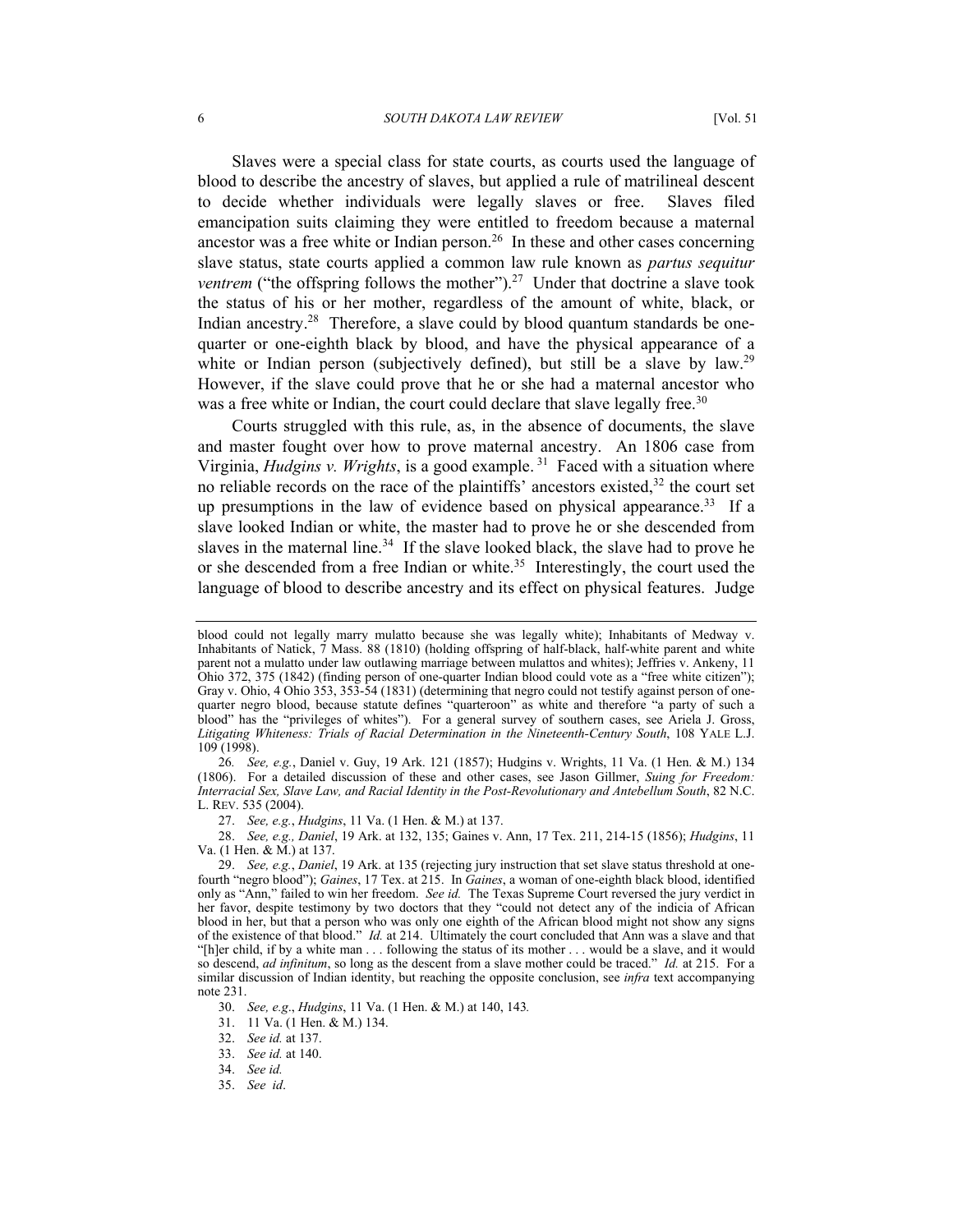Tucker described an ancestor of the plaintiffs as having "long black hair . . . [and] a copper complexion . . . a circumstance which could not well have happened, if her mother had not had an equal, or perhaps a larger portion of Indian blood in her veins.["36](#page-6-0) Ultimately, according to the evidence, the plaintiffs possessed "entirely the appearance of white people,"[37](#page-6-1) and the maternal ancestor, according to witness testimony, had looked Indian.<sup>38</sup> Lacking sufficient evidence by the defendant to overcome the presumption of their appearance, all the judges concurred that they should be declared free.<sup>[39](#page-6-3)</sup>

In non-slave cases, some state courts recognized mixed-bloods as Indians, at least for purposes of legal incapacities imposed on Indians under state laws. Two cases applied a straight political or social test to define Indian. In *Inhabitants of Andover v. Inhabitants of Canton*, two towns in Massachusetts argued over which town was responsible to financially support a pauper who was the child of a slave father and a half-white, half-Indian mother.<sup>40</sup> The answer depended, in part, on whether the mother was legally affiliated with the Punkapoag tribe, whose members lived within the boundaries of the town of Canton, but paid no taxes and were not legally considered residents of the town for purposes of Canton's financial responsibility.<sup>41</sup> The court first concluded that the pauper was not born a slave under *partus sequitur ventrem* because his mother was a free person.<sup>42</sup> The court then identified the mother as a mulatto and concluded that she was a Punkapoag because "it [was] immaterial, whether she was a mulatto or not, provided she associated with the tribe, making one of their number."[43](#page-6-7) In *Wall v. Williams*, [44](#page-6-8) the Alabama Supreme Court ruled that a woman of one-half Choctaw blood who remained in the state after removal of most of the tribe was an Indian for purposes of a statute requiring two witnesses to a contract with an Indian.<sup>45</sup> The court concluded that:

In common parlance, the word "Indians," includes not only those who have no admixture of blood with the white or negro races, but those descendants of Indians who have become thus mixed, yet retain their distinctive character as members of the tribe from which they trace their descent.<sup>[46](#page-6-10)</sup>

<span id="page-6-5"></span>41. *See Andover*, 13 Mass*.* (12 Tyng) at 547, 554.

<span id="page-6-7"></span><span id="page-6-6"></span>42. *See id.* at 551-53.

<span id="page-6-8"></span>44. 11 Ala. 826 (1847).

<span id="page-6-9"></span>45. *See id.* at 836.

<span id="page-6-10"></span>46. *Id.* at 836.

<span id="page-6-0"></span><sup>36.</sup> *Id.* at 137.

<span id="page-6-1"></span><sup>37</sup>*. Id.* at 141.

<span id="page-6-2"></span><sup>38</sup>*. Id.* at 142.

<span id="page-6-4"></span><span id="page-6-3"></span><sup>39.</sup> *See id.* at 136, 141, 143.

<sup>40. 13</sup> Mass. (12 Tyng) 547 (1816). The question turned on the concept of "settlement," which allocated responsibility between towns or districts to support poor residents. *See id.* Settlement in a particular town conferred the right to a pauper to *see* k aid from that town. *See* BLACK'S LAW DICTIONARY 1539 (4th ed. 1968). For a discussion of the Massachusetts law of "settlement" and its effect on former slaves, see Kunal M. Parker, *Making Blacks Foreigners: The Legal Construction of Former Slaves in Post-Revolutionary Massachusetts*, 2001 UTAH L. REV. 75 (2001).

<sup>43.</sup> *Id.* at 553. The court ultimately ruled against Andover, holding that the pauper did not have a settlement in Canton due to the slave status of his father and the Punkapoag status of his mother. *See id.*  at 554-55.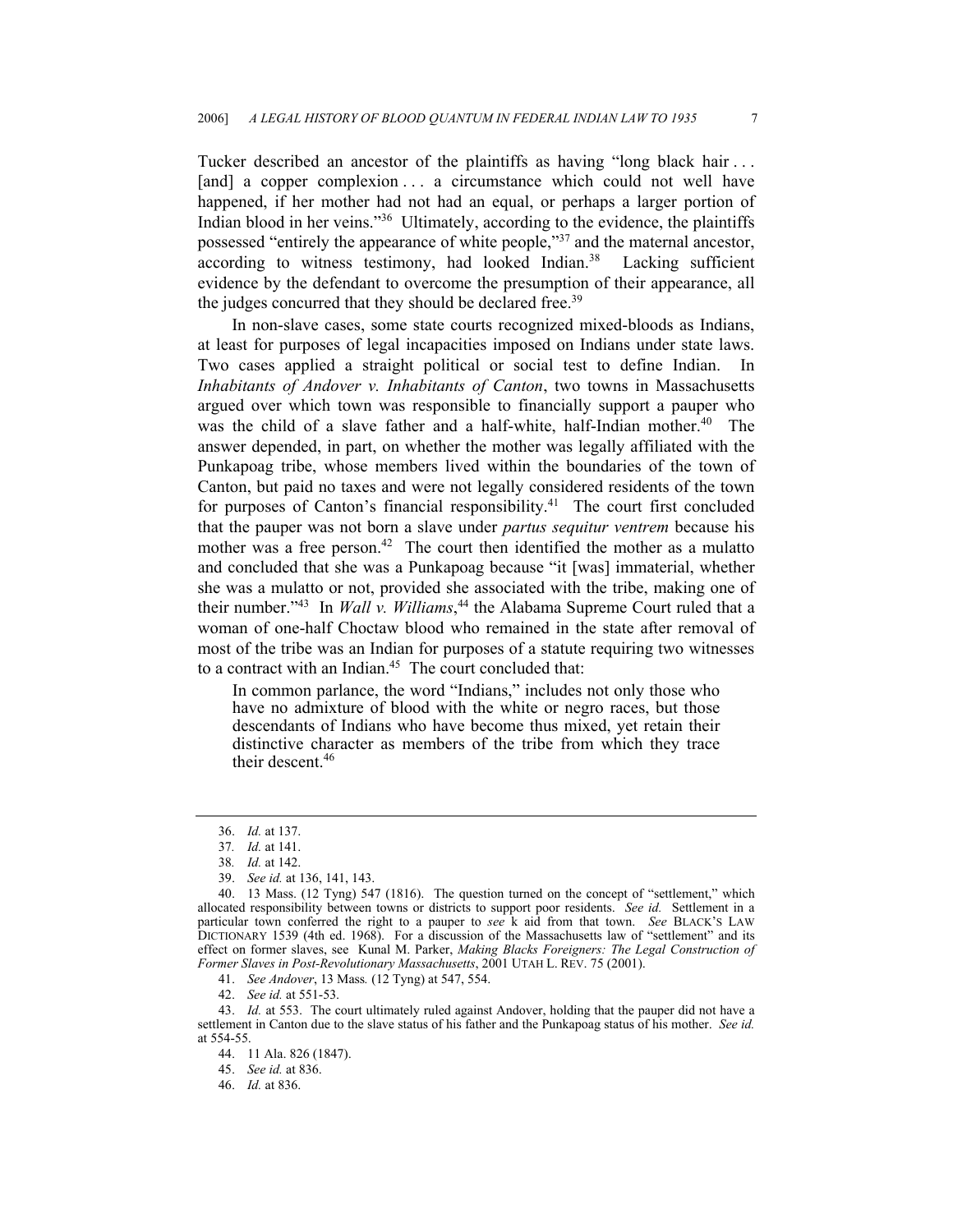In *Doe v. Avaline*,<sup>47</sup> the Indiana Supreme Court applied a hybrid biologicalpolitical rule to a woman of three-eighths Miami Indian blood to invalidate a will she made without the state legislature's approval. $48$  The court noted that the deceased was "an Indian, in the ordinary and popular acceptation of the term," as the Miami tribe and state and federal authorities recognized her as a tribal member, and she had spoken the Miami language.<sup>49</sup> Further, the court observed that since December, 1842, more than half of "persons known, called, and recognized as Indians in [Indiana], were not full bloods, but mixed, being part white."<sup>50</sup> Based on this evidence, the court rejected a rule defining Indian as those with a "preponderance" of Indian blood.[51](#page-7-4) Ultimately, the court interpreted a statute requiring legislative approval for Indian contracts *in pari materia*[52](#page-7-5) with an  $1841$  statute<sup>53</sup> that defined Indian for purposes of barring a certain type of writ as "all persons of Indian descent, who are recognized [sic] as members of any tribe residing in the State of Indiana, down to those having one-eighth Indian blood."[54](#page-7-7) As she had three-eighths Indian blood, and was a member of the Miami tribe, she was an Indian and therefore her will was invalid.<sup>[55](#page-7-8)</sup>

There is little evidence, in terms of citations in decisions or references in administrative or congressional discussions, that federal officials directly applied colonial or state approaches. Early federal officials were clearly conversant in the language of blood applied in colonial and state law.[56](#page-7-9) Further, as will be discussed below, there are a few scattered citations to state statutes or case law,<sup>[57](#page-7-10)</sup> including *Hudgins v. Wrights*, [58](#page-7-11) concerning *partus sequitur ventrem*. [59](#page-7-12) The important thing is that blood quantum existed before the extension of federal authority over tribal territory, and was not created specifically for it. As the United States expanded and interacted with more tribal nations, officials brought a pre-existing language of blood that they would apply in different ways to define Indians.

52. BLACK'S LAW DICTIONARY 1270 (7th ed. 1999). *In pari materia* is a rule of interpretation that statutes concerning the same subject can be interpreted together. *See id.*

<span id="page-7-6"></span>53. Act of Feb. 3, 1841, ch. LI, § 4, 1841 Ind. Gen. Laws 134.

<span id="page-7-7"></span>54. *Doe*, 8 Ind. at 15.

56. *See, e.g.*, 4 AMERICAN STATE PAPERS: INDIAN AFFAIRS, 331, 454 (1832) (containing 1792 and 1793 reports of federal officials referencing "half-breeds" among Creeks and Cherokees); JEDEDIAH MORSE, REPORT TO THE SECRETARY OF WAR OF THE UNITED STATES ON INDIAN AFFAIRS 24, 33, 37, 50, 58, 64, 69-70, 73, 190 (1822) (reporting on condition of Indian tribes to federal government and describing various individuals as "full" or "mixed" blood).

<span id="page-7-10"></span>57. *See, e.g.*, United States v. Sanders, 27 F. Cas. 950, 951-52 (C.C.D. Ark. 1847) (No. 16,220) (citing state slave cases); *In re* Camille, 6 F. 256, 258 (C.C.D. Or. 1880) (citizenship case, which cites state law defining "white person").

<span id="page-7-11"></span>58. 11 Va. (1 Hen. & M.) 134 (1806). For a discussion of the case, see *supra* text accompanying notes 31-39.

<span id="page-7-12"></span>59. *See Sanders*, 27 F. Cas. at 951-52.

<span id="page-7-0"></span><sup>47. 8</sup> Ind. 6 (1856).

<span id="page-7-1"></span><sup>48.</sup> *See id.* at 14-15.

<span id="page-7-2"></span><sup>49.</sup> *Id.* at 16-17.

<span id="page-7-3"></span><sup>50.</sup> *Id.* at 14.

<span id="page-7-5"></span><span id="page-7-4"></span><sup>51.</sup> *See id*.

<span id="page-7-9"></span><span id="page-7-8"></span><sup>55.</sup> *See id.* at 14-17.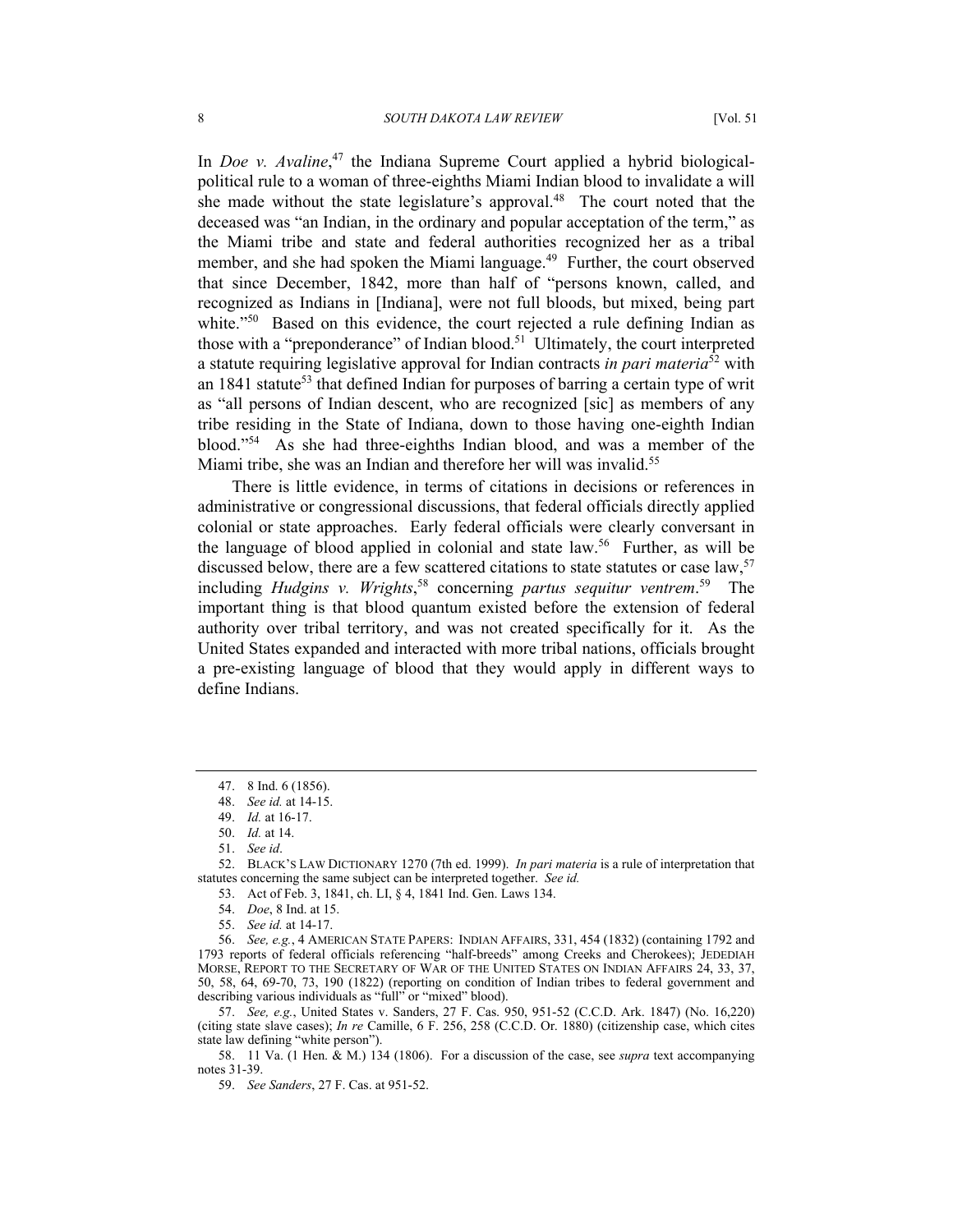### III. FEDERAL USES OF BLOOD QUANTUM

Inconsistency is the main theme in federal applications of blood quantum. The branches of the federal government took different positions and applied different approaches to the definition of Indian and tribal membership. The definition depended on the purpose of the federal action. The resulting muddle shows that there has never been a uniform application of blood quantum in federal Indian law.

The primary cause of the inconsistency was the lack of any clear guidance by Congress, the branch of the federal government with primary authority over Indian affairs under the United States Constitution.<sup>60</sup> Congress did not attempt to define Indian status until the late nineteenth century, and then did so primarily in the context of the distribution of Indian property and the allotment of Indian lands.<sup>61</sup> Without statutory definitions, courts and executive branch officials applied varying rules to specific situations, utilizing the language of blood, but not necessarily applying blood quantum to divide Indian from non-Indian or tribal member from non-member.

# A. THE TREATY PERIOD (1817-1871)

### *1. Treaty Provisions*

Treaties are an important place to begin in a discussion of blood quantum in federal Indian policy, as the United States initially adopted the colonial and state policy of negotiating treaties with tribes as sovereign political entities for various purposes, including ceding tribal land to the United States.<sup>62</sup> Treaties involved two branches of the federal government, as they were negotiated with tribal leaders by representatives of the President and ratified by a two-thirds vote of the Senate.<sup>63</sup> Though Congress passed general legislation concerning Indian affairs in the early nineteenth century, especially concerning trade, $64$  treaties were the primary documents that defined the legal relationship between the United States and tribes up to the abolition of treaty-making by Congress in 1871.<sup>[65](#page-8-5)</sup>

It is clear from early treaty negotiations that federal officials used the language of blood to describe people of mixed Indian and non-Indian ancestry. For example, federal officials, including Andrew Jackson, lamented the purportedly negative influence of "half-breeds" in encouraging resistance to

<span id="page-8-0"></span><sup>60.</sup> *See* U.S. CONST. art. I, § 8, cl. 3. The Supreme Court has developed out of this clause, known as the Indian Commerce Clause, the notion that Congress possesses "plenary power" over Indian affairs. Cotton Petroleum Corp. v. New Mexico, 490 U.S. 163, 192 (1989). Under plenary power, Congress has primary authority over Indian affairs among the branches of the federal government, and may control or regulate the powers of Indian tribes, including dissolving tribes as political entities. *See* Santa Clara Pueblo v. Martinez, 436 U.S. 49, 56-57 (1978).

<span id="page-8-2"></span><span id="page-8-1"></span><sup>61.</sup> *See infra* text accompanying notes 244-69.

<sup>62.</sup> *See generally* FRANCIS PAUL PRUCHA, AMERICAN INDIAN TREATIES: THE HISTORY OF A POLITICAL ANOMALY (Univ. of California Press 1994).

<span id="page-8-3"></span><sup>63.</sup> *See* U.S. CONST. art. II, § 2.

<span id="page-8-4"></span><sup>64.</sup> *See, e.g.*, Act of June 30, 1834, ch. 161, 4 Stat. 729.

<span id="page-8-5"></span><sup>65.</sup> *See* Act of Mar. 3, 1871, ch. 120, 16 Stat. 544, 566 (codified at 25 U.S.C. § 71 (2000)).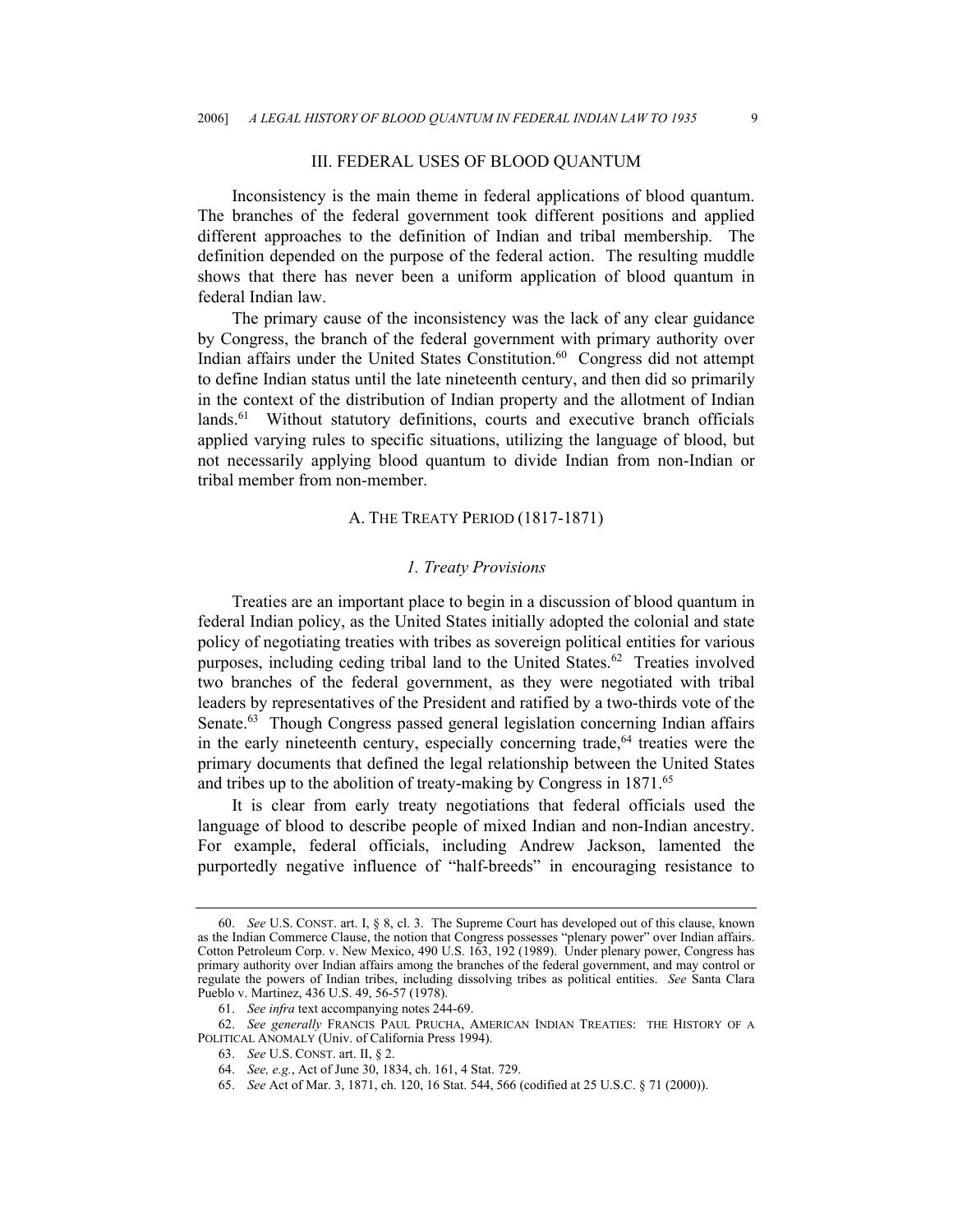removal of the Five Civilized Tribes<sup>66</sup> in the early 1800s.<sup>67</sup> In these and other discussions, federal officials identified individuals by blood, whether by specific amounts, such as "one-fourth Indian," three-fourths "white," "full-blooded," or by the general term "half-breed."<sup>68</sup> However, though blood quantum was a linguistic description of ancestry in these early discussions, there was no legal significance attributed to it.

References in treaties to "half-bloods," "half-breeds" or "quarter-bloods" began in 1817 in provisions granting various benefits to mixed individuals.<sup>69</sup> Treaties with the Sac and Fox (1824), and the Sioux, Omaha, Iowa, and Ottoe tribes (1830) granted separate reservations for "half-breeds."[70](#page-9-4) Treaties with the Chippewa, Ottawa, Menominee and other tribes granted monetary payments to "half-breeds" or "mixed-bloods."<sup>71</sup> Two 1837 treaties granted payments to individuals of "not less than one-quarter" Winnebago and Sioux blood, using specific fractional amounts of blood instead of the general term half-breed.<sup>72</sup>

<span id="page-9-0"></span><sup>66.</sup> The Five Civilized Tribes are the Cherokees, Choctaws, Chickasaws, Creeks, and Seminoles. Despite resistance by mixed-bloods and other Indians, most of those tribes, including mixed-bloods, were removed to the Indian Territory, which became the state of Oklahoma. *See generally* GRANT FOREMAN, INDIAN REMOVAL (1972).

<span id="page-9-1"></span><sup>67.</sup> *See* 2 AMERICAN STATE PAPERS: INDIAN AFFAIRS 232, 234, 236-37, 239, 241-43 (1834) (1820 discussion of Choctaw treaty negotiations); INGERSOLL, *supra* note 20, at 224 (discussing attitude of federal officials toward mixed-blood anti-removal); THEDA PERDUE, "MIXED BLOOD" INDIANS: RACIAL CONSTRUCTION IN THE EARLY SOUTH 70-71, 95-96 (2003) (discussing Andrew Jackson's complaints of half-breed influence over Chickasaws in 1816).

<span id="page-9-2"></span><sup>68. 2</sup> AMERICAN STATE PAPERS: INDIAN AFFAIRS 241, 242, 243, 278 (1834); 4 AMERICAN STATE PAPERS: PUBLIC LANDS 858-59 (1859) (1826 application of Creek half-breeds to sell land). The term half-breed, though suggesting persons of exactly half Indian and half non-Indian blood, appears to have been a more elastic term roughly synonymous with mixed-blood. *See infra* text accompanying notes 118-23.

<span id="page-9-3"></span><sup>69.</sup> *See, e.g*., Treaty with the Sac and Fox art. 4, Sept. 28, 1836, 7 Stat. 517, 518; Treaty with the Ottawa art. 14, Aug. 30, 1831, 7 Stat. 359, 362; Treaty with the Shawnee art. 13, Aug. 8, 1831, 7 Stat. 355, 358 (referring to "quarter blooded Shawnee"); Treaty with the Chippewa art. 4, Aug. 5, 1826, 7 Stat. 290, 291; Treaty with the Kansas art. 6, June 3, 1825, 7 Stat. 244, 245; Treaty with the Osage art. 5, June 2, 1825, 7 Stat. 240, 241; Treaty with the Quapaw art. 7, Nov. 15, 1824, 7 Stat. 232, 233; Treaty with the Miami art. 3, Oct. 6, 1818, 7 Stat. 189, 191; Treaty with the Wyandot art. 8, Sept. 29, 1817, 7 Stat. 160, 163-164. Some of the beneficiaries of these provisions named in the treaties were mixed French and Indian, resulting from French fur-trading and settlement. For descriptions of the *métis*, or French mixed-blood communities in the Great Lakes and other former French areas, see TANIS THORNE, THE MANY HANDS OF MY RELATIONS: FRENCH AND INDIANS ON THE LOWER MISSOURI (1996); Jacqueline Peterson, *Many roads to Red River: Métis genesis in the Great Lakes region, 1680-1815*, *in* THE NEW PEOPLES: BEING AND BECOMING MÉTIS IN NORTH AMERICA 37, 39 (Jacqueline Peterson & Jennifer S.H. Brown eds., 1985).

<span id="page-9-4"></span><sup>70.</sup> Treaty with the Sac and Fox, Sioux, and Omaha art. 9-10, July 15, 1830, 7 Stat. 328, 330; Treaty with the Sac and Fox art. 1, Aug. 4, 1824, 7 Stat. 229, 229. For a discussion of the implementation of the 1824 Sac and Fox reservation and the Sioux reservation provisions, see *infra* text accompanying notes 96-123. The Omaha half-breed land was known as the Nemaha Half-Breed Reservation. *See* Berlin Chapman, *The Nemaha Half-Breed Reservation*, 38 NEBR. HIST. 1 (1957). For the history of that reservation, see THORNE, *supra* note 69, at 214-20; Chapman, *supra*; Robert L. Bohlken and James C. Keck, *An Experience in Territorial Social Compensation: Half Breed Tract, Nebraska Territory*, 34 NORTHWEST MO. ST. U. STUD. 1 (1973).

<span id="page-9-5"></span><sup>71.</sup> Treaty with the Yankton Sioux art. 6, Apr. 19, 1858, 11 Stat. 743, 746; Treaty with the Chippewa art. 2, Aug. 2, 1855, 11 Stat. 631; Treaty with the Chippewa art. 3, Feb. 22, 1855, 10 Stat. 1165, 1167; Treaty with the Menominee art. 4, Oct. 14, 1848, 9 Stat. 952; Treaty with the Chippewa art. 4, Oct. 4, 1842, 7 Stat 591, 593; Treaty with the Chippewa art. 3, July 29, 1837, 7 Stat. 536, 537; Treaty with the Menominee art. 2, Sept. 3, 1836, 7 Stat. 506, 507; Treaty with the Ottawa, art. 6, Mar. 28, 1836, 7 Stat. 491, 493.

<span id="page-9-6"></span><sup>72.</sup> Treaty with the Winnebago art. 4, Nov. 1, 1837, 7 Stat. 544, 545; Treaty with the Sioux, art. 2, Sept. 29, 1837, 7 Stat. 538, 539.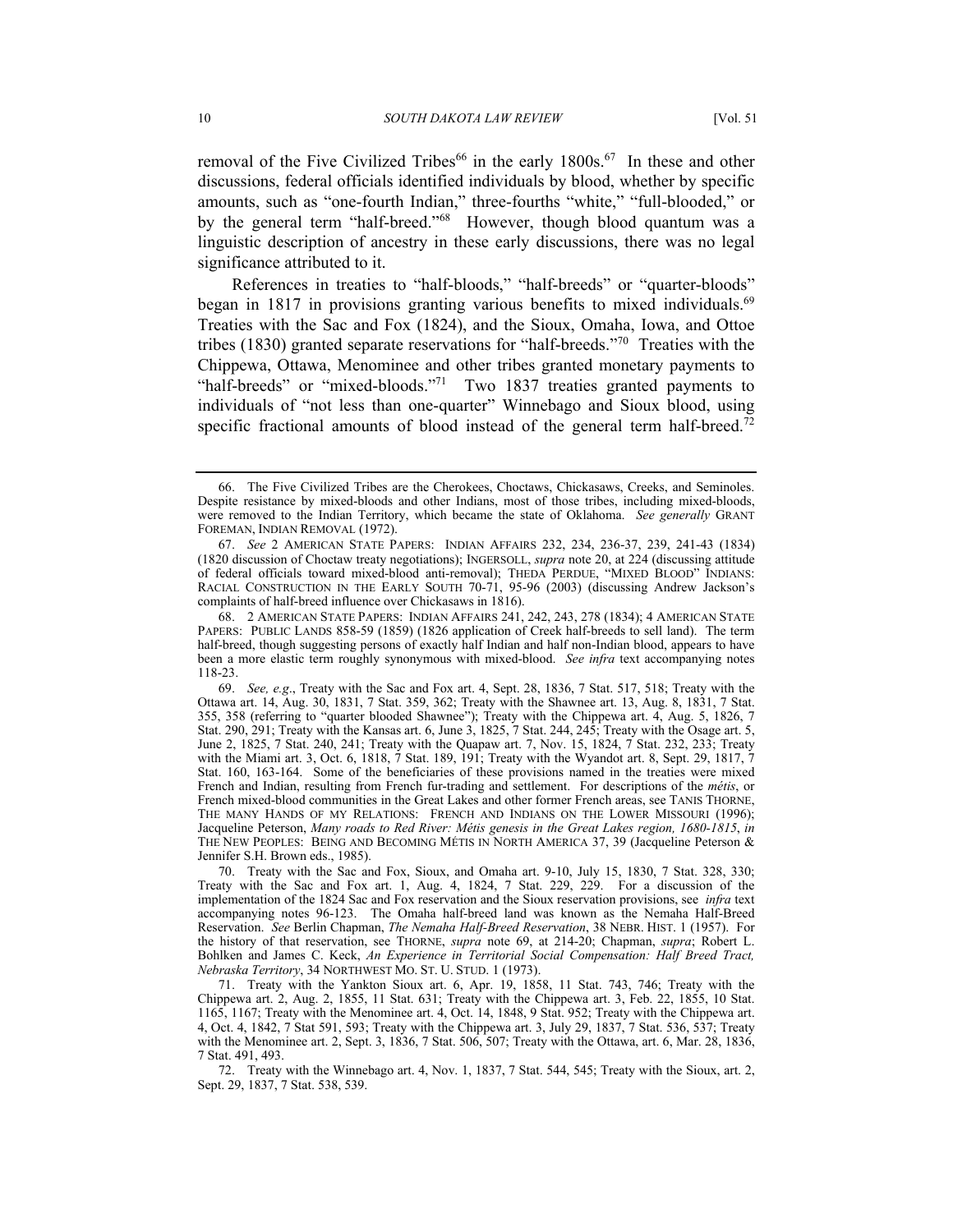Later treaties granted land or land certificates (scrip) to "half-breeds" or "mixed bloods" connected to various tribes.[73](#page-10-0)

Importantly, blood quantum in these treaties defined entitlement to specific property or benefits, and not membership in those tribes or Indian status for all purposes.[74](#page-10-1) Also, the amount of blood needed for entitlement varied from treaty to treaty, reflecting the unique situations of particular tribal groups at particular times. These provisions, as articulated by the federal officials who drafted them, and seemingly approved by tribal officials who signed the treaties,  $75$  set an important pattern for later federal uses of blood quantum. The use of blood was situational, and did not define Indian or tribal membership generally. However, later courts and executive officials used these provisions out of context to bolster their positions that mixed-bloods were or were not Indians or tribal members.[76](#page-10-3)

<span id="page-10-2"></span>75. It is an interesting question whether tribal representatives in treaty negotiations understood and agreed to the use of blood quantum in these treaties, or if federal drafters translated their requests to grant land or money to people of mixed descent into the existing English language concept of blood. The United States Supreme Court rule of interpretation of treaty language arises, in part, from the conclusion that federal officials were the superior negotiators and that Indians were unfamiliar with the nuances of the English language. *See* Washington v. Washington State Commercial Passenger Fishing Vessel Ass'n, 443 U.S. 658, 675-76 (1979). Under this rule federal courts must interpret treaty provisions liberally, with ambiguities resolved in the tribe's favor. *See* Minnesota v. Mille Lacs Band of Chippewa Indians, 526 U.S. 172, 196 (1999). Whether the historical record bears this out in each treaty negotiation is an open question. It is clear that by the early twentieth century some tribal leaders themselves used the language of blood and descent to debate how to define membership, though their understanding of those terms may have differed from that of federal officials. *See* Alexandra Harmon, *Tribal Enrollment Councils: Lessons on Law and Indian Identity*, 32 W. HIST Q. 175, 190-98 (2001) (discussing the decision process of Colville tribal officials regarding allotment eligibility). Whether both sides of the negotiation used the language of blood to create the early treaty provisions is unclear. There is at least one allegation that the Sioux understood half-breed to mean mixed-blood regardless of blood quantum in the context of the treaty of 1830. *See infra* text accompanying note 120. There is surely a wealth of material to be discovered concerning the tribal understanding and use of terms like half-breed and mixed blood that may have informed the language of the treaties. As such discussion is beyond the scope of this paper, the author can only encourage others to explore these issues.

<span id="page-10-3"></span>76. *See, e.g.*, United States v. First Nat'l Bank, 234 U.S. 245, 250 (1914) (describing position of federal officials that separate treaty provisions for half-breeds meant that they were not considered Indian); United States v. Higgins, 103 F. 348, 350-51 (C.C.D. Mont. 1900) (stating that treaty provisions recognize mixed-bloods as Indians); Black Tomahawk v. Waldron, 17 Pub. Lands Dec. 457, 462 (1893) (stating that treaty provisions show that mixed-bloods are not Indians, as separate provisions had to be included in treaty for their benefit). This is not to say that federal officials at the time did not attempt to separate Indians and mixed-bloods through land grants or payments to mixed-bloods. *See* INGERSOLL, *supra* note 20, at 221-28. Some federal officials did see such treaty provisions as inducement for mixedbloods to remain while full-bloods removed to areas farther from white settlement. *See id.* at 222, 225- 26. However, it is clear that not all mixed-bloods stayed, see, *e.g., id.* at 230, 234 (describing Cherokee

<span id="page-10-0"></span><sup>73.</sup> *See, e.g.*, Treaty with Cheyennes and Arapahoes art. 5, Oct. 14, 1865, 14 Stat. 703, 705; Treaty with the Osage art. 14, Sept. 29, 1865, 14 Stat. 687, 689; Treaty with the Chippewa art. 7, Apr. 12, 1864, 13 Stat. 689, 690 (revising 1863 treaty to distribute scrip in lieu of land); Treaty with the Chippewa art. 8, Oct. 2, 1863, 13 Stat. 667, 669; Treaty with the Kansas art. 9, Oct. 5, 1859, 12 Stat. 1111, 1113; Treaty with the Sacs and Foxes art. 10, Oct. 1, 1859, 15 Stat. 467, 470; Treaty with the Chippewa art. 2, Sept. 30, 1854, 10 Stat. 1109, 1110 (discussing Chippewa half-breed scrip). The issuance of half-breed scrip under the 1854 and 1864 treaties with the Chippewa was very controversial, as, like other benefits to mixed-bloods under these treaties, see *infra* text accompanying notes 88-95, 117, whites speculated in mixed-bloods' claims. *See* H.R. Ex. Doc. NO. 42-193, at 55-65 (1872); 1 WILLIAM WATTS FOLWELL, A HISTORY OF MINNESOTA 470-78 (1921).

<span id="page-10-1"></span><sup>74.</sup> It may be that the concept of membership as that term is used now did not exist at the time of the early treaties. Therefore it may be anachronistic to expect these treaties to define the status of mixed-bloods as members of a tribe one way or another. However, it is clear that by the 1850s the notion of tribal membership did exist for federal purposes, at least in terms of entitlement to annuities and other benefits accruing to those considered affiliated with a tribe. *See infra* text accompanying notes 77-83. One scholar has suggested that the entire notion of membership is a federal imposition having little to do with traditional notions of belonging in tribal communities. *See* Curry, *supra* note 12, at 181.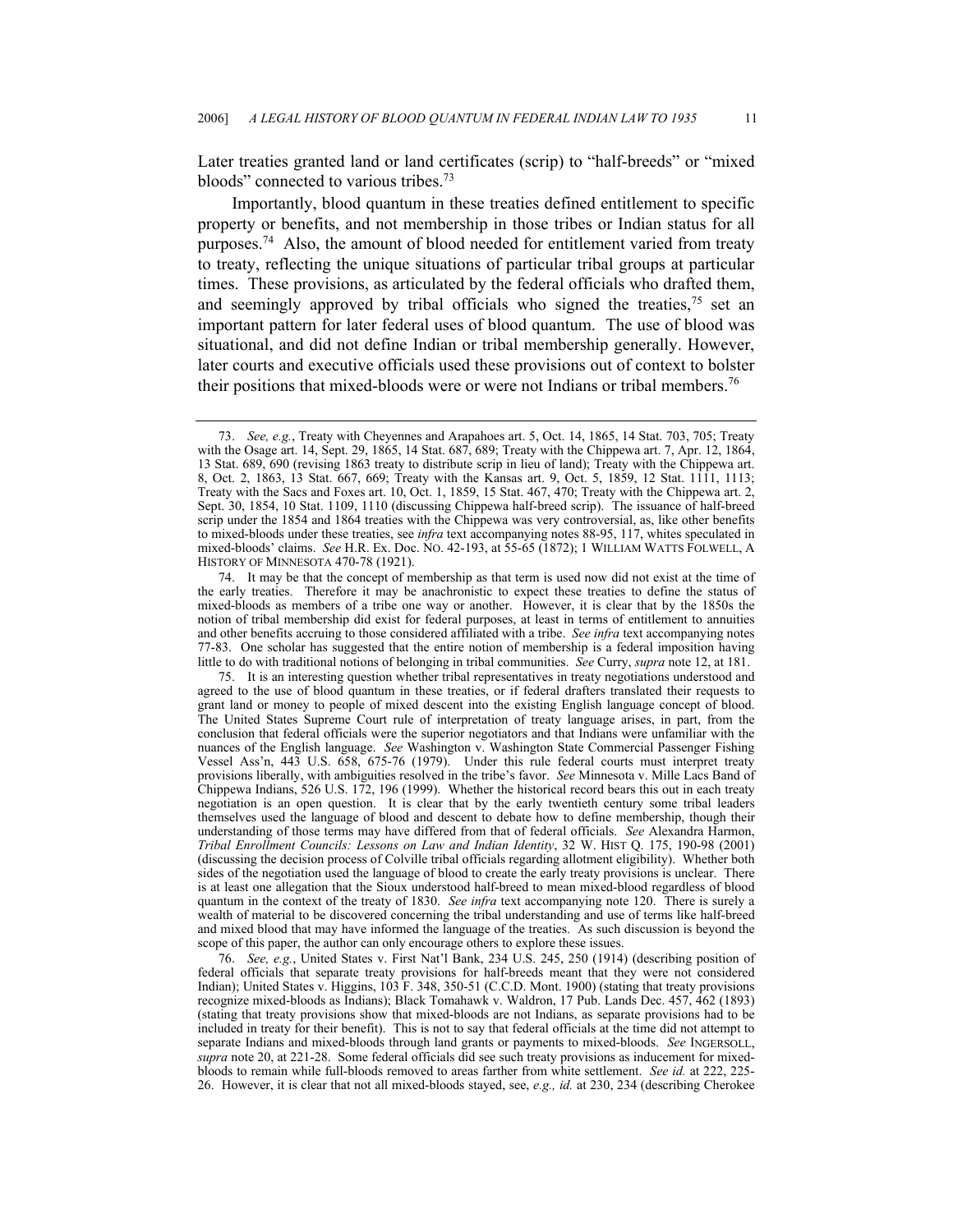The United States does acknowledge mixed-bloods explicitly as tribal members in a few treaties.<sup>77</sup> Treaties with the Chippewa, Omaha, Pawnee, Ponca, and Winnebago each contain provisions recognizing mixed-bloods as tribal members.[78](#page-11-1) The Chippewa treaty states that "the half or mixed bloods of the Chippewas residing with them shall be considered Chippewa Indians, and shall, as such, be allowed to participate in all annuities which shall hereafter be paid . . . ."[79](#page-11-2) Both the Pawnee and Ponca treaties distinguish between "halfbreeds" who choose to live with the tribe and those who choose to leave the tribe to live "among the whites [to] follow the pursuits of civilized life . . . .<sup>80</sup> Those who stay with the tribe "enjoy all the rights and privileges of members of the tribe . . . .["81](#page-11-4) The Winnebago and Omaha treaties recognize "members of the tribe, including their half or mixed blood relatives now residing with them" as eligible for land distribution.<sup>82</sup> Finally, treaties with the Sac and Fox and Chippewa, though not explicitly recognizing mixed-bloods as members, include almost identical provisions requiring mixed-bloods to reside with the tribe on their reservation to receive tribal benefits.<sup>[83](#page-11-6)</sup>

#### *2. Federal Performance of Treaty Obligations*

After the Senate ratified the treaties, officials performing federal treaty obligations had to decide whether mixed-bloods were legally Indian for various purposes. The issues were whether mixed-bloods were a separate tribe for land cessions, and, importantly, whether mixed-bloods were subject to restrictions imposed by the federal government as guardian of Indians.

While the President and Senate dealt with tribes as sovereign political entities through negotiation of treaties, the federal government asserted a second role as the protector of Indian wards. In the seminal Supreme Court case *Cherokee Nation v. Georgia*, [84](#page-11-7) Chief Justice John Marshall stated that the United States had a relationship with tribes resembling that of a "guardian" to a "ward."<sup>85</sup> According to Marshall, tribes were in a "state of pupilage" as "domestic dependent nations" under the protection of the federal government.<sup>86</sup> Congress and the executive branch asserted this guardianship authority in significant ways to control Indian lands, money, and, importantly, transactions

<span id="page-11-3"></span>80. Treaty with the Ponca, *supra* note 78, art. 3; Treaty with the Pawnee, *supra* note 78, art. 9.

<span id="page-11-4"></span>81. *Id.*

and Potawatomi mixed-bloods removed despite resistance), and some who received these benefits returned to their tribes, see, *e.g., infra* note 228.

<span id="page-11-0"></span><sup>77.</sup> The use of the present tense for these provisions reflects that they may still be in effect and enforceable.

<span id="page-11-1"></span><sup>78.</sup> Treaty with the Omaha art. 4, Mar. 6, 1865, 14 Stat. 667, 668; Treaty with the Winnebago art. 1, Apr. 15, 1859, 12 Stat. 1101, 1101; Treaty with the Ponca art. 3, Mar. 12, 1858, 12 Stat. 997, 999; Treaty with the Pawnee art. 9, Sept. 24, 1857, 11 Stat. 729, 731-32; Treaty with the Chippewa art. 4, Aug. 2, 1847, 9 Stat. 904, 905.

<span id="page-11-2"></span><sup>79.</sup> Treaty with the Chippewa, *supra* note 78, art. 4.

<span id="page-11-6"></span><span id="page-11-5"></span><sup>82.</sup> Treaty with the Omaha, *supra* note 78, art. 4; Treaty with the Winnebago, *supra* note 78, art. 1.

<sup>83.</sup> Treaty with the Chippewa art. 4, Mar. 19, 1867, 16 Stat. 719, 720; Treaty with the Sac and Fox art. 7, Mar. 6, 1861, 12 Stat. 1171, 1173.

<span id="page-11-7"></span><sup>84. 30</sup> U.S. (5 Pet.) 1 (1831).

<span id="page-11-8"></span><sup>85.</sup> *Id.* at 17.

<span id="page-11-9"></span><sup>86.</sup> *Id.*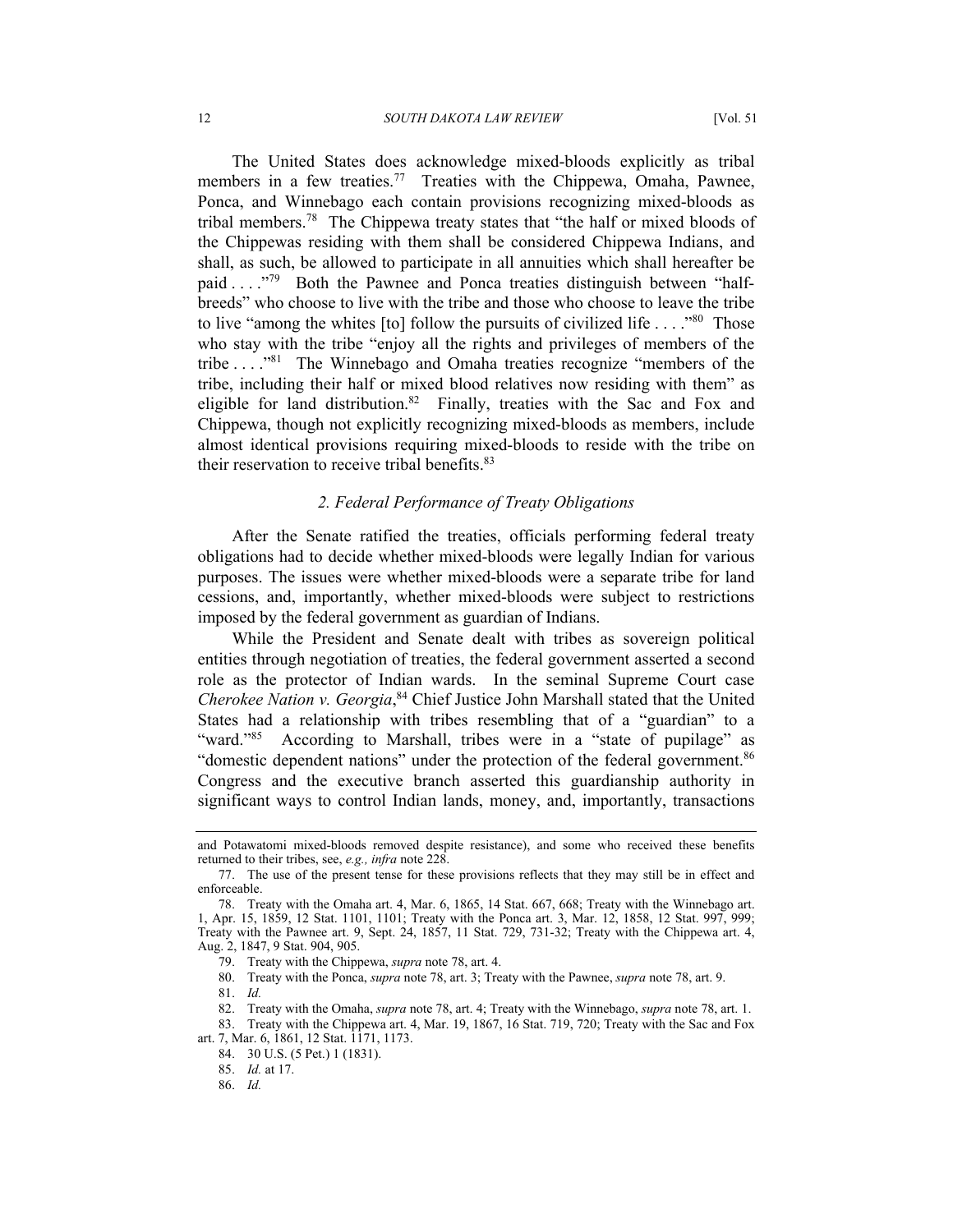with non-Indians.<sup>[87](#page-12-0)</sup>

The construction of the federal government's role as guardian entered into the distribution of treaty payments to mixed-blood beneficiaries. The payment to those of one-quarter or more Winnebago blood under the 1837 treaty<sup>[88](#page-12-1)</sup> presented the question of whether the mixed-blood beneficiaries could legally sign agreements, such as powers of attorney, with non-Indians.<sup>89</sup> In 1839 the commissioners appointed by the President to distribute the payments published a list of claimants, including the "degree of relationship," or blood quantum, of each mixed-blood.<sup>90</sup> Some mixed-bloods assigned their claims to non-Indian speculators instead of taking the payments themselves.<sup>91</sup> The official charged with making the payments asked for guidance from the Secretary of War,  $92$  as, according to his interpretation of federal regulations, whites could contract to sell their claims while Indians could not. However, according to the official:

Half-breeds are neither white men nor Indians, as expressed in their name; and the proper treatment of them is neither defined in the regulations, nor, perhaps, established by usage. If it is said they are not Indians, and must therefore be treated as white men, it may more plausibly be said that they are not white men, and ought therefore to be treated as Indians, as they unquestionably have been in almost all treaties containing stipulations in their favor …. It is against all knowledge (although there may be exceptions) to suppose the half-breeds are acquainted with the power of attorney or bills of exchange; and to discuss a question concerning them, upon a presumption of their moral responsibility to our laws and usages, is, to my mind, an absurdity.<sup>[93](#page-12-6)</sup>

In the end, the House of Representatives ordered the Secretary of War to report on his department's handling of the transactions between the mixed-bloods and speculators.<sup>94</sup> The Secretary of War informed the House that his department would not recognize the transactions, concluding that the mixed-bloods were subject to federal controls over Indian contracts.<sup>[95](#page-12-8)</sup>

<span id="page-12-0"></span><sup>87.</sup> *See, e.g.*, Act of Mar. 3, 1847, ch. LXVI, § 3, 9 Stat. 203, 203-04 (codified as amended at 25 U.S.C. § 111 (2000)) (regulating distribution of treaty annuity payments and prohibiting executory contracts by Indians); Act of June 30, 1834, ch. CLXI, §§ 2-8, 4 Stat. 729, 729-30 (regulating traders on Indian lands) (sections 3 and 4 codified as amended at 25 U.S.C. §§ 263-64 (2000)); *Id.* § 11, (codified as amended at 25 U.S.C. § 180 (2000)) (prohibiting non-Indian settlement on Indian lands); *Id.* § 12 (codified as amended at  $25^{\circ}$ U.S.C. § 177 (2000)) (prohibiting sale of Indian lands without federal treaty); *Id.* § 22 (codified at 25 U.S.C. § 194 (2000)) (setting burden of proof on non-Indian in land dispute with Indians); Instructions of the Secretary of War, Oct. 1, 1846, *reprinted in* BUREAU OF INDIAN AFFAIRS, OFFICE COPY OF THE LAWS, REGULATIONS, ETC. OF THE INDIAN BUREAU 1850, at 82 (1874) (containing regulations concerning powers-of-attorney by Indians to non-Indians); Revised Regulations-No. III, June 1, 1837, §§ 30-37, *reprinted in* BUREAU OF INDIAN AFFAIRS, *supra* at 21, 25-26 (containing regulations concerning annuity distribution).

<span id="page-12-1"></span><sup>88.</sup> Treaty with the Winnebago, *supra* note 72, art. 4. *See supra* text accompanying note 72.

<span id="page-12-2"></span><sup>89.</sup> *See* H.R. EXEC. DOC. NO. 25-229, at 1-2 (1839).

<span id="page-12-3"></span><sup>90.</sup> *See id.* at 28-31.

<span id="page-12-5"></span><span id="page-12-4"></span><sup>91.</sup> *See id.* at 1-4.

<sup>92.</sup> Indian affairs were under the jurisdiction of the Department of War until 1849, when Congress transferred responsibility to the Department of the Interior. *See* COHEN, *supra* note 15, at 119.

<span id="page-12-6"></span><sup>93.</sup> H.R. EXEC. DOC. NO. 25-229, at 7.

<span id="page-12-8"></span><span id="page-12-7"></span><sup>94.</sup> *See id.* at 1.

<sup>95.</sup> *See id.* at 2. Several years later, both Congress and the Department of War asserted control over powers of attorney as well as other Indian contracts in relation to the payment of treaty annuities. In 1846 the Secretary of War instructed agents to refuse to recognize powers of attorney except to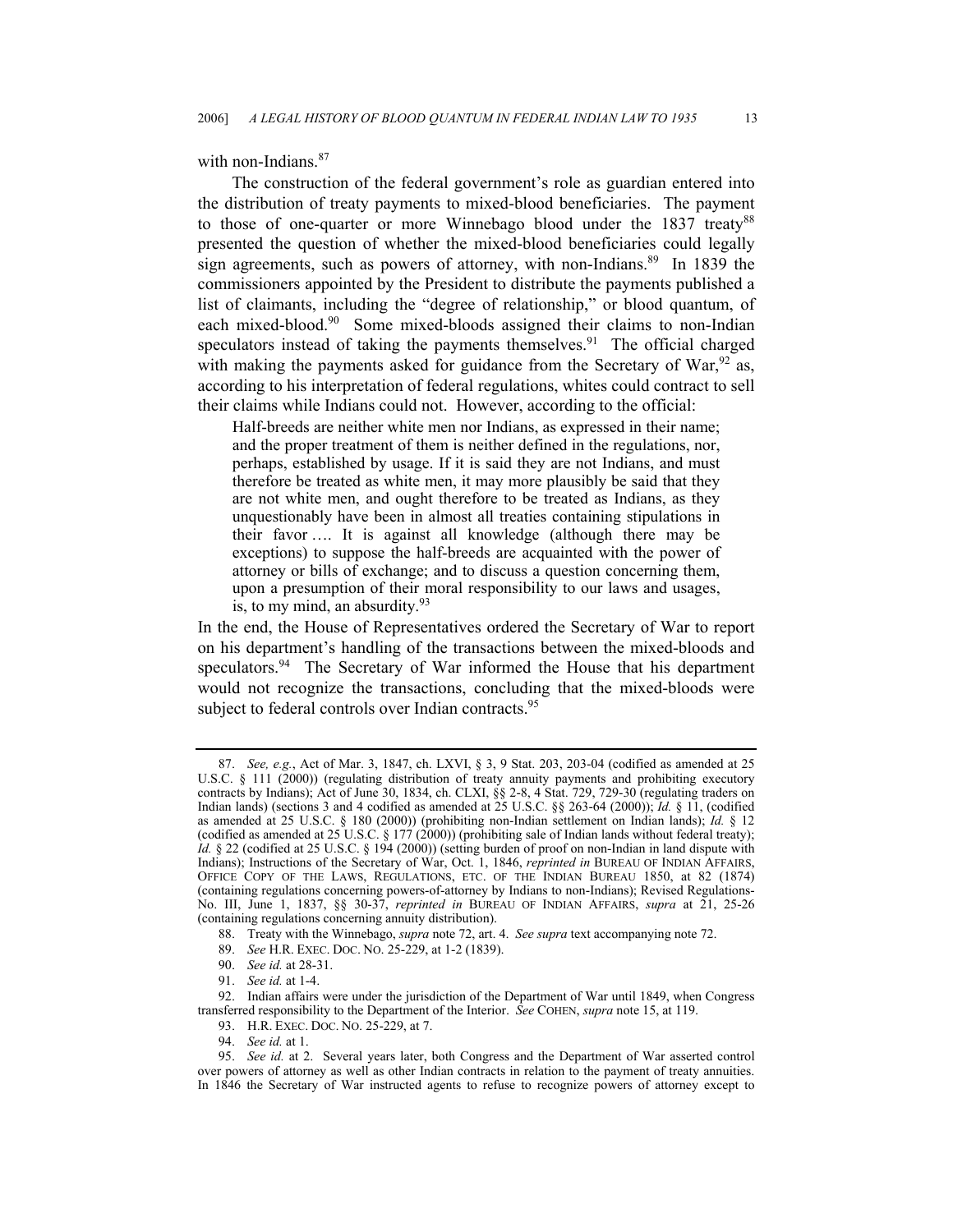The Sac and Fox and Sioux half-breed reservations created by the 1824 and 1830 treaties presented the question of whether the half-breed beneficiaries collectively were tribes with whom the United States had to sign treaties to dispose of their land. In 1834 Congress passed a statute dissolving the Sac and Fox "half-breed tract" and granting fee simple ownership to the half-breeds as tenants in common.<sup>96</sup> The act allowed the half-breeds to sell or devise their interests in the land under the laws of the State of Missouri.<sup>97</sup> Individuals identified as half-breeds<sup>98</sup> proceeded to sell their claims, creating multiple white claimants who argued among themselves over who truly owned property in the tract.<sup>99</sup> After Iowa courts divided the land among the alleged owners,<sup>100</sup> several parties challenged the courts' actions, arguing, among other things, that the state courts lacked any authority[.101](#page-13-5) According to the parties, Congress could only have authorized a division of the reservation through a treaty with the Sac and Fox half-breeds as a sovereign tribe.<sup>102</sup> In separate cases, the Iowa Supreme

<span id="page-13-0"></span>96. Act of June 30, 1834, ch. 167, 4 Stat. 740.

<span id="page-13-2"></span><span id="page-13-1"></span>97. *See id.*

<span id="page-13-3"></span>99. *See, e.g.*, Coy v. Mason, 58 U.S. 580 (1854); Wright v. Marsh, Lee & Delavan, 2 Greene 94 (Iowa 1849); Telford v. Barney, 1 Greene 575 (Iowa 1848); *Webster*, Morris 467.

<span id="page-13-5"></span>101*. See Telford*, 1 Greene at 580; *Webster*, Morris at 471, 476.

<span id="page-13-6"></span>102. *Id.*

compensate holders of such agreements in an amount "fair and just." *See* Instructions of the Secretary of War, Oct. 1, 1846, *reprinted in* BUREAU OF INDIAN AFFAIRS, *supra* note 87, at 82. In 1847 Congress mandated that annuity payments could be paid to "heads of families and other individuals entitled to participate," and not, as had been previously done, to the chiefs of the tribe. *See* Act of Mar. 3, 1847, ch. LXVI,  $\S$  3, 9 Stat. 203, 203 (codified as amended at 25 U.S.C.  $\S$  111 (2000)). The same statute prohibited future contracts with Indians. *Id.* Based on that statute, the Secretary of War, under the power of the President "[a]s the responsible guardian of the interest and welfare of the Indians" issued instructions to agents to distribute payments only to the individual Indian beneficiaries, "being considered in the light of wards under the guardianship of the government." Instructions of the Secretary of War, Aug. 30, 1847, *reprinted in* BUREAU OF INDIAN AFFAIRS, *supra* note 87, at 92. Consistent with previous statutes and regulations, none of these provisions clarified the term Indian.

<sup>98.</sup> There was a question whether particular individuals were indeed Sac and Fox half-breeds with legitimate interests in the parcel. For instance, one non-Indian party in a case purchased his interest in the tract from an Indian named Na-ma-tau-pus, who allegedly was a half-breed. *See* Webster v. Reid, Morris 467, 478 (Iowa 1846). Na-ma-tau-pus did not testify at the hearing, requiring other witnesses to testify to his half-breed status. *See id.* In a discussion reminiscent of the slave emancipation cases, see *supra* text accompanying notes 26-38, the Iowa Supreme Court rejected hearsay testimony that Na-matau-pus was a half-breed by a witness who did not speak the "Indian language." *See id.* That witness testified that various other people had identified Na-ma-tau-pus as a half-breed, and there was also testimony that he had the "complexion of a half-breed." *Id.* The court ruled the evidence insufficient. *Id.* The United States Supreme Court appears to have reversed this ruling, stating without any reasoning that the claimant had "proved" that Na-ma-tau-pus was a half-breed. Webster v. Reid, 52 U.S. 437, 460 (1850). The identification issue came up with other Sac and Fox individuals who sold alleged claims, as a senator later argued against a bill distributing land to Sioux half-breeds, see *infra* text accompanying notes 105-23, by using the example of the problems of identification of the Sac and Fox beneficiaries. CONG. GLOBE, 31st Cong., 2d Sess. 334 (1851) (statement of Sen. Dodge). The fallibility in identification of mixed-bloods and their correct blood quantum would appear again and again in situations where land or other property was sold to non-Indians. *See infra* text accompanying notes 368- 75, 380-83.

<span id="page-13-4"></span><sup>100.</sup> Two lines of non-Indian title clouded ownership in the tract for several years. *See Webster*, Morris 467 (Supreme Court of Iowa decision upholding purchase of tract in sheriff's execution sale to fulfill judgment against half-breeds); Spaulding v. Antaya, (Iowa, filed May 8, 1841), *reprinted in* 14 ANNALS OF IOWA 450-55 (1924) (Lee County District Court decision partitioning tract among claimants). The United States Supreme Court invalidated Webster's purchase of the tract in 1850, ruling, among other things, that the notice to the half-breeds in the original lawsuit was deficient. *Webster*, 52 U.S. at 461. The Court ultimately upheld the Spaulding partition in 1854. *Coy*, 58 U.S. at 584.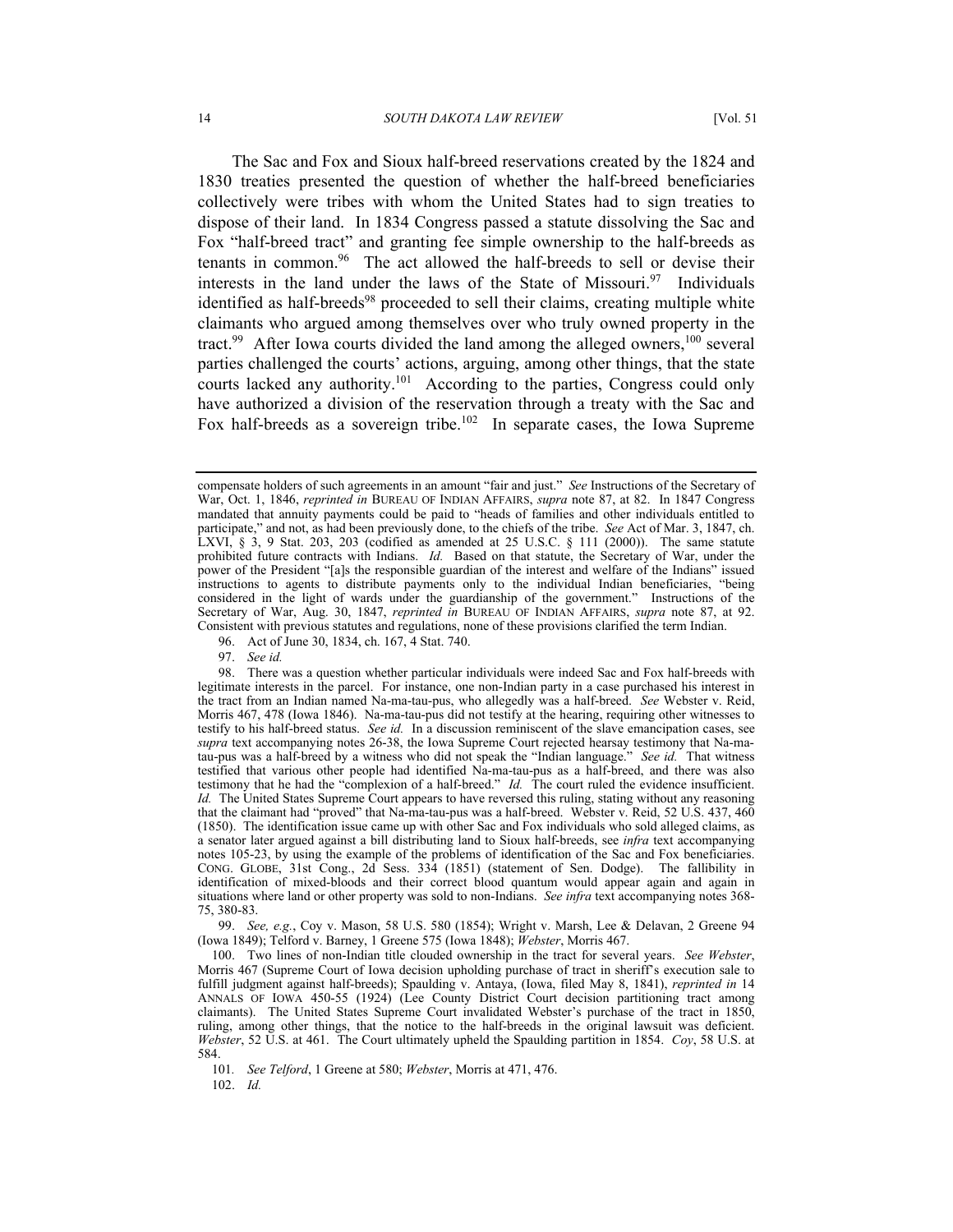Court and the Lee County District Court ruled, notwithstanding the treaty language stating that the tract was Indian land, that the half-breeds were not a tribe, but a group of individuals with no sovereign right to govern the tract.<sup>103</sup> Therefore, a treaty was not necessary, and Congress legitimately subjected the half-breeds to state property laws.<sup>[104](#page-14-1)</sup>

The Sioux half-breeds did attempt to enter into treaties as an Indian tribe with the United States to purchase their reservation.<sup>105</sup> The half-breeds had negotiated a treaty in 1841, but the Senate rejected it, apparently because senators considered the \$200,000 purchase price too high.<sup>106</sup> In 1849 an attorney hired by the half-breeds negotiated a treaty with federal commissioners.<sup>107</sup> Unlike the assignments of Winnebago claims, $108$  the treaty commissioners recognized the attorney's authority as the legal representative of the half-breeds, though they required the half-breeds to attend the actual negotiations.<sup>109</sup> The Senate ultimately rejected the treaty, because, according to later reports, enough senators did not consider the half-breeds a tribe with whom the United States could sign a treaty to dissolve the reservation.<sup>110</sup> Instead they considered them citizens of the United States and not Indians, though they did not clearly state why they were citizens.<sup>111</sup> At the time Indians could not be citizens,<sup>112</sup> but the half-breeds apparently became citizens through their white ancestry. The suggestion that legal status could be determined by a white citizen father instead of an Indian mother was one of the first articulations of a rule opposite *partus sequitur ventrem*. [113](#page-14-10) Commissioners applied the same rule in 1851 to bar French half-breeds from participating in treaty negotiations with the Chippewa at Pembina, Minnesota, even though they occupied the land the United States sought to purchase.<sup>114</sup>

Ultimately, like the Sac and Fox tract, Congress passed a statute dissolving the reservation instead of ratifying a treaty[.115](#page-14-12) Congress did not pay for the land,

- <span id="page-14-6"></span>109. *See* , MESSAGE, *supra* note 105, at 16.
- <span id="page-14-7"></span>110. *See* H.R. REP. NO. 33-138, at 2, 13 (1854).
- <span id="page-14-8"></span>111. *See id.* at 13.

<span id="page-14-0"></span><sup>103.</sup> *See Telford*, 1 Greene at 580; *Webster*, Morris at 476-78.

<span id="page-14-1"></span><sup>104.</sup> *Id.*

<span id="page-14-2"></span><sup>105.</sup> *See* MESSAGE FROM THE PRESIDENT OF THE UNITED STATES COMMUNICATING A TREATY WITH THE HALF-BREEDS OF THE SIOUX NATION OF INDIANS 4, 7-8 (1850) [hereinafter MESSAGE] (on file with author). This document is a confidential briefing paper for senators considering approval of the treaty. *See id.* at 3.

<span id="page-14-4"></span><span id="page-14-3"></span><sup>106.</sup> *See id.* at 17.

<sup>107.</sup> *See id.* at 3. The treaty documents before the Senate included the power of attorney. *See id.* at 5-10.

<span id="page-14-5"></span><sup>108.</sup> *See supra* text accompanying notes 88-95.

<span id="page-14-9"></span><sup>112.</sup> *See infra* text accompanying note 129.

<span id="page-14-11"></span><span id="page-14-10"></span><sup>113.</sup> For a discussion of *partus sequitur ventrem*, *see supra* text accompanying notes 27-39.

<sup>114.</sup> *See* S. EX. DOC. NO. 32-1, at 285 (1851). This was not always the position of federal agents, as in 1849 a representative of the United States told a group of half-breeds near Pembina, Minnesota, that "in virtue of their Indian extraction, those living on our side of the [border] were regarded as being in possession of the Indian's rights upon our soil; that they were on our frontiers treated with as component parts of Indian tribes; [and] that they either came under the Indians' laws or regulations, or formed such for themselves." H.R. EXEC. DOC. NO. 31-51, at 28 (1850). The same representative suggested the halfbreeds enter into a treaty with the United States to open the area up for white settlement. *See id.* at 29.

<span id="page-14-12"></span><sup>115.</sup> Act of July 17, 1854, ch. 83, 10 Stat. 304.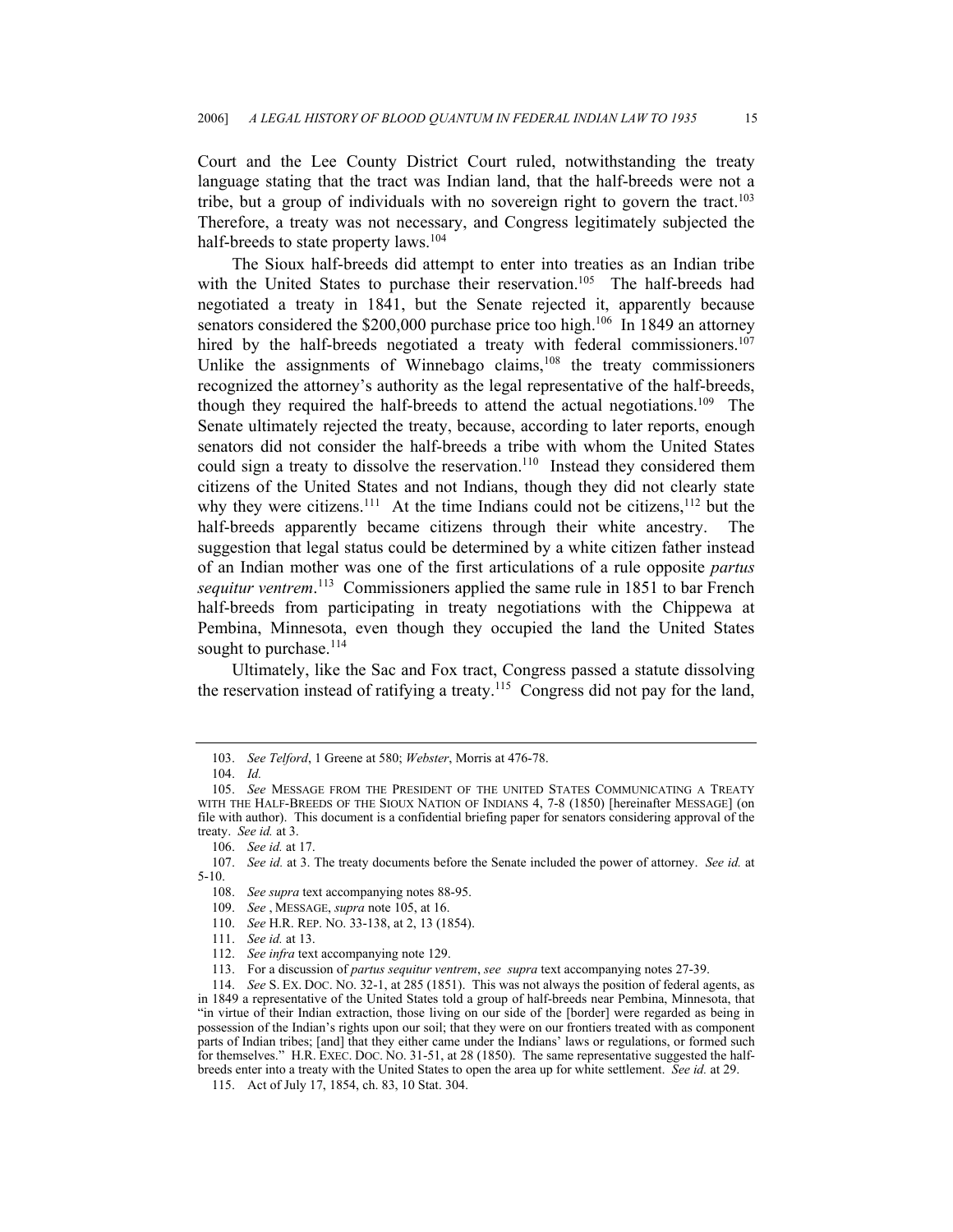or grant any actual land in the tract to the half-breeds.<sup>116</sup> Instead Congress authorized the distribution of scrip, or land certificates, with which the halfbreeds could claim land within the tract, any unoccupied federal public land outside the tract, or land on which the half-breeds had made improvements.<sup>117</sup>

One interesting issue in the discussion of the Sioux half-breed statute was whether the term half-breed applied to all mixed-bloods or only to those of onehalf Indian blood. The literal language of the treaty was "half-breeds," but individuals representing themselves as "half breeds and quarter-bloods of the Sioux Nation" petitioned for the dissolution and division of the tract.<sup>118</sup> The mixed-bloods who attempted to sell the land to the United States by treaty gave the term the same construction, and included "the half and quarter-bloods of white and said Sioux bands; that is to say, all such as have not less than onequarter of Indian blood, of said bands."<sup>119</sup> The treaty commissioners' explanation for that construction shows at least the possibility that tribal negotiators interpreted the language of blood differently than federal officials:

[The half-breeds] do not confine the right [to proceeds from the sale of the tract] to persons properly called half-breeds, it is proper to observe here that it is alleged by disinterested persons versed in the Sioux language that they have no word which expressed definitely the degree of relationship to either race in which those of mixed blood stand, and that they understand our term half-breeds as including all of mixed  $blood.<sup>120</sup>$  $blood.<sup>120</sup>$  $blood.<sup>120</sup>$ 

Department of Interior officials and various advocates for the mixed-bloods argued for several years concerning the definition, as some contended halfbreeds meant literally those of one-half Indian blood, while others defined it as "neither more nor less than those of mixed blood, 'without regarding the exact proportions.'["121](#page-15-5) Ultimately the House Committee on Indian Affairs reported that "[t]he term 'half-breed,' as applied by some to them, is a misnomer, for it was intended [in the treaty of 1830] to include all those having an admixture of white and Indian blood in their veins, in whatsoever degree."<sup>122</sup> The full

<span id="page-15-1"></span><span id="page-15-0"></span><sup>116.</sup> *See id.*

<sup>117.</sup> *See id.* Like Chippewa half-breed scrip, see *supra* note 73, the issuance of land certificates to the Sioux mixed-bloods created great controversy, as allegations of fraud followed the purchase of mixed-blood claims by land speculators. *See* Myrick v. Thompson, 99 U.S. 291 (1878); Gilbert v. Thompson, 14 Minn. 544 (1869) (alleging fraudulent transfers).Though the clear language of the statute prohibited sales of the certificates, Act of July 17, 1854, § 3, 10 Stat. 304, speculators successfully circumvented the provision. Half-breeds signed powers of attorney authorizing white agents to locate the certificates on specific parcels in the name of the half-breed, and then sell the land to non-Indian purchasers. *See Myrick*, 99 U.S. at 291-92; *Gilbert*, 14 Minn. at 546-47. Both the United States Supreme Court and the Minnesota state courts upheld such transactions as legitimate sales of land by interpreting the statute only to prohibit sales of the certificates themselves. *See Myrick*, 99 U.S. at 296- 97; *Gilbert*, 14 Minn. at 546-47.Interestingly, unlike the earlier Winnebago half-breed contracts, the courts did not question whether half-breeds were competent to sign powers of attorney. *See supra* text accompanying notes 88-95. For a history of the scrip controversy from the point of view of white settlers, see JOSEPH W. HANCOCK, GOODHUE COUNTY, MINNESOTA, PAST AND PRESENT 119-24 (Red Wing Print Co. 1893).

<span id="page-15-2"></span><sup>118.</sup> H.R. REP. NO. 33-138, at 4 (1854).

<span id="page-15-3"></span><sup>119.</sup> MESSAGE, *supra* note 105, at 4.

<span id="page-15-4"></span><sup>120.</sup> *Id.* at 13.

<span id="page-15-5"></span><sup>121.</sup> H.R. REP. NO. 33-138, at 5.

<span id="page-15-6"></span><sup>122.</sup> *Id* at 2. The italicized reference to white blood is interesting, though there is no discussion of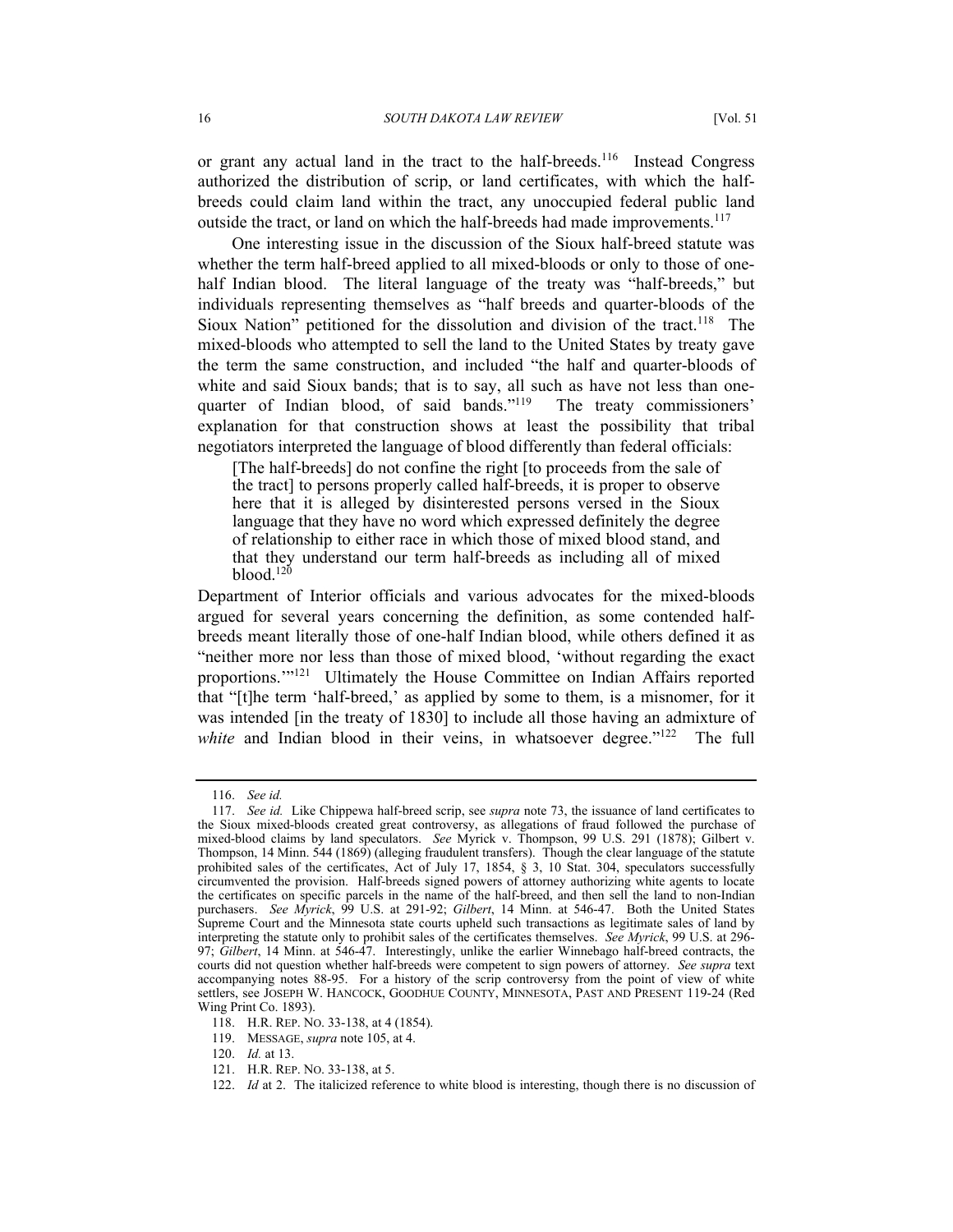Congress agreed, as the text of the statute refers to those entitled to an interest in the tract as "the half-breeds *or* mixed-bloods of the Dacotah or Sioux nation of Indians<sup>["123](#page-16-0)</sup>

The Attorney General of the United States articulated a citizen-Indian distinction in an 1856 administrative decision concerning the status of Chippewa mixed-bloods.<sup>124</sup> Attorney General Caleb Cushing specifically faced the question of whether mixed-bloods who collected half-breed scrip under an 1854 treat[y125](#page-16-2) could also file separate claims to "pre-empt" federal public lands under the General Preemption Act of 1841,<sup>126</sup> a right only available to American citizens.[127](#page-16-4) However, contrary to the apparent interpretation of the senators seven vears before,<sup>128</sup> he did not recognize mixed-bloods as citizens based merely on their white ancestry. Cushing asserted that Indians were not citizens, but "subjects" of the United States, contending that "no person of the race of Indians is a citizen" due to the "incapacity of his race."<sup>129</sup> However, mixedbloods posed a different question, as Cushing asked:

May not that natural incapacity cease? May not the members of a family of Indians, by continual crossing of blood, cease to be Indians? Undoubtedly. In the organic or other legislation . . . the expression 'white man' is frequently used in contradistinction from Indians. . . . But, when questions of mixed blood arise, it appears at once that there is no intrinsic precision in the expression 'white man.' There exist, in various parts of the United States, men of indubitable citizenship, nay, of the highest mental, political, and social eminence, who have aboriginal blood in their veins. . . . We feel and see, therefore, that the incapacity of race, attached to the Indian as such, may and must be susceptible of being determined by intermarriage with persons of the dominant race of the country. But when? At what period or stage of descent? And how to be ascertained?[130](#page-16-7)

Though Cushing suggested the possibility of a rule solely based on blood quantum, he did not apply one. Instead he distinguished Indians from citizens by their political allegiance.<sup>131</sup> Using the example of John Ross, chief of the

<span id="page-16-8"></span>131*. See id.* at 753.

the existence of mixed-bloods with black or other ancestry.

<span id="page-16-0"></span><sup>123.</sup> Act of July 17, 1854, ch. 83, § 1, 10 Stat. 304.

<span id="page-16-1"></span><sup>124.</sup> Relation of Indians to Citizenship, 7 Op. Att'y Gen. 746 (1856).

<span id="page-16-3"></span><span id="page-16-2"></span><sup>125.</sup> Treaty with the Chippewas, *supra* note 73, art. 2.

<sup>126.</sup> Act of Sept. 4, 1841, ch. 16, § 10, 5 Stat. 453, 455-56 [hereinafter General Preemption Act]. Preemption was the privilege of an actual settler on federal public land to buy the parcel for a set price. BLACK'S LAW DICTIONARY 1197 (7th ed. 1999).

<span id="page-16-4"></span><sup>127.</sup> *See* General Preemption Act, § 10; 7 Op. Att'y Gen. at 747.

<span id="page-16-6"></span><span id="page-16-5"></span><sup>128.</sup> *See supra* text accompanying notes 110-13.

<sup>129. 7</sup> Op. Att'y Gen. at 750. Later cases perpetuated this attitude in the context of the naturalization of Canadian mixed-bloods, as courts ruled that they were not white for purposes of a statute allowing naturalization only for a "white person." *See In re* Camille, 6 F. 256, 257-58 (Or. 1880) (involving man of one-half Indian blood from Canadian father and British Columbian Indian mother); McKay v. Campbell, 16 F. Cas. 161, 162 (Or. 1871) (involving man of nine-sixteenths Indian blood from British father and Chinook mother). Interestingly, in *McKay* the court asserted that Indians residing in the United States were not citizens because they were "distinct political . . . communities, retaining the right of self-government, though subject to the protecting power of the United States." *Id.* at 166.

<span id="page-16-7"></span><sup>130. 7</sup> Op. Att'y Gen. at 750-51.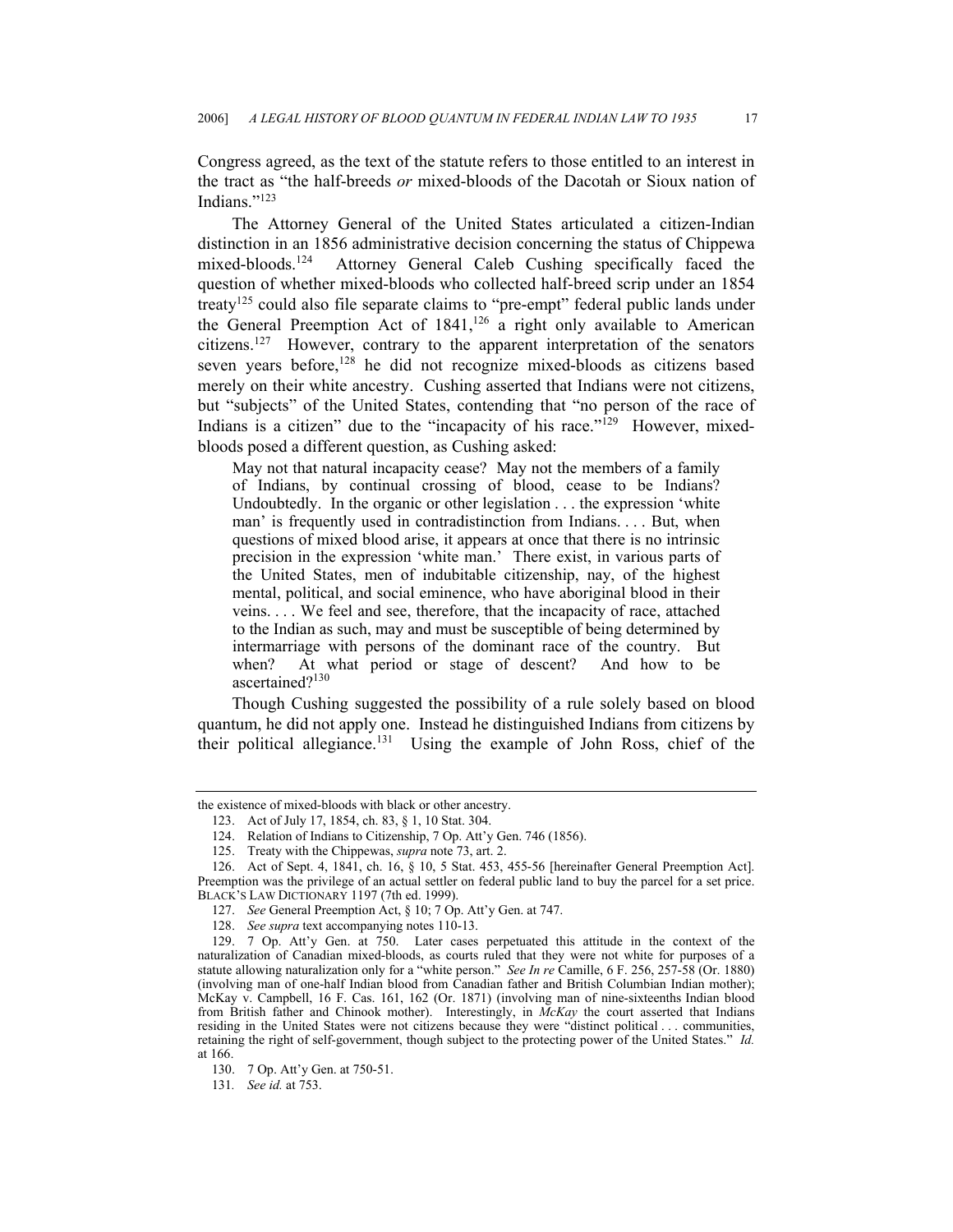Cherokee Nation, but of mixed ancestry, Cushing concluded that half-breeds had to cast off their tribal membership before becoming eligible for American citizenship.[132](#page-17-0) Cushing concluded that the mixed-bloods were Indian because they had accepted scrip under the treaty provision identifying them as "belonging to [the] Chippewas," and therefore were not citizens legally entitled to claim federal public lands.<sup>133</sup>

As shown above, the primary distinction during the treaty period was between Indian and citizen. A person was either legally an Indian or a citizen, but not both. Federal officials applied two different theories to decide in which category a person of mixed ancestry belonged. Under one, the mixed-blood was a citizen by virtue of his or her white ancestry and therefore not an Indian. Under the other, a mixed-blood was an Indian if he or she was a tribal member, and therefore was not a citizen.

### *3. Judicial Approach to Indian Status in Criminal Cases*

Federal courts created their own approaches to the status of mixed-bloods in criminal cases. Importantly, though the court opinions include references to blood, courts did not apply blood quantum to define the legal term Indian. The initial cases were criminal prosecutions in which defendants claimed they were legally Indian to elude federal jurisdiction. Congress created the issue by extending federal authority over some crimes, but not others, depending on the status of the offender and victim.<sup>134</sup> By statute the federal government had jurisdiction over interracial crimes, Congress specifically exempted crimes committed by one Indian against another.<sup>135</sup> Congress failed to define Indian, however, in the statute, $136$  requiring the courts to interpret the term when individual defendants challenged federal authority to prosecute them.

Though the federal courts created a bright line between whites and Indians for criminal jurisdiction, they varied in their approach to mixed-bloods. There were two cases during the treaty period that discussed the definition of Indian. In *United States v. Rogers*, [137](#page-17-5) the Supreme Court ruled that a white person who married into a tribe was not an Indian under the statutory exception for crimes between Indians, and therefore the federal government could prosecute the defendant for an offense against an Indian.<sup>138</sup> The Court ruled that the term Indian referred not to tribal members, but to a race of Indians.<sup>139</sup> The first

<span id="page-17-0"></span><sup>132</sup>*. Id*.

<span id="page-17-1"></span><sup>133</sup>*. See id.* at 754.

<span id="page-17-2"></span><sup>134</sup>*. See* Act of June 30, 1834, ch. 161, § 25, 4 Stat. 729, 733 (codified as amended at 18 U.S.C. § 1152 (2000)).

<span id="page-17-3"></span><sup>135.</sup> *See id.* The Act also exempted Indians whom the tribe prosecuted for the offense, even if the crime was committed against a non-Indian. *See id.*

<span id="page-17-4"></span><sup>136</sup>*. Id*.

<span id="page-17-6"></span><span id="page-17-5"></span><sup>137. 45</sup> U.S. (4 How.) 567 (1846).

<sup>138</sup>*. Id.* For a detailed discussion of the historical background and effect of *Rogers* on federal Indian law, see DAVID E. WILKINS, AMERICAN INDIAN SOVEREIGNTY AND THE U.S. SUPREME COURT 38-51 (1997); Bethany R. Berger, *"Power Over this Unfortunate Race": Race, Politics and Indian Law in* United States v. Rogers, 45 WM. & MARY L. REV. 1957 (2004). For examples of treaties that negated *Rogers* for several tribes, see *infra* text accompanying notes 173-76, 297.

<span id="page-17-7"></span><sup>139</sup>*. Rogers*, 45 U.S. (4 How.) at 573.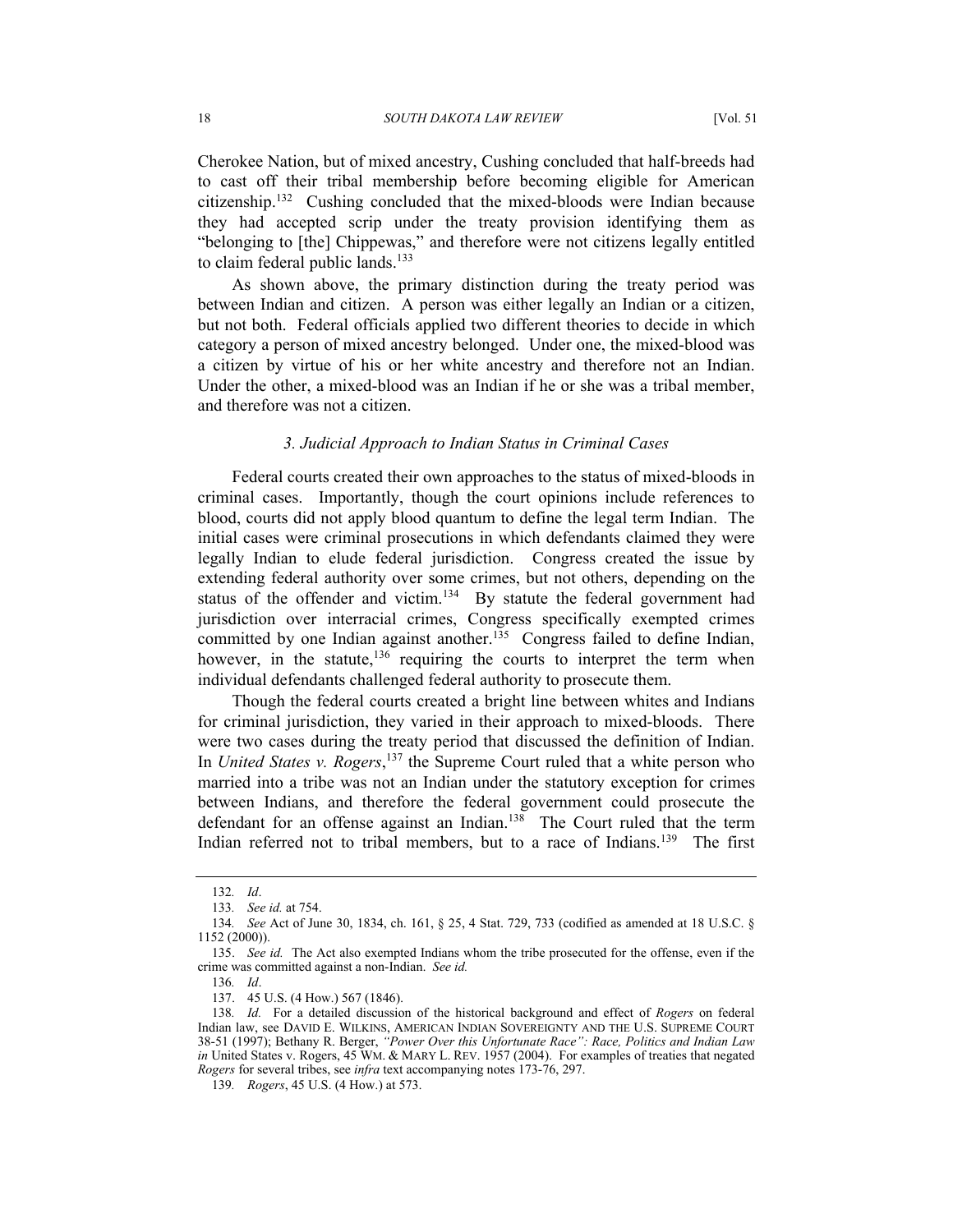published case on mixed-bloods was *United States v. Sanders*.<sup>140</sup> The defendant was Cherokee, but the issue in the case was whether the mixed-blood victim was an Indian.<sup>141</sup> Lacking any information on the blood quantum of the victim, the court applied the *ventrem* doctrine previously utilized in slave emancipation cases: $142$ 

[W]e concur in laying down this rule as the safest: that the child must follow the condition of the mother. If the mother is an Indian woman her offspring must be considered Indians . . . whether the father be a white man or an Indian . . . the condition of the mother, *and not the quantum of Indian blood in the veins, determining the condition of the offspring*. [143](#page-18-3)

The court cited *Hudgins v. Wrights*[144](#page-18-4) and other slave cases for the *ventrem* rule, and concluded that the victim was an Indian.[145](#page-18-5) Under the *Sanders* rule, mixedbloods whose mothers were Indian would be legally Indian in perpetuity, regardless of the potential decrease of Indian blood through the generations, at least for purposes of federal criminal jurisdiction.

### B. THE RESERVATION PERIOD (1871-1887)

The period between the end of treaties and the beginning of allotment saw the rise of congressional and executive control over internal tribal affairs.[146](#page-18-6)  Though Congress did not abandon completely its approach to tribes as political entities, it increasingly involved the federal government in the day-to-day existence of tribal groups and individual Indians. Congress abolished treatymaking with tribes in 1871, declaring no tribe would in the future be considered "an independent nation, tribe, or power with whom the United States may contract by treaty."[147](#page-18-7) Instead, Congress sanctioned agreements between tribes and the United States to serve the same purpose.<sup>148</sup> These agreements only required a simple majority of each house of Congress to pass, instead of the twothirds majority of the Senate.<sup>149</sup> Congress also expanded federal criminal jurisdiction, for the first time asserting authority over certain major crimes between Indians.[150](#page-18-10) Through legislation and regulation, Congress and the Bureau of Indian Affairs (BIA) encouraged the assimilation of individual Indians into American society.[151](#page-18-11) The BIA expanded to a vast bureaucratic system that

<span id="page-18-8"></span>148*. See* 1 VINE DELORIA, JR. & RAYMOND J. DEMALLIE, DOCUMENTS OF AMERICAN INDIAN DIPLOMACY: TREATIES, AGREEMENTS, AND CONVENTIONS, 1775-1979 249-50 (1999).

<span id="page-18-10"></span><span id="page-18-9"></span>149. *See id.*

150. *See* Act of Mar. 3, 1885, ch. 341, § 9, 23 Stat. 362, 385 (codified as amended at 18 U.S.C. § 1153 (2000)).

<span id="page-18-11"></span>151*. See* COHEN, *supra* note 15, at 127-29; FRANCIS PAUL PRUCHA, THE GREAT FATHER 643-52 (1984) (discussing BIA civilization programs). The BIA has been referred to by various names throughout its history, including the Bureau of Indian Affairs, the Office of Indian Affairs, and the

<span id="page-18-0"></span><sup>140. 27</sup> F. Cas. 950 (C.C.D. Ark. 1847) (No. 16,220).

<span id="page-18-1"></span><sup>141</sup>*. Id.* at 951.

<span id="page-18-2"></span><sup>142</sup>*. See supra* text accompanying notes 26-38.

<span id="page-18-4"></span><span id="page-18-3"></span><sup>143</sup>*. Sanders*, 27 F. Cas. at 951 (emphasis added).

<sup>144. 11</sup> Va. (1 Hen. & M.) 134 (1806). For a discussion of that case, see *supra* text accompanying notes 31-38.

<span id="page-18-5"></span><sup>145</sup>*. Sanders*, 27 F. Cas. at 951-52.

<span id="page-18-6"></span><sup>146</sup>*. See* COHEN, *supra* note 15, at 127-29.

<span id="page-18-7"></span><sup>147</sup>*. See* Act of Mar. 3, 1871, ch. 120, 16 Stat. 544, 566 (codified at 25 U.S.C. § 71 (2000)).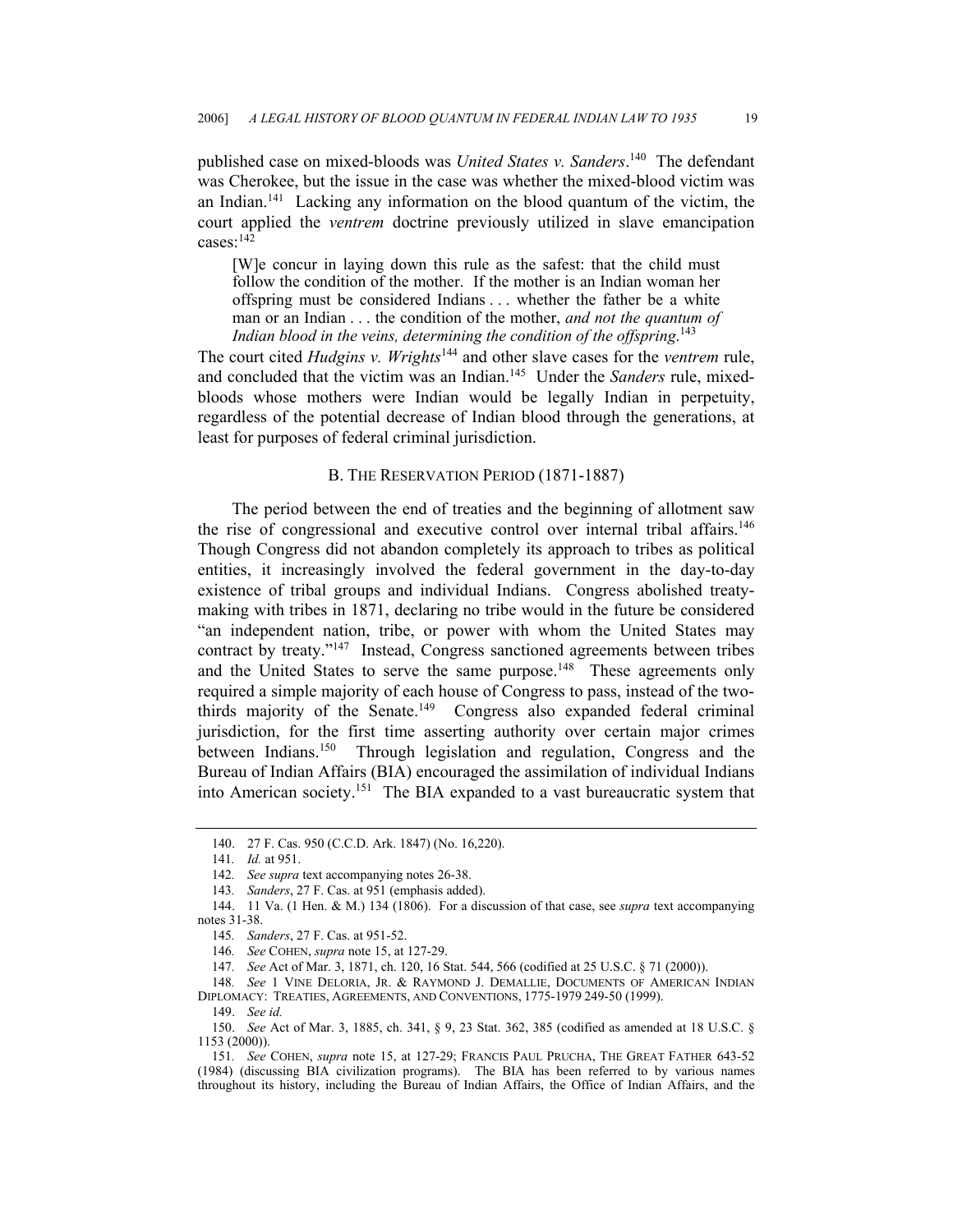managed day-to-day affairs on reservations, including the distribution of annuity payments and other benefits,<sup>152</sup> the establishment and regulation of police forces and courts,<sup>153</sup> and the education of Indians in western ways.<sup>154</sup> With increasing federal control, questions concerning mixed-blood status for federal benefits or federal jurisdiction became more common. However, though questions arose, there were few clear answers.

### *1. Congressional Statutes*

For most of the nineteenth century Congress remained generally silent on defining Indian status. In 1862 Congress barred "any person of Indian blood," presumably including mixed-bloods, from trespassing on lands of an Indian who had adopted "the habits and customs of civilized life."<sup>155</sup> Congress explicitly included mixed-bloods in an 1872 statute removing the Flathead tribe to their reservation.[156](#page-19-4) Congress approved an agreement with the Cheyenne-Arapaho and certain bands of the Sioux in 1877 which allowed the Commissioner of Indian Affairs to deny benefits under the agreement or previous treaties to any "person other than an Indian of full blood."<sup>157</sup> Congress also amended a statute concerning regulation of traders on Indian lands in 1882 to explicitly ban any persons "other than an Indian of the full blood" from trading without a license.[158](#page-19-6)  Beyond these specific provisions, Congress left the question of Indian status to the BIA and the courts.

#### *2. Bureau of Indian Affairs Policies*

The BIA was (and is) the most powerful part of the federal government over the day-to-day lives of those considered legally Indian. As discussed, with the extension of federal power over Indian Territory, the BIA created a bureaucratic apparatus to control Indian reservations.<sup>159</sup> As part of their duties, BIA agents who managed reservations discussed and asked for guidance on the legal status of mixed-bloods. Again, though BIA agents used the language of blood to describe persons of mixed ancestry, there was no nationally applied rule of blood quantum.

Enrollment with other Indians for distribution of rations, annuities, and other benefits was the most important recognition of mixed-bloods by the BIA.

Indian Bureau. For simplicity, it is referred to as the Bureau of Indian Affairs throughout this article.

<span id="page-19-1"></span><span id="page-19-0"></span><sup>152</sup>*. See* BUREAU OF INDIAN AFFAIRS, REGULATIONS OF THE INDIAN OFFICE §§ 150-69 (1884).

<sup>153</sup>*. See id.* §§ 497 (courts), 577-78 (police). *See generally* WILLIAM T. HAGAN, INDIAN POLICE AND JUDGES (Bison Books 1980) (1966) (discussing BIA establishment of police and Courts of Indian Offenses).

<span id="page-19-2"></span><sup>154</sup>*. See* BUREAU OF INDIAN AFFAIRS, *supra* note 152, §§ 500-17.

<span id="page-19-3"></span><sup>155.</sup> Act of June 14, 1862, ch. 101, § 2, 12 Stat. 427, 427 (codified at 25 U.S.C. § 163) (repealed 1934).

<span id="page-19-5"></span><span id="page-19-4"></span><sup>156.</sup> Act of June 5, 1872, ch. 308, § 1, 17 Stat. 226, 226.

<sup>157.</sup> Agreement with the Cheyenne-Arapaho and Sioux ch. 72, art. 7, Feb. 28, 1877, 19 Stat. 254, 256.

<span id="page-19-6"></span><sup>158.</sup> Act of July 31, 1882, ch. 360, 22 Stat. 179, 179 (codified at 25 U.S.C. § 264 (2000)). The Act exempted the Five Civilized Tribes. *Id.*

<span id="page-19-7"></span><sup>159.</sup> *See supra* text accompanying notes 150-54.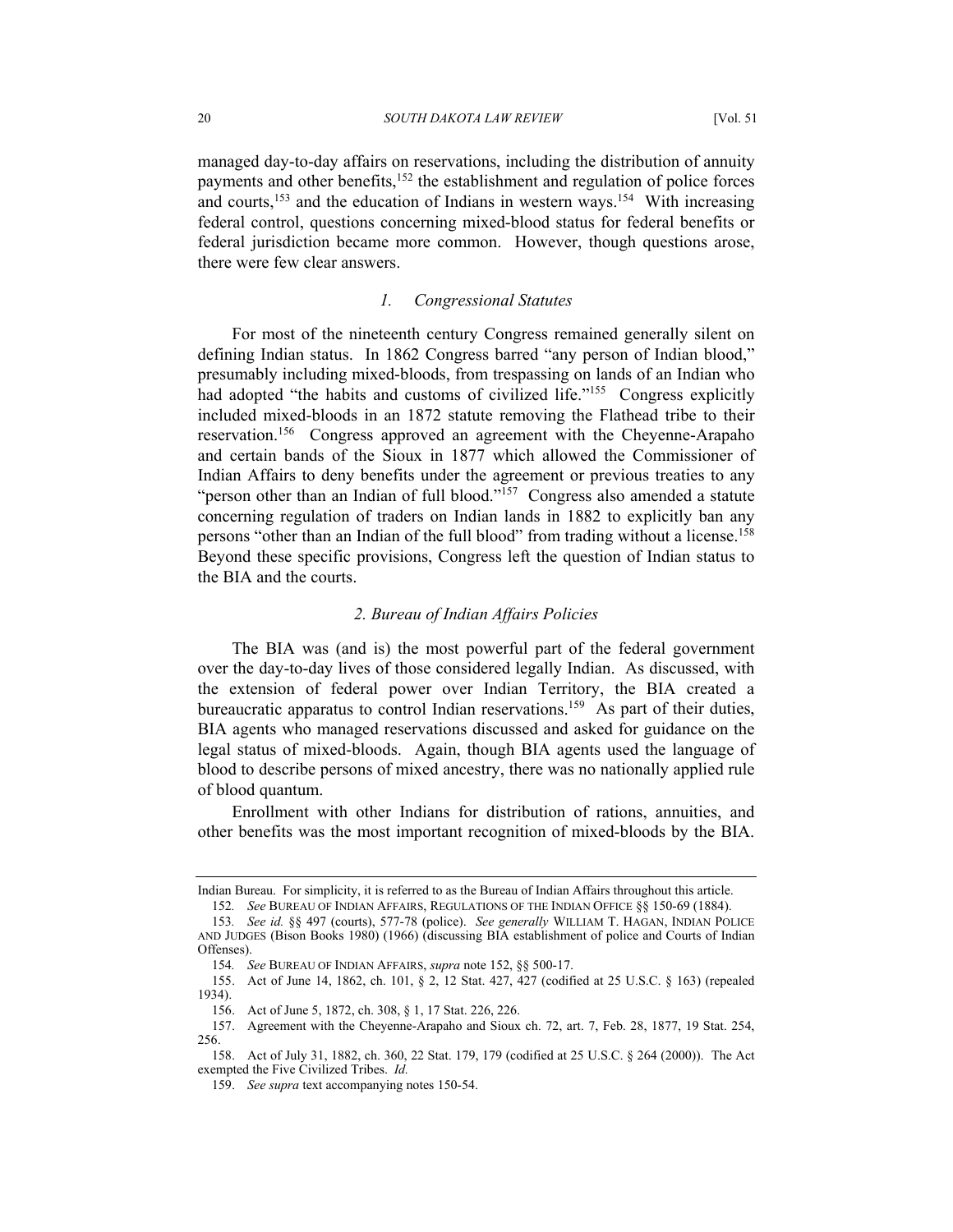BIA reports explicitly included mixed-bloods as a separate enumerated category of Indians under federal supervision in annual lists in certain years.[160](#page-20-0) Agents included mixed-bloods in censuses of individual reservations at certain times and recorded their names on various entitlement lists as members of the tribe.<sup>161</sup> As long as the tribe recognized the mixed-bloods as part of the community, federal policy-makers appeared to as well.[162](#page-20-2) However, some officials did complain to the Commissioner of Indian Affairs, asking him to clarify the definition of Indian or tribal member by cutting off all or certain mixed-bloods from tribal benefits.<sup>163</sup> For example, an agent among the Osage reported in 1877 that:

It is extremely difficult to determine, at all times, who have rights in the tribe, and who have not. . . . Some of these so-called 'mixed-bloods' claim rights in several tribes at one time, when probably all the Indian blood of the several nationalities, upon which rights are claimed, would not exceed one-sixteenth. . . . The good of the service requires some law of Congress, or some department regulation, governing tribal membership. The question should be settled whether a white person with one-thirty-second part Indian blood, or even less, is entitled to recognition and rights within the tribe equal to those of full-bloods.<sup>[164](#page-20-4)</sup>

In various reports to the Commissioner, agents directed their animosity to mixed-bloods and non-Indian men married to Indian women, contemptuously referred to as "squaw-men."<sup>165</sup> Some agents accused mixed-bloods and Some agents accused mixed-bloods and intermarried whites of being bad influences on pure Indians and requested at times that they be removed from the rolls or ejected from the reservation.<sup>166</sup> On the other hand, some agents saw mixed-bloods as a positive influence in terms of the values the agents attempted to instill in their tribes.<sup>[167](#page-20-7)</sup>

Despite requests from agents, there was no national administrative clarification of Indian status in BIA regulations.[168](#page-20-8) In one minor exception, the Bureau included mixed-bloods in an 1883 regulation concerning the Courts of Indian Offenses<sup>169</sup> that prohibited "any Indian or mixed blood" from paying

<span id="page-20-0"></span><sup>160</sup>*. E.g.*, 1885 ANNUAL REPORT OF THE COMMISSIONER OF INDIAN AFFAIRS 336-54 [hereinafter ANN. REP. COMM'R IND. AFF.]; 1876 ANN. REP. COMM'R IND. AFF. 206-10. In other years the BIA reported the number of Indians divided by those who "wore citizen's dress" or not, or by other social factors, with no reference to mixed or full blood. *See, e.g.*, 1882 ANN. REP. COMM'R IND. AFF. 328-47.

<span id="page-20-1"></span><sup>161</sup>*. See, e.g.*, 1877 ANN. REP. COMM'R IND. AFF. 75, 92.

<span id="page-20-2"></span><sup>162</sup>*. See, e.g., id.* at 70-71.

<span id="page-20-3"></span><sup>163.</sup> *See, e.g., id.*

<span id="page-20-4"></span><sup>164</sup>*. Id.* at 93.

<span id="page-20-5"></span><sup>165</sup>*. See id.* at 74; 1878 ANN. REP. COMM'R IND. AFF. 45-46, 93.

<span id="page-20-6"></span><sup>166</sup>*. See, e.g.*, 1878 ANN. REP. COMM'R IND. AFF. 33; 1877 ANN. REP. COMM'R IND. AFF.71; 1874 ANN. REP. COMM'R IND. AFF. 261-62, 286.

<span id="page-20-7"></span><sup>167</sup>*. See, e.g.*, 1878 ANN. REP. COMM'R IND. AFF. 97.

<span id="page-20-8"></span><sup>168.</sup> An agent for the Seneca did reference a decision of the Bureau of Indian Affairs that he interpreted as ruling that mixed-bloods were entitled to tribal property. *See* 1888 ANN. REP. COMM'R IND. AFF. 207. This decision is not named, and it does not appear to have had any precedential value in later discussions by the Bureau and other Department of Interior officials. *See id.* Interestingly, the agent discussed this decision in the context of a dispute among the Seneca about whether the traditional rule of matrilineal descent should continue to apply to mixed-bloods. *See id.* For a further discussion of the Iroquois matrilineal descent rule and federal law, see *infra* text accompanying notes 329-35.

<span id="page-20-9"></span><sup>169.</sup> Courts of Indian Offenses were, and still are for some tribes, tribunals set up by the BIA. *See*  HAGAN, *supra* note 153, at 104-25. The regulations governing such courts are codified in the Code of Federal Regulations. Law and Order on the Indian Reservations, 25 C.F.R. §§ 11.100-11.1115 (2005).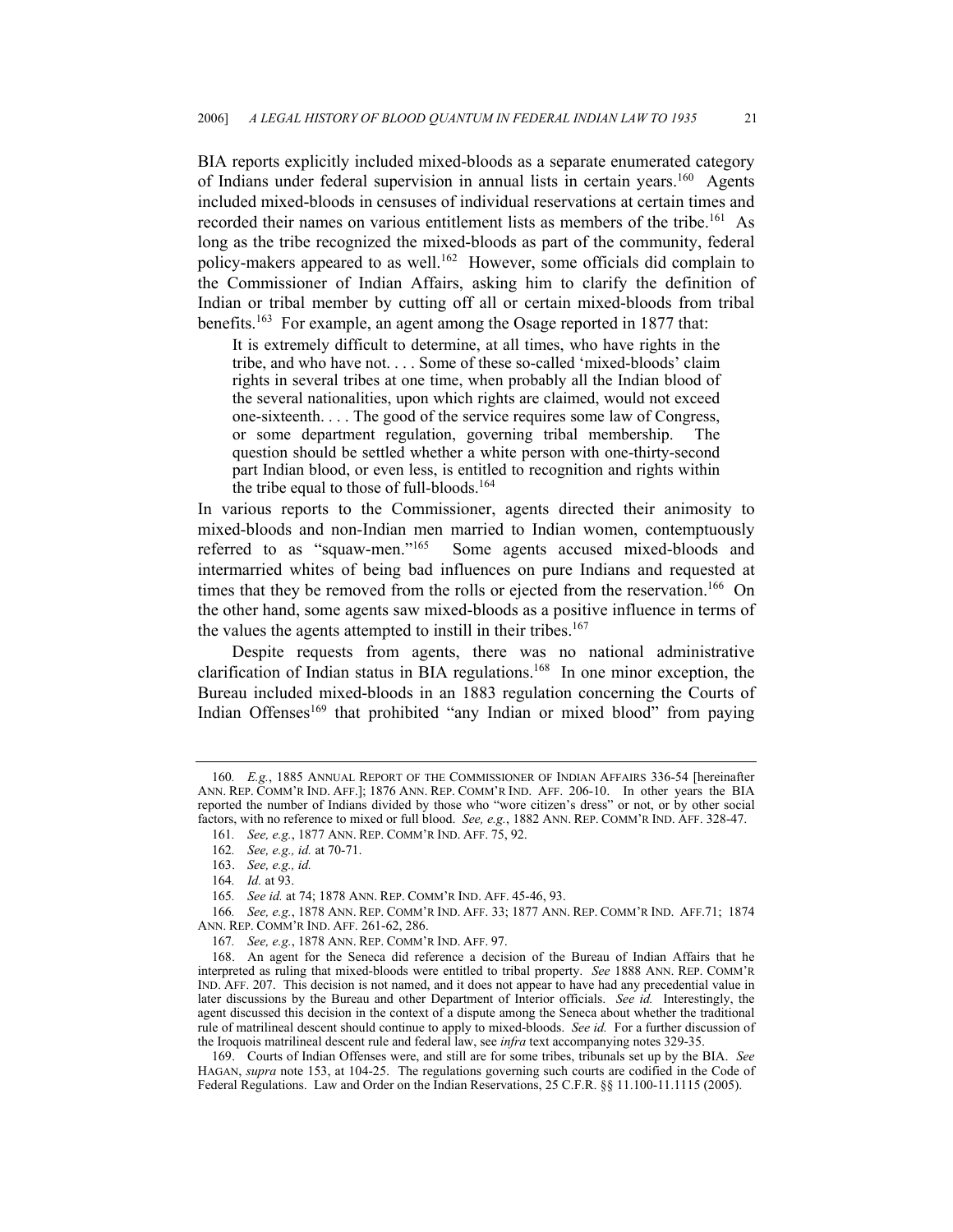relatives of an Indian woman to cohabitate with her.<sup>170</sup> BIA regulations stated that agents should distribute annuity payments to "individual members of the tribe" and not to "citizens or persons not Indians, who have not been adopted by the tribal authorities," with no definition of members or Indians.[171](#page-21-1) Importantly, the regulation could have been read to support the entitlement of mixed-bloods and those adopted or married into the tribe, as it allowed distribution of annuities even to non-Indians if tribal leaders recognized them as tribal members.

# *3. Changing Judicial Definitions*

Later federal courts considering criminal cases did not follow the *ventrem*  rule of *Sanders*, [172](#page-21-2) and instead adopted a rule of patrilineal descent. The first was *Ex Parte Reynolds*, [173](#page-21-3) a case concerning a white defendant and a white victim, both of whom were married to Choctaw Indians in the Indian Territory, which is now Oklahoma.<sup>174</sup> Though the Supreme Court ruled that white men generally were subject to federal jurisdiction in *Rogers*, [175](#page-21-5) a post–Civil War treaty with the Choctaws reserved to the tribe exclusive criminal jurisdiction over white citizens, as long as they were married to Choctaws.[176](#page-21-6) The court therefore analyzed the ancestry of the wives of the accused and the victim to decide whether both were legally Choctaw.[177](#page-21-7)

The court did not apply a rule based on a threshold amount of Indian blood, but did ask rhetorically whether:

[T]he quantum of Indian blood in the veins of the party determine[s] the facts as to whether such party is of the white or Indian race? If so, how much Indian blood does it take to make an Indian, or how much white blood to make a person a member of the body politic known as American citizens? Where do we find any rule on the subject which makes the quantum of blood the standard of nationality? Certainly not from the statute law of the United States; nor is it to be found in the common  $law.<sup>178</sup>$  $law.<sup>178</sup>$  $law.<sup>178</sup>$ 

Despite previous state cases and the 1856 decision of the Attorney General, the court only acknowledged *Sanders* as a source of guidance on mixed-blood status. <sup>179</sup> However, noting that the grandfather of the victim's wife was a white citizen of Mississippi, the court reversed the *ventrem* doctrine for its paternal equivalent, *partus sequitur patrem*.<sup>180</sup> Building on theories of citizenship in Vattel's *Law of Nations*, a well-known international law treatise, the court

<span id="page-21-0"></span><sup>170.</sup> BUREAU OF INDIAN AFFAIRS, *supra* note 152, § 497(8).

<span id="page-21-2"></span><span id="page-21-1"></span><sup>171</sup>*. Id.* §§ 158, 162.

<sup>172. 27</sup> F. Cas. 950, 951 (C.C.D. Ark. 1847) (No. 16,220). *See supra* text accompanying notes 139- 44.

<span id="page-21-3"></span><sup>173. 20</sup> F. Cas. 582, 582-83 (C.C.W.D. Ark. 1879) (No. 11,719).

<span id="page-21-4"></span><sup>174</sup>*. See id*.

<span id="page-21-5"></span><sup>175.</sup> United States v. Rogers, 45 U.S. (4 How.) 567, 572-73 (1846). *See supra* text accompanying notes 137-38.

<span id="page-21-6"></span><sup>176</sup>*. See Reynolds*, 20 F. Cas. at 582.

<span id="page-21-7"></span><sup>177</sup>*. See id.* at 582-85.

<span id="page-21-8"></span><sup>178</sup>*. Id.* at 585.

<span id="page-21-9"></span><sup>179</sup>*. See supra* text accompanying notes 40-55, 124-33; *Reynolds*, 20 F. Cas. at 585.

<span id="page-21-10"></span><sup>180</sup>*. See Reynolds*, 20 F. Cas. at 585*.*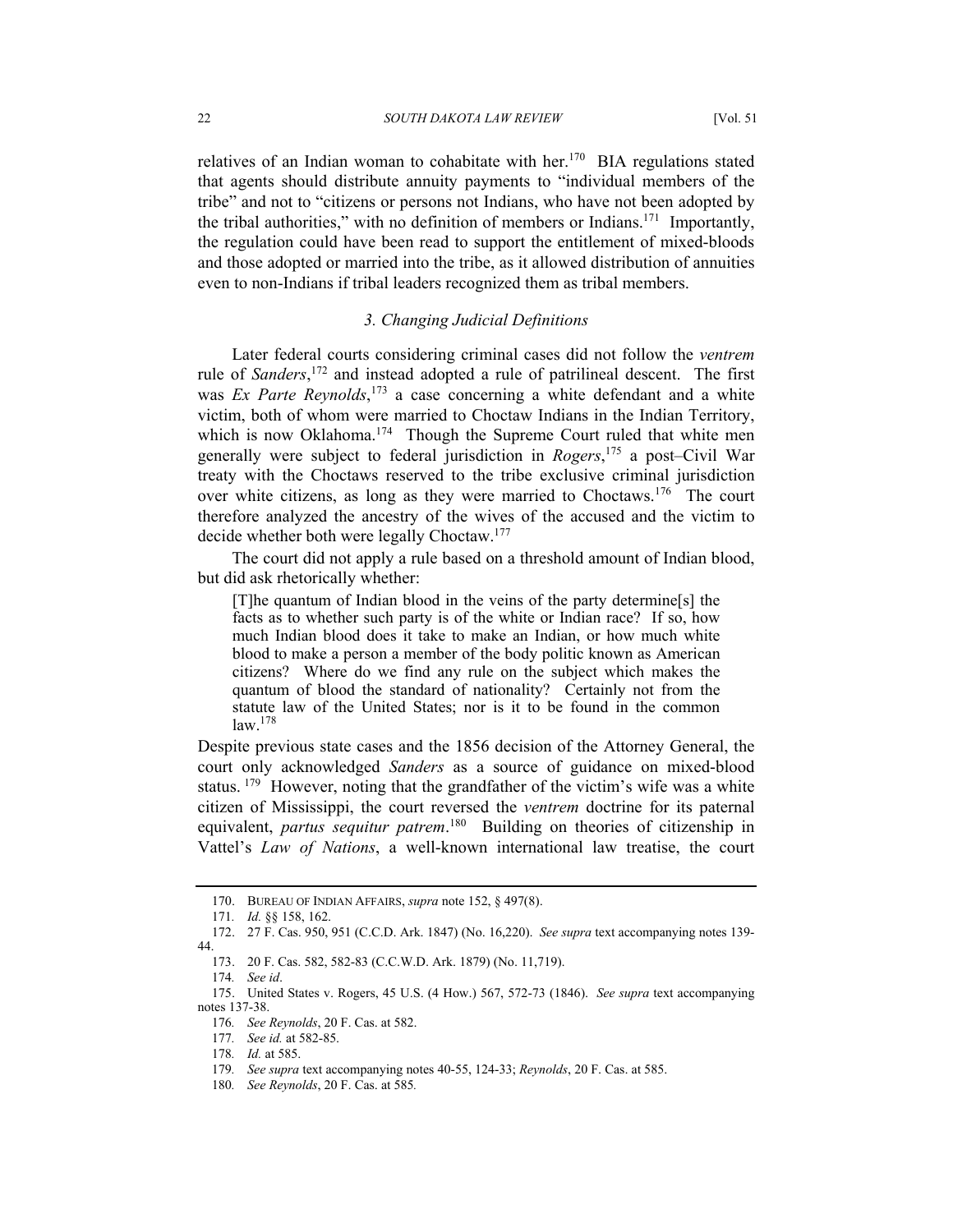contended that the *ventrem* rule was applicable only to cases involving slaves, while the *patrem* rule defined the status of "free persons."<sup>181</sup> The court stated that the rule applying to mixed-blood Indians was the same "as if one parent was a citizen of the United States and the other a citizen of a foreign nation.["182](#page-22-1) The victim's wife was therefore not a Choctaw by law, but a white American citizen[.183](#page-22-2) The victim was then not a citizen of the Choctaw Nation under the treaty, and the federal government could prosecute the defendant.<sup>[184](#page-22-3)</sup>

The United States Supreme Court never ruled on the *patrem* theory of citizenship for Indians. In *Elk v. Wilkins*[185](#page-22-4) the Court adopted reasoning similar to Attorney General Cushing's 1856 opinion<sup>186</sup> to conclude that Indians owed primary allegiance to their respective tribes, and therefore had to be naturalized to become United States citizens.<sup>187</sup> Mere abandonment of tribal relations was insufficient, however, as the federal government had to affirmatively recognize Indians as citizens.<sup>188</sup> As it was not an issue in the case, the Supreme Court did not consider whether the *patrem* theory provided an alternative means for mixedblood citizenship.

Despite the lack of Supreme Court endorsement, the *patrem* rule would become the most important test for the status of mixed-bloods up to the beginning of the twentieth century.<sup>189</sup> Blood quantum, though widely used to describe individuals of mixed ancestry, was not used to exclude mixed-bloods from the legal status of Indian. All those with a non-Indian paternal ancestor were non-Indian under the *patrem* rule, whether of one-sixty-fourth or sixtythree sixty-fourths Indian blood.

### C. THE ALLOTMENT PERIOD (1887-1934)

The various strands of legal thought on Indian status in the nineteenth century coalesced in the allotment era, as the three branches of the federal government sought to define entitlement to tribal property, especially tribal lands. Through the 1887 General Allotment  $Act^{190}$  and specific congressional acts,[191](#page-22-10) the federal government divided communal tribal lands into individual parcels called allotments. Federal officials distributed allotments to Indians,

<span id="page-22-0"></span><sup>181</sup>*. See id. See also* 3 E. DE VATTEL, THE LAW OF NATIONS OR THE PRINCIPLES OF NATURAL LAW 87 (Charles G. Fenwick trans., Carnegie Institution of Washington 1916) (1758) ("The country of a father is . . . that of his children, and they become true citizens by their mere tacit consent.").

<span id="page-22-1"></span><sup>182.</sup> *Reynolds*, 20 F. Cas. at 585.

<span id="page-22-2"></span><sup>183.</sup> *See id.*

<span id="page-22-3"></span><sup>184</sup>*. See id.* at 585-86.

<span id="page-22-4"></span><sup>185. 112</sup> U.S. 94 (1884).

<span id="page-22-5"></span><sup>186</sup>*. See supra* text accompanying notes 124-33.

<span id="page-22-6"></span><sup>187</sup>*. See Wilkins*, 112 U.S. at 99-103.

<span id="page-22-7"></span><sup>188</sup>*. See id.* at 100-07.

<span id="page-22-9"></span><span id="page-22-8"></span><sup>189.</sup> *See infra* text accompanying notes 212-16, 227-31, 237, 305-15.

<sup>190.</sup> General Allotment Act, ch. 119, 24 Stat. 388 (codified as amended at 25 U.S.C. §§ 331-358  $(2000)$ ).

<span id="page-22-10"></span><sup>191</sup>*. E.g.*, Act of Jan. 14, 1889, ch. 24, 25 Stat. 642 (allotting land to the Minnesota Chippewa); Act of Mar. 3, 1885, ch. 319, 23 Stat. 340 (allotting land to the Umatilla Reservation); Act of Aug. 7, 1882, ch. 434, 22 Stat. 341 (allotting land to the Omaha Reservation).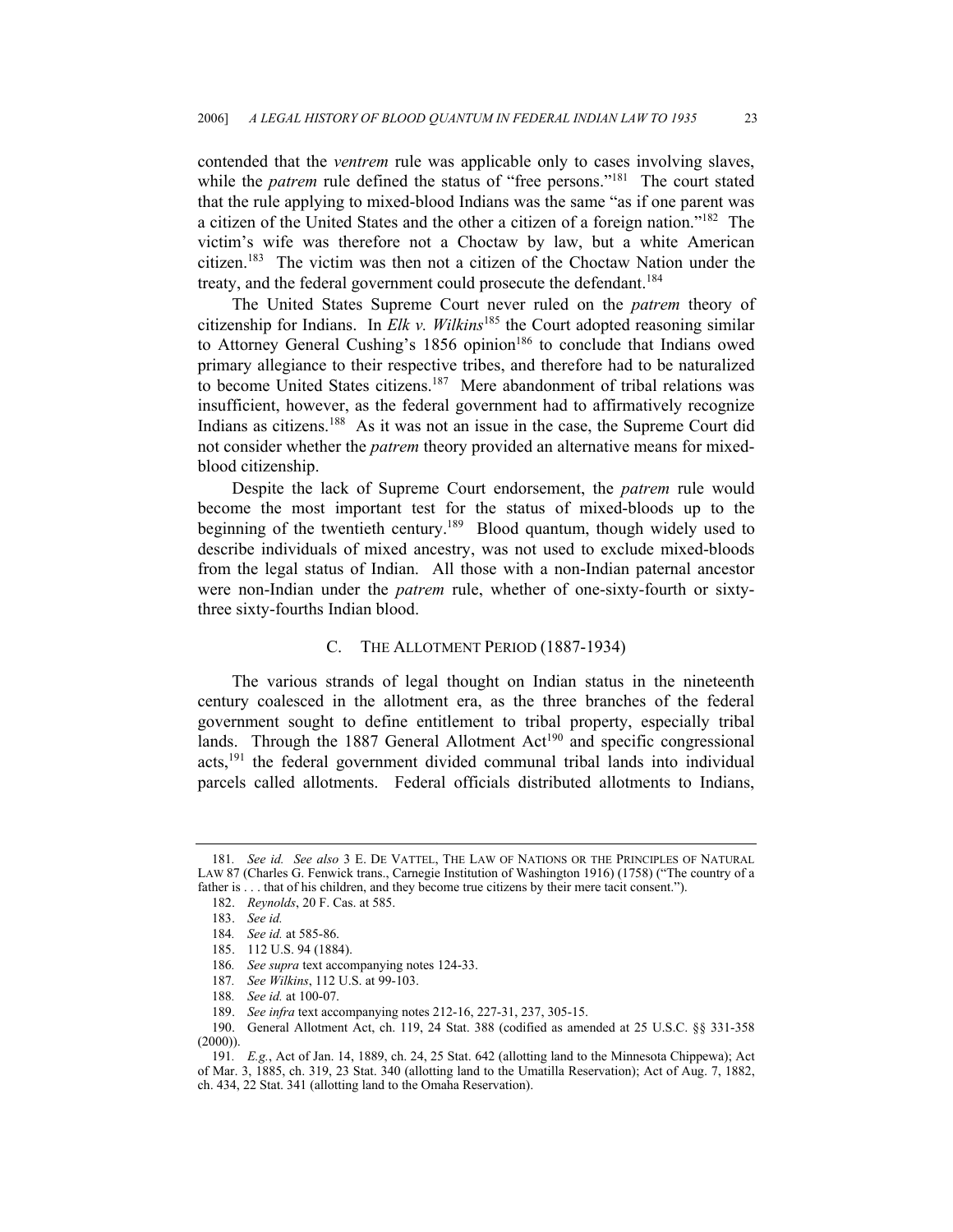with the remaining lands ceded by the tribe through agreements<sup>192</sup> with the United States for non-Indian settlement.<sup>193</sup> The explicit purpose of allotment was to dissolve tribes as collective entities by encouraging individual family farming.[194](#page-23-2) The General Allotment Act and other statutes also authorized allotments under certain circumstances on federal public domain lands outside reservations.[195](#page-23-3) The question arose whether mixed-bloods were eligible for allotments. All three branches of the federal government considered the issue.

#### *1. Administrative Definitions in Allotment Eligibility Cases*

While the Department of Interior generally applied tribal membership to define eligibility for on-reservation allotments, its approach to public domain allotments varied for the first twenty years. BIA regulation compilations did not include rules defining eligibility for reservation allotments,<sup>196</sup> but local agents received instructions to grant allotments to those deemed members of a tribe.<sup>197</sup> In practice, allotment agents held enrollment councils with tribal officials and applied, with some modifications, the council decisions on membership to distribute allotments, including to mixed-bloods.<sup>198</sup> Though some allotment

<span id="page-23-4"></span>196*. See* BUREAU OF INDIAN AFFAIRS, REGULATIONS OF THE INDIAN OFFICE (1904); BUREAU OF INDIAN AFFAIRS, REGULATIONS OF THE INDIAN OFFICE (1894).

<span id="page-23-5"></span>197*. See, e.g.*, Julia Cox, 20 Pub. Lands Dec. 167, 169 (1895) (referencing regulations that instructed allotment agents to distribute allotments to those recognized as tribal members or those whose mother or father was a tribal member); Letter of Acting Commissioner of Indian Affairs to Special Allotting Agent Charles H. Bates (Aug. 8, 1904), at 3, 4-5 (instructions for allotment of Pine Ridge Reservation anticipating grant of allotments to mixed-bloods and white men "legally incorporated" into tribe) (on file with author).

<span id="page-23-6"></span>198*. See, e.g.*, La Clair v. United States, 184 F. 128, 130-33 (C.C.E.D. Wash. 1910) (regarding the approval of Yakima council and federal allotment agents for half-Yakima, half-Puyallup Indians to receive allotments); Smith v. Bonifer, 154 F. 883, 888 (C.C.D. Or. 1907) (involving the approval of Umatilla chiefs and federal allotment agents for a Walla Walla woman married to a white man and mixed-blood children to receive allotments); *Julia Cox*, 20 Pub. Lands Dec. at 169 (involving rejection of claimant by Nez Perce council); ALEXANDRA HARMON, INDIANS IN THE MAKING: ETHNIC RELATIONS AND INDIAN IDENTITIES AROUND THE PUGET SOUND 140-43 (1998) (discussing allotment eligibility decisions in Washington based on membership and denial of allotment by Tulalip council); Harmon, *supra* note 75, at 190-98 (involving approval of certain mixed-bloods by Colville council based on criteria suggested by federal allotment agents); Report of Pine Ridge Council, Apr. 23, 1908 (transcription of Pine Ridge Sioux Council proceedings considering acceptance or rejection of white men and mixed-bloods for allotments) (on file with author). The BIA and tribal officials did not always agree on whether mixed-bloods were tribal members. *See, e.g.*, Letter of Captain Shumpkin et al., to Commissioner of Indian Affairs, (Nov. 21, 1921) (letter of Umatilla tribal officials objecting to mixedblood allotments) (on file with author); Letter from Commissioner of Indian Affairs to Captain Shumpkin (Oct. 25, 1921) (letter of Commissioner Burke to Umatilla tribal officials upholding allotment of mixed-bloods absent proof of fraud) (on file with author).That Congress and the Bureau of Indian Affairs later released whole classes of mixed-blood allottees from federal trust restrictions means, by definition, that mixed-bloods were granted allotments if otherwise eligible. *See infra* text accompanying notes 376-83. The policy concerning allotments to whites and others without Indian ancestry

<span id="page-23-0"></span><sup>192</sup>*. See supra* text accompanying notes 146-48. The General Allotment Act authorized representatives of the President to negotiate agreements for the sale of "surplus" lands left over after allotments were made to tribal members. General Allotment Act § 5.

<span id="page-23-1"></span><sup>193</sup>*. See generally* COHEN, *supra* note 15, at 130-36; FREDERICK E. HOXIE, A FINAL PROMISE: THE CAMPAIGN TO ASSIMILATE THE INDIANS, 1880-1920 70-81 (1984). For a description of the specific method of allotment on the Nez Perce and Jicarilla Apache Reservations, see EMILY GREENWALD, RECONFIGURING THE RESERVATION (2002).

<span id="page-23-3"></span><span id="page-23-2"></span><sup>194</sup>*. See* COHEN, *supra* note 15, at 143-44; HOXIE, *supra* note 193, at 77.

<sup>195.</sup> Act of Mar. 2, 1889, ch. 405, § 13, 25 Stat. 888, 892 (allowing Sioux allotments on land not included in any separate reservation resulting from breakup of Great Sioux Reservation); General Allotment Act § 4.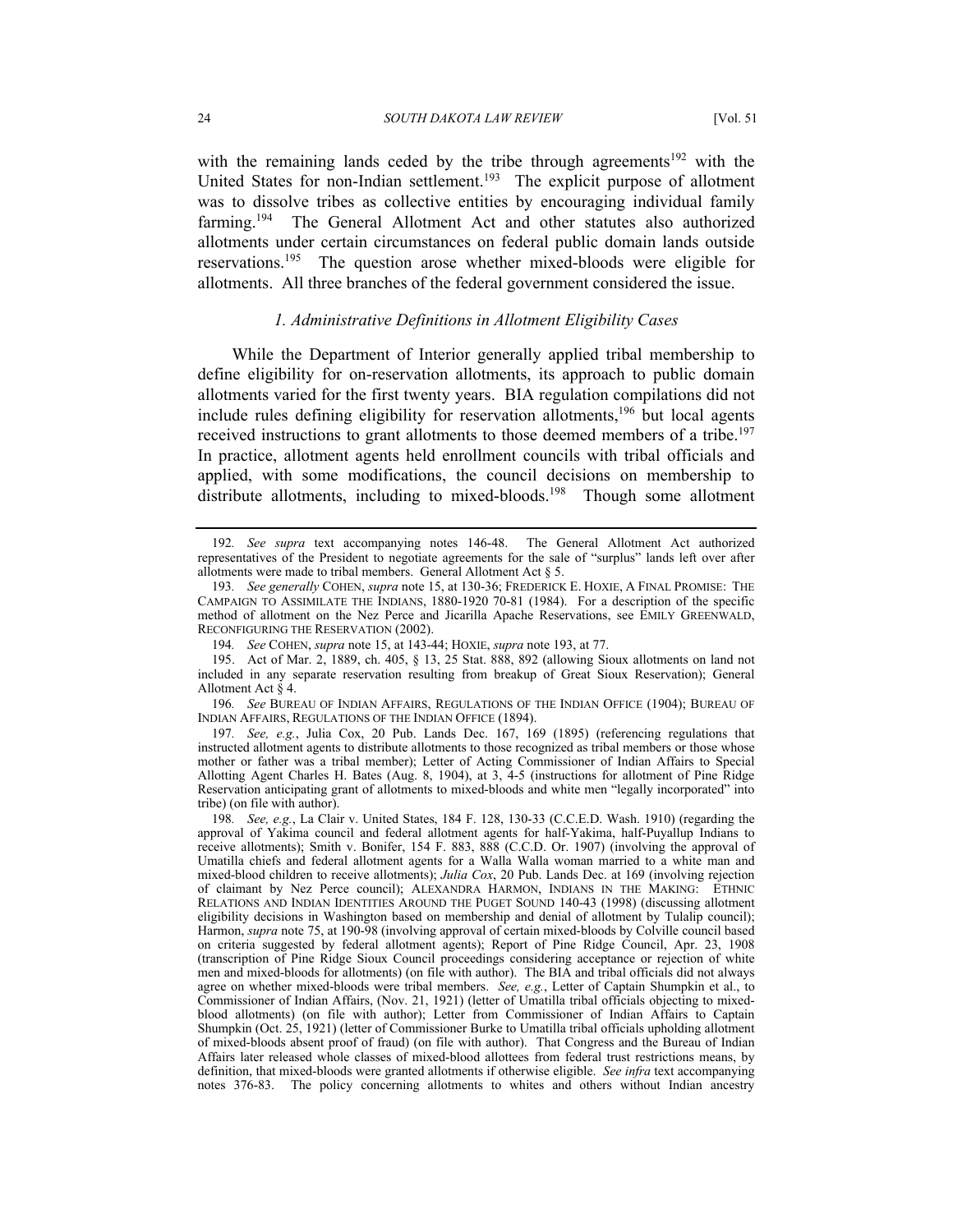agents did deny some mixed-bloods allotments, though not necessarily because they were mixed-bloods, the Department reviewed agent decisions and applied tribal membership to rule that certain mixed-bloods were or were not eligible for allotments.[199](#page-24-0) However, public domain allotments involved the General Land Office, an office separate from the BIA within the Department of Interior.[200](#page-24-1)  The Secretary of Interior initially instructed officials in 1887 that Indian women married to white men and their mixed-blood children were eligible for public domain allotments.[201](#page-24-2) Despite these initial instructions, the issue would linger for twenty years, as the Department of Interior issued contradictory decisions.

The most prolonged and nationally prominent situation concerned Jane Waldron, a Sioux mixed-blood, and her claim to an allotment in South Dakota. Through an agreement with the Sioux, purportedly approved by three-fourths of the adult male members of the nation, $202$  the United States dissolved the Great

<span id="page-24-2"></span><span id="page-24-1"></span>200*. See* General Allotment Act, § 4, 24 Stat. 388.

201*. See* Circular of the Secretary of the Interior, Sept. 17, 1887, *reprinted in* 2 BUREAU OF INDIAN AFFAIRS, REGULATIONS OF THE INDIAN OFFICE: MISCELLANEOUS 11 (n.d.).

intermarried or adopted into a tribe is more elusive. Interestingly, in at least one case, the Secretary of Interior denied an allotment to a white man adopted into the Wichita tribe based on the alleged requirement of Department of Interior approval of adoptions of those without Indian ancestry as tribal members. United States *ex rel.* West v. Hitchcock, 205 U.S. 80, 83 (1907). Further, though BIA agents were instructed to allow allotments for white men "legally incorporated" with the tribe, see Letter of Acting Commissioner of Indian Affairs to Special Allotting Agent Charles H. Bates, *supra* note 197, at 3, a council assembled by federal agents on the Pine Ridge Sioux Reservation rejected several white men, concluding they were not entitled to allotments separately from their Indian wives or mixed-blood children. Report of Pine Ridge Council, *supra*, at 2-13.

<span id="page-24-0"></span><sup>199</sup>*. See, e.g.,* Sully v. United States, 195 F. 113, 128-30 (C.C.D.S.D. 1912) (denying allotments to mixed-bloods within Rosebud Sioux Reservation by agents because they did not live on Great Sioux Reservation in 1889); Sloan v. United States, 118 F. 283, 291-95 (C.C.D. Neb. 1902) (denying allotments to mixed-bloods on Omaha Reservation because, among other reasons, they did not reside on the reservation in 1865); Chrichton v. Shelton, 33 Pub. Lands Dec. 205, 220-21 (1904) (ruling mixedbloods were eligible for allotment because mother was a tribal member); William Banks, 26 Pub. Lands Dec. 71, 72-73 (1898) (ruling mixed-blood father eligible because mother was a member, but children were not eligible because father abandoned tribal membership); *Julia Cox*, 20 Pub. Lands Dec. at 169 (ruling mixed-bloods were not tribal members). The decisions in *Chrichton* and *William Banks* were based, in part, on a congressional statute recognizing the rights of mixed-blood children of white fathers and Indian mothers to tribal property if the mother was a member of the tribe. For a discussion of that statute, *see infra* text accompanying notes 267-69. In *Sloan*, attorneys for the United States did further attack the legitimacy of the mixed-blood claimants based on their mixed-blood status when they filed claims for allotments in the courts. *See Sloan*, 118 F. at 288. For a detailed discussion of *Sloan*, see *infra* text accompanying notes 274-278.

<span id="page-24-3"></span><sup>202.</sup> It is clear that mixed-bloods and white men married into the Sioux Nation made up part of the "adult male Indians" who allegedly approved the agreement. The President appointed a three-member commission to travel to the various agencies on the Great Sioux Reservation to negotiate the break-up of the reservation. *See* S. EX . DOC. NO. 51-51 at 1 (1890). The Commission recorded the alleged approval of 4,463 adult male Indians out of 5,678 eligible voters. *See id.* at 8. A review of the voters shows an interesting group, as the lists in the President's report to Congress included the voter's Indian name, English name, and band affiliation. *See id.* at 242-307. Under "band," many Indians are identified as "mixed" or "mixed-blood," while others are identified as "squaw man," "white man," or by some similar term. *See, e.g., id.* at 243, 245, 246, 247 ("Mixed"), 251 ("Mixed blood"), 253 ("White; incorporated into tribe in 1868"), 259 ("Squaw Man"), 275, 276, 277 ("Squaw Man since 1868"), 289, 290, 291 ("White Man").The reference to 1868 in some of the white men descriptions appears to derive from two references in the Treaty of Fort Laramie to persons legally incorporated with the tribe. Treaty with the Sioux art. 6, 10, Apr. 29, 1868, 15 Stat. 635, 637, 639. Curiously, there is great inconsistency in the descriptions from agency to agency, with individuals only listed with an English name (usually an Anglo or French surname) identified with a particular band in some agencies, and identified as mixed in other agencies. *Compare, e.g., id.* at 243, 245, 246, 247 (Rosebud Agency) ("Mixed"), *with id.* at 275 (Santee, Flandreau, and Ponca Agencies) ("Santee"), *and id.* at 290 (Cheyenne River Agency) (sons of white signatories identified as part of Minikanju band).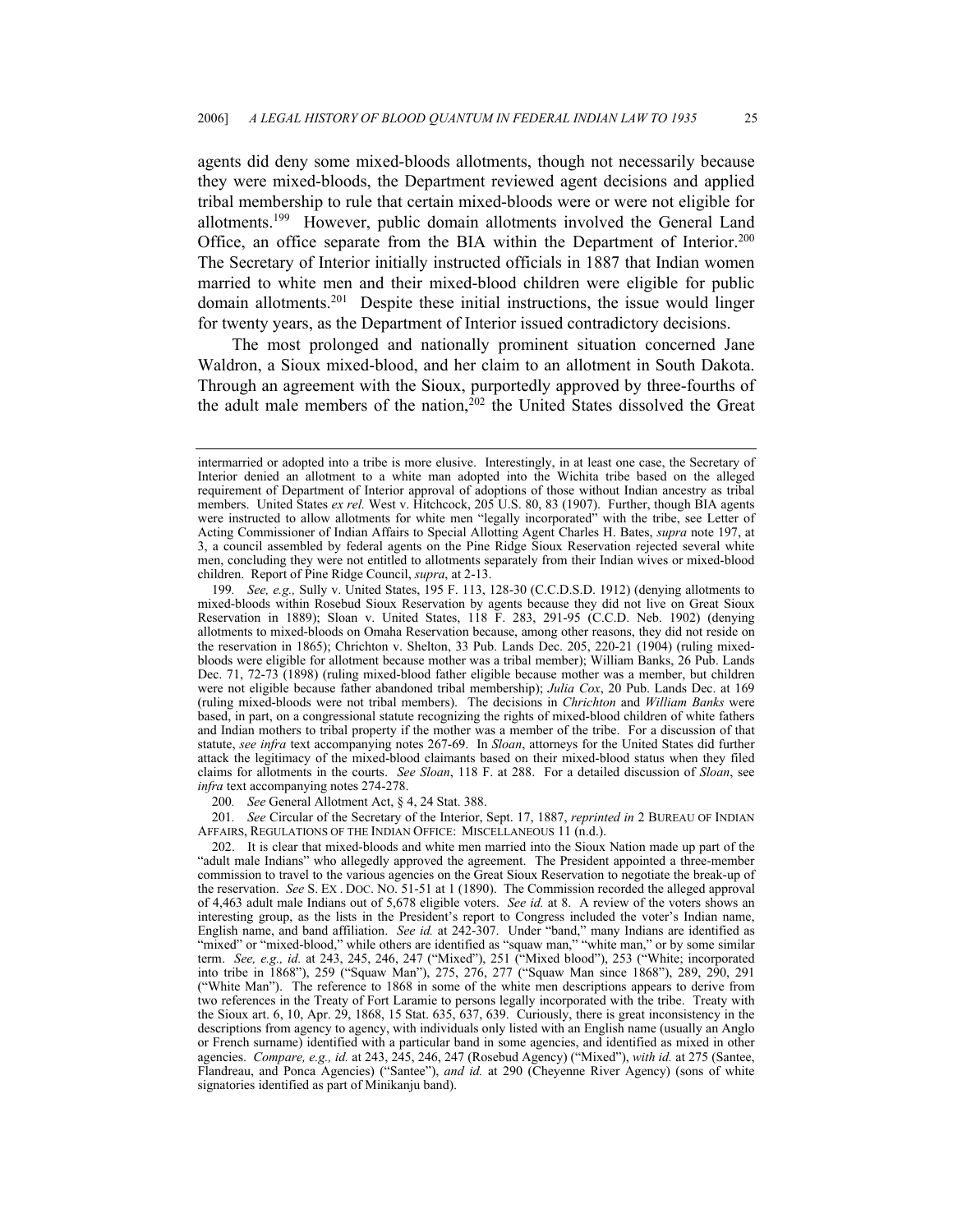Sioux Reservation in 1889[.203](#page-25-0) One section of the agreement authorized individual Sioux to claim allotments on lands outside the smaller reservations remaining after the agreement.<sup>204</sup> The agreement defined those eligible as "any Indian receiving and entitled to rations and annuities."[205](#page-25-2) Jane Waldron filed a claim for a parcel in South Dakota.[206](#page-25-3) A full-blood Sioux, Black Tomahawk, laid claim to the same parcel,<sup>207</sup> precipitating a legal battle that would last for fifteen years concerning whether Waldron was legally Indian.[208](#page-25-5)

Waldron had to go through an administrative claims process to establish her right to the allotment.<sup>209</sup> At the time of her claim there was no remedy against Interior officials in the courts.<sup>210</sup> Between 1890 and 1898 Waldron argued for her right to the land multiple times through several levels of the Executive Branch bureaucracy.<sup>211</sup> Importantly, her tenacity caused the Branch's legal definition of Indian to change, moving from the *patrem* rule to a rule dependent on tribal definitions of membership and descent.

At first Interior officials applied the *patrem* rule from *Ex Parte Reynolds*<sup>[212](#page-25-9)</sup> to deny Waldron and others allotments. In *Black Tomahawk v. Waldron*<sup>[213](#page-25-10)</sup> Assistant Attorney General Shields concluded that Waldron was a citizen of the United States through her paternal white ancestry, and therefore not an Indian.<sup>214</sup> Interestingly, though Waldron claimed one-quarter Sioux blood, the Assistant Attorney General stated that Indian eligibility for an allotment did not "depend[]... upon the proportion of Indian blood flowing in the veins of the person whose status is in question."[215](#page-25-12) The effect of the rule was to cut off mixed-bloods who had a non-Indian paternal ancestor from receiving public domain allotments. State and federal officials applied the *Waldron* decision to other mixed-bloods seeking allotments, contending that they also were citizens and not Indians.<sup>[216](#page-25-13)</sup>

The denial of allotments to mixed-bloods revealed a significant

<span id="page-25-0"></span><sup>203</sup>*. See* Act of Mar. 2, 1889, ch. 405, § 2, 25 Stat. 888.

<span id="page-25-1"></span><sup>204</sup>*. Id.* § 13.

<span id="page-25-2"></span><sup>205.</sup> *Id.* 

<span id="page-25-3"></span><sup>206</sup>*. See* Black Tomahawk v. Waldron, 13 Pub. Lands Dec. 683, 683 (1891).

<span id="page-25-4"></span><sup>207.</sup> *See id.*

<span id="page-25-5"></span><sup>208</sup>*. See id.*; Waldron v. United States, 143 F. 413, 415 (D.S.D. 1905). For a perspective on Waldron's case in the context of race and American citizenship, see Lauren Basson, *Challenging Boundaries and Belongings: Mixed Blood Allotment Disputes at the Turn of the 20th Century*, *in* BOUNDARIES AND BELONGING 151 (Joel S. Migdal ed., 2004).

<span id="page-25-7"></span><span id="page-25-6"></span><sup>209</sup>*. See Waldron*, 13 Pub. Lands Dec. at 683.

<sup>210</sup>*. See* Act of Aug. 15, 1894, ch. 290, § 1, 28 Stat. 286, 286 (codified as amended at 25 U.S.C. § 345 (2000)) (providing cause of action against United States for denial of allotment).

<span id="page-25-8"></span><sup>211</sup>*. See* Black Tomahawk v. Waldron, 27 Pub. Lands Dec. 386 (1898); Black Tomahawk v. Waldron, 24 Pub. Lands Dec. 145 (1897); Black Tomawhawk v. Waldron, 19 Pub. Lands Dec. 311 (1894); Sioux Mixed Blood, 20 Op. Att'y Gen. 711 (1894); Sioux Mixed Bloods, 20 Op. Att'y Gen. 742 (1894); Black Tomahawk v. Waldron, 17 Pub. Lands Dec. 457 (1893).

<span id="page-25-9"></span><sup>212. 20</sup> F. Cas. 582 (C.C.W.D. Ark. 1879) (No. 11,719). *See supra* text accompanying notes 172- 84.

<span id="page-25-10"></span><sup>213. 13</sup> Pub. Lands Dec. 683 (1891).

<span id="page-25-11"></span><sup>214</sup>*. See id.* at 685.

<span id="page-25-13"></span><span id="page-25-12"></span><sup>215</sup>*. Id.* at 686.

<sup>216</sup>*. See* Enuxis Buckland, 30 Pub. Lands Dec. 606, 606 (1901); Ulin v. Colby, 24 Pub. Lands Dec. 311, 311 (1897); Keith v. United States, 58 P. 507, 507 (Okla. 1899).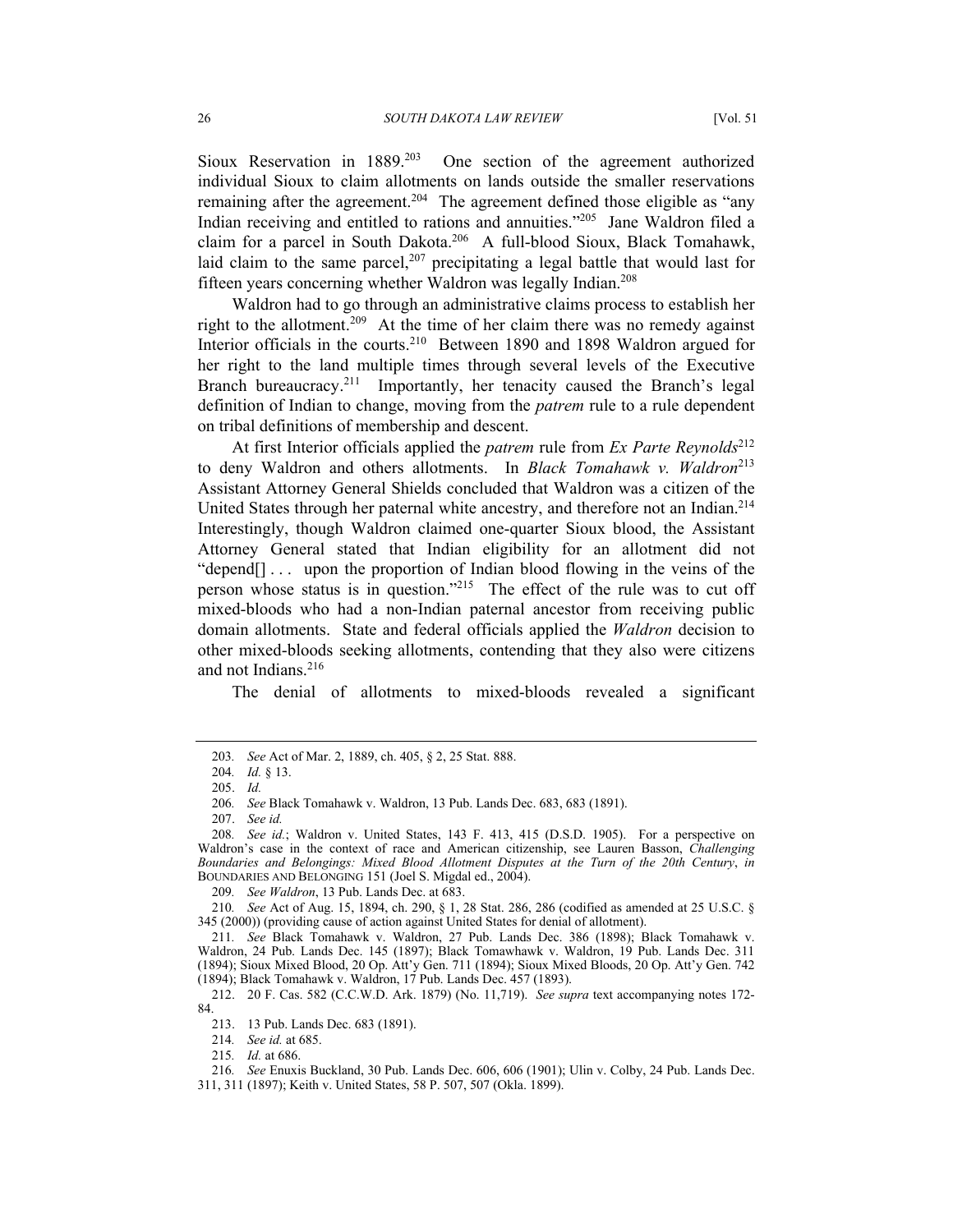contradiction within the executive branch, as officials had accepted, and would continue to accept, mixed-blood signatures in cession agreements as Indians, and had distributed annuities and other benefits to mixed-bloods as tribal members.<sup>217</sup> Waldron correctly asserted that the Sioux agreement was signed not only by full-blood Sioux, but by mixed-bloods and white men married into the tribe as well, as Indians of the Sioux Nation.<sup>218</sup> Signatories included Jane Waldron's husband, a white man of no Indian ancestry, and two of her mixedblood brothers.[219](#page-26-2) Observers of the agreement negotiations reported that the Sioux cession would not have had the necessary three-fourths approval if the mixed-bloods and intermarried men had not voted and used their influence to get enough full-bloods to vote for approval.<sup>220</sup> The executive branch had embraced mixed-bloods for the purposes of ceding land, but now denied them allotments once it divided the remainder.

Commissioner of Indian Affairs Thomas Morgan was well aware of this contradiction. Morgan previously had discussed the question of Indian status in his 1890 annual report.<sup>221</sup> Like other federal officials before him, he suggested the possibility of a rule that incorporated blood quantum, but also believed Indian status could not be defined by blood alone:

There is no doubt that there is a stage at which, by the admixture of white blood and non-affiliation with the Indian tribes, persons would be debarred from participating in tribal benefits. The admixture of blood, however, must be considered in connection with all the circumstances of each case; consequently, a fixed rule equally applicable to all cases can not be well adopted.[222](#page-26-5)

In his 1892 annual report to Congress, Morgan specifically addressed Jane Waldron's case in his attempt to answer the question: What is an Indian?<sup>223</sup> Morgan traced eleven ways to define Indian that included mixed-bloods, and warned of the ramifications of denying allotments to mixed-bloods:

These acts of the government . . . have fixed the status of mixed bloods as Indians in the sense that they have an interest in the common property of the tribe to which they belong. To decide at this time that such mixed bloods are not Indians . . . would unsettle and endanger the titles to much

<span id="page-26-0"></span><sup>217</sup>*. See, e.g.*, Agreement with the Blackfeet ch. 398, art. 10, § 9, Sept. 26, 1895, 29 Stat. 321, 354- 57 (indicating that mixed-bloods made up part of the majority needed to approve the agreement, their "rights to participate in all business proceedings of said tribe and to share in all the benefits accruing to said tribes from a sale of land or otherwise being hereby recognized as equal to the full bloods"). For a fuller discussion of previous BIA policies on mixed-bloods, *see supra* text accompanying notes 159-71.

<span id="page-26-1"></span><sup>218</sup>*. See* S. EX. DOC. NO. 53-59, at 5 (1894); S. EX. DOC. NO. 51-51, at 242-307. For a further discussion of the identity of those who approved the agreement, see *supra* note 202.

<span id="page-26-2"></span><sup>219</sup>*. See* S. EX. DOC. NO. 51-51, at 288, 291. The approval list for the Cheyenne River Agency includes a John Van Metre and Charles L. Van Metre, identified as affiliated with the Two Kettle Band, and a Charles Waldron, identified as a white man. *See id.* The listed Van Metres were Jane Waldron's brothers. *See Waldron*, 143 F. at 418. Charles Waldron was Jane Waldron's husband. *See* S. EX. DOC. NO. 53-59, at 3.

<span id="page-26-3"></span><sup>220</sup>*. See* S. EX. DOC. NO. 53-59, at 46-47. If all Indians identified as "mixed" and "white" on the lists of voters are subtracted (269), see S. EX. DOC. NO. 51-51, at 242-307, there indeed would not have been a three-fourths majority. This does not include those mixed-bloods not explicitly identified as such on the lists. *See supra* note 202.

<span id="page-26-4"></span><sup>221. 1890</sup> ANN. REP. COMM'R IND. AFF. 76.

<span id="page-26-5"></span><sup>222</sup>*. Id.*

<span id="page-26-6"></span><sup>223. 1892</sup> ANN. REP. COMM'R IND. AFF. 36-37.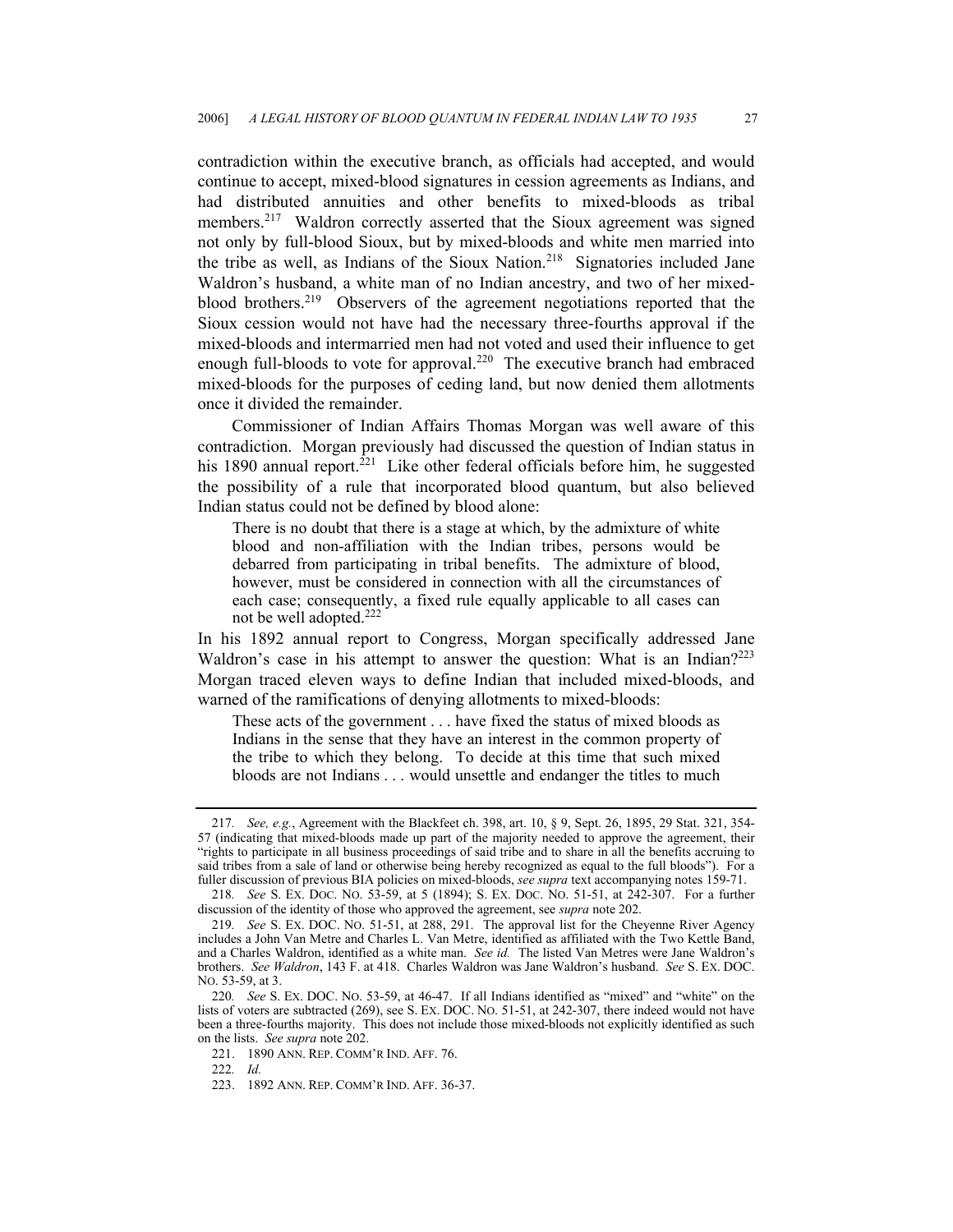of the lands that have been relinquished by Indian tribes …. It is also worthy of consideration that the United States Government has been and is the trustee of vast sums of money, and that it has from time to time disbursed this money by paying it per capita to the Indians recognizing all who are borne upon the rolls and recognized by the Indians as members of their tribes including half-breeds and mixed-bloods. If therefore these latter are not Indians it is a serious question whether the "real Indians"... have not an equitable claim against the United States for misappropriations of funds.[224](#page-27-0)

According to Morgan, the denial of benefits to mixed-bloods as Indians implicated the very foundation of the federal government's trust responsibility<sup>[225](#page-27-1)</sup> to Indian tribes.<sup>[226](#page-27-2)</sup>

Despite Morgan's objections, the succeeding Assistant Attorney General rejected Waldron's claim upon rehearing in 1893,[227](#page-27-3) reiterating the *patrem* rule of descent and rejecting the argument that mixed-bloods were considered members competent to sign the agreement.<sup>228</sup> Interestingly, Waldron argued customary Sioux law to establish her right to an allotment.<sup>229</sup> She argued that there was a "mother right" among the Sioux that recognized Sioux mothers as the head of the family in mixed marriages, and that the offspring of such marriages were recognized as tribal members entitled to tribal property.<sup>230</sup> Assistant Attorney General Hall rejected the rule, stating that:

Under the last rule if it exists, Mrs. Waldron, though only of one fourth Indian [sic], would follow the condition of the mother and also be an Indian like the grandmother and great-grandfather, whilst Mrs. Waldron's children, with but one-eighth of Indian blood would . . . likewise be Indians, and so on *ad infinitum* to the remotest generation. The

<span id="page-27-4"></span><span id="page-27-3"></span>227*. See* Black Tomahawk v. Waldron, 17 Pub. Lands Dec. 461, 467 (1893).

<span id="page-27-1"></span><span id="page-27-0"></span><sup>224.</sup> *Id.* 

<sup>225.</sup> The trust responsibility of the federal government arises in part from its assumption of control over Indian resources as guardian to Indian wards, see *supra* text accompanying notes 84-87, including land and other natural resources and money derived from treaty cessions, leases, and other sources. *See*  United States v. Navajo Nation, 537 U.S. 488, 488 (2003). Through its oversight of Indian resources, the federal government assumed a fiduciary obligation to manage such resources in the best interests of the tribes, and a tribe may sue, under certain circumstances, for money damages for the violation of that obligation. *See id.*; United States v. White Mountain Apache Nation, 537 U.S. 465, 465 (2003). At the time of Commissioner Morgan's comments, however, Indian tribes had no general right to sue the United States for breach of its trust responsibility. *See* United States v. Mitchell, 463 U.S. 206, 214-15 (1983). Until the passage of the Indian Tucker Act in 1946, Act of Aug. 13, 1946, ch. 959, § 24, 60Stat. 1055, 1057 (codified as amended at 28 U.S.C. § 1505 (2000)), tribes had to convince Congress to pass specific acts to allow them to sue the United States for money damages. *See Mitchell*, 463 U.S. at 214- 15.

<span id="page-27-2"></span><sup>226. 1892</sup> ANN. REP. COMM'R IND. AFF. 36-37.

<sup>228</sup>*. See id.* Assistant Attorney General Hall referenced the fact that the commissioners to the Sioux had told tribal people assembled at the various agencies that half-breeds had the right to sign the agreement because status was determined by the mother. *See id.* at 462-63. Curiously, the same commissioner claimed that white men would vote, but that the federal government would not count them unless mandated by a court, see *id.*, a statement belied by the actual counts made and submitted to Congress. *See* S. EX. DOC. NO. 51-51, at 242-307 (including white men in count). However, Hall denied any significance to the representations of the commission, claiming the commissioner had spoken "under a misapprehension." *Waldron*, 17 Pub. Lands Dec. at 463.Interestingly, Hall also justified his rejection of Waldron's claim because her grandfather, grandmother, and mother received Sioux halfbreed scrip under the statute of 1854, see *supra* text accompanying notes 115-17. *See id.* at 460.

<span id="page-27-5"></span><sup>229</sup>*. See Waldron*, 17 Pub. Lands Dec. at 461.

<span id="page-27-6"></span><sup>230</sup>*. See id.*; S. EX. DOC. NO. 53-59, at 41.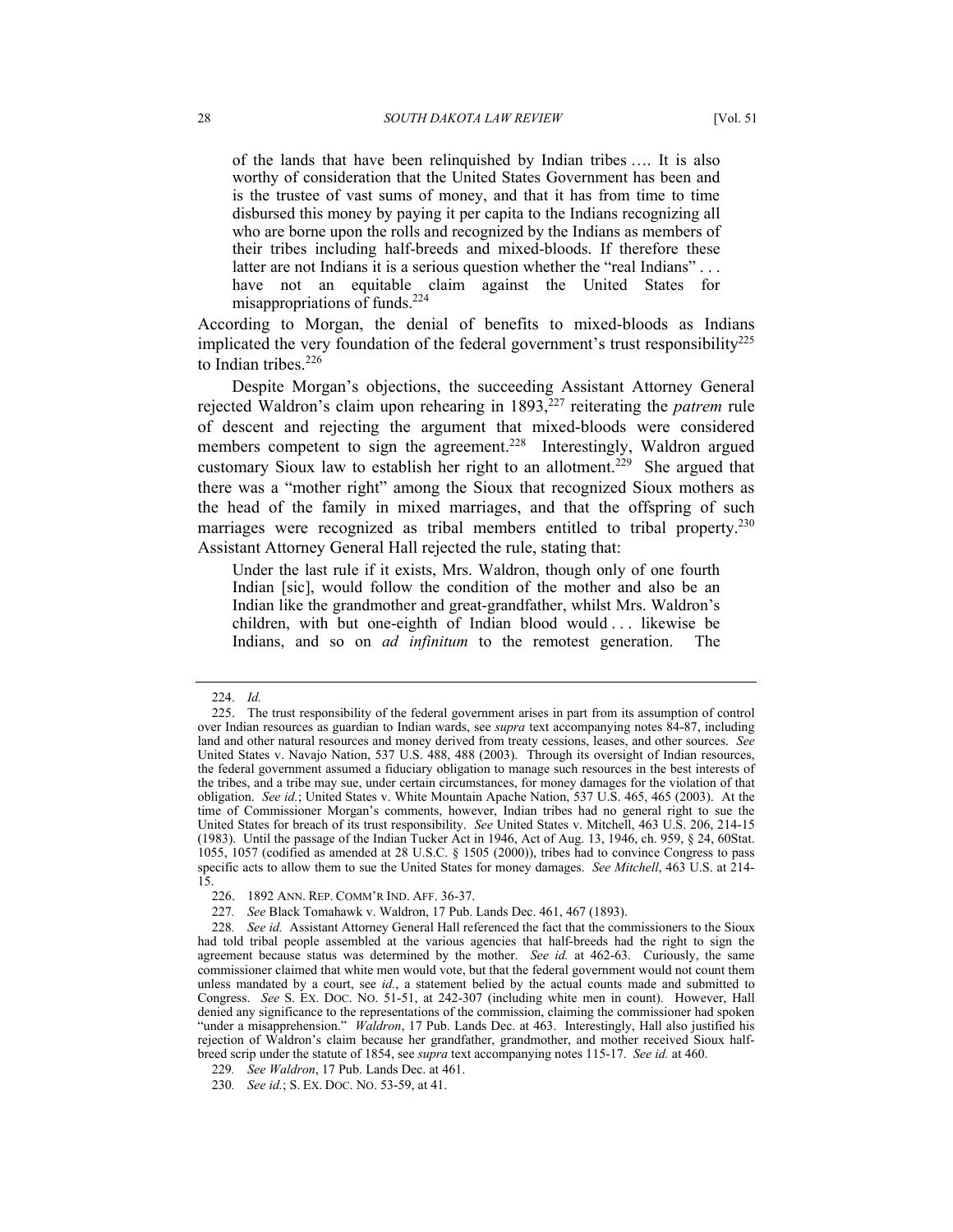proposition seems to carry its own refutation with it.<sup>[231](#page-28-0)</sup>

The United States Senate eventually took an interest, and ordered the Secretary of Interior to submit all documents concerning Waldron's case.<sup>232</sup> Senators were concerned because they believed that the agreement to break up the Great Sioux Reservation required mixed-blood signatures to get the necessary three-fourths vote.<sup>[233](#page-28-2)</sup>

Interestingly, after the Senate became involved, the Attorney General rejected the *patrem* rule and embraced tribal definitions of membership in allotment entitlement cases. In 1894 the Secretary of Interior submitted several questions concerning Waldron's situation to Attorney General Richard Olney, including:

Whether the common-law rule that the offspring of free persons follow the condition of the father prevails in determining the status of children born to a white man, a citizen of the United States, and an Indian woman, his wife.[234](#page-28-3)

In a strong recognition of tribal authority over membership, the Attorney General concluded that the definition of Indian for purposes of allotment eligibility depended on the particular rules and customs of the tribes.<sup>235</sup> Several months later, the Secretary of Interior concluded that "[w]hile the general rule [of the common law] is as has been before held, yet it must yield to the laws and usages of the tribe when laws and usage . . . are satisfactorily proven."[236](#page-28-5)

Despite these decisions, the Department continued to apply the *patrem* rule to some public domain allotment claims.<sup>237</sup> To reconcile the conflicting decisions, the Secretary of the Interior in 1907 instructed that membership in a

<span id="page-28-0"></span><sup>231.</sup> S. EX. DOC. NO. 53-59, at 41. For the opposite conclusion in the context of slavery, see *supra* note 29.

<span id="page-28-1"></span><sup>232</sup>*. See* S. MISC. DOC. NO. 53-21 (1893).

<span id="page-28-2"></span><sup>233.</sup> *See id.*

<span id="page-28-4"></span><span id="page-28-3"></span><sup>234.</sup> Sioux Mixed Blood, 20 Op. Att'y Gen. 712.

<sup>235</sup>*. See id.* Interestingly, the Attorney General supported his decision in part by citing a Supreme Court opinion that the Court had issued only a month before. *See* Smith v. United States, 151 U.S. 50 (1894). In that case, the Court ruled the victim was an Indian, as the United States had submitted no evidence to the contrary. *See id.* at 54-55. There were no facts identifying the victim as a mixed-blood, but only that he "looked like [an Indian], having the dark hair, eyes, and the complexion of an Indian," and was enrolled and received "bread money" as a Cherokee. *Id.* at 53. Attorney General Olney cited *Smith*, however, for the proposition that "[p]resumptively, a person . . . of mixed blood residing upon a reservation and claiming to be an Indian is, in fact, an Indian." 20 Op. Att'y Gen. 712. Felix Cohen repeated this representation of the *Smith* holding in his influential handbook. FELIX COHEN, HANDBOOK OF FEDERAL INDIAN LAW 4 (Univ. of New Mexico Press 1982) (1945). In a follow-up opinion the Attorney General declined to rule on the direct question of Waldron's membership, indicating it was a question of fact. *See* Sioux Mixed Blood, 20 Op. Att'y Gen. 742 , 743 (1894). He did, however, reject the conclusion of Assistant Attorney General Hall that the receipt of half-breed scrip by Waldron's ancestors precluded her membership in the Sioux Nation, see *supra* note 228. *See id.* at 745-46.

<span id="page-28-5"></span><sup>236.</sup> Black Tomahawk v. Waldron, 19 Pub. Lands Dec. 311 (1894). The Secretary then instructed the Commissioner of Indian Affairs to appoint a special investigator to collect testimony "showing whether there were tribal laws and usages of the Sioux Indians bearing upon the citizenship of Mrs. Waldron." *Id.* at 311-12. Ultimately the Department of Interior denied her claim, ruling she was not a member of the Sioux Nation. *See* Black Tomahawk v. Waldron, 24 Pub. Lands Dec. 145 (1897). The Department finally denied a request for rehearing in 1898. *See* Black Tomahawk v. Waldron, 27 Pub. Lands Dec. 386, 389 (1898). Waldron's story, however, did not end there. *See infra* text accompanying notes 283-87.

<span id="page-28-6"></span><sup>237</sup>*. See generally* Enuxis Buckland, 30 Pub. Lands Dec. 606 (1901); Ulin v. Colby, 24 Pub. Lands Dec. 311 (1897).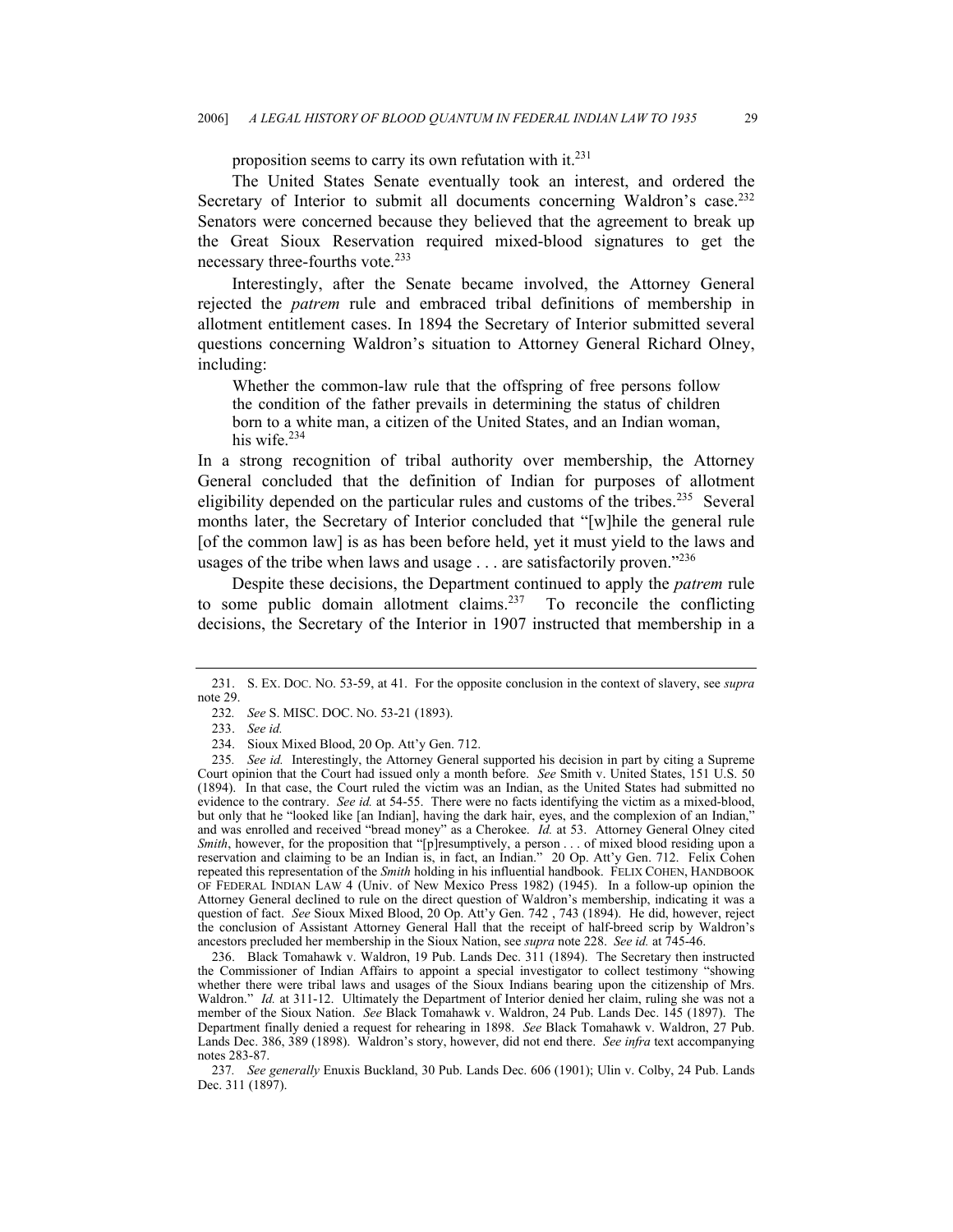tribe conferred the right to an allotment and further that "[t]he quantum of Indian blood . . . possessed by the applicant does not control and should not, of itself, influence the decision [to grant an allotment].["238](#page-29-0) Subsequent decisions rejected claimants who the Department ruled were not tribal members.[239](#page-29-1) The Department made the rule permanent in 1918, clarifying once and for all that mixed-bloods were eligible for public domain allotments if members of a tribe.[240](#page-29-2)

Tribal membership also became the rule of the BIA for annuity entitlement. BIA regulations had barred children of Indian women who had married white men after June 7, 1897, from receiving annuities, based on the Bureau's reading of an 1897 congressional statute<sup>241</sup> discussed below.<sup>242</sup> However, the Secretary of Interior ordered an amendment to the regulations in 1905, stating that mixedbloods were entitled if their mothers were members and they were members, as recognized by the tribe and approved by the Department.<sup>243</sup> Again, though federal officials used the language of blood to describe individuals, they did not apply it.

### *2. Congressional Statutes on Indian Status*

Parallel to administrative clarifications on the definition of Indian, Congress began to define Indian status in the allotment era. However, as before, Congress did not adopt a catch-all definition of Indian, and instead adopted specific rules for various situations. For example, Congress prohibited white men who married Indian women after August 9, 1888, and who were not "otherwise a member of any tribe of Indians" from sharing in tribal property.<sup>244</sup> Congress in 1897 made it a crime to distribute liquor to Indians "including mixed-bloods."[245](#page-29-7)  Congress also included "half-breed[s] who live[] and associate[] with Indians" in an 1899 provision of the Alaska criminal code prohibiting the sale of firearms to Indians[.246](#page-29-8) A 1905 statute allowed mixed-blood children who "lead a civilized life" into Alaska public schools with white children.<sup>[247](#page-29-9)</sup>

Congress recognized mixed-bloods as Indians in certain agreements arising under the General Allotment Act. As previously discussed, Congress approved

<span id="page-29-1"></span><span id="page-29-0"></span><sup>238.</sup> Allotment- Membership in Indian Tribe, 35 Pub. Lands Dec. 549, 550 (1907).

<sup>239</sup>*. See* Albert A. Coursolle, 44 Pub. Lands Dec. 188, 192-93 (1915) (rejecting non-member descendants of recipient of Sioux half-breed scrip); Ellen Bourassa, 43 Pub. Lands Dec. 149, 151 (1914) (rejecting mixed-blood mother and children for enrollment by Turtle Mountain Chippewa council); Louis Breuninger, 42 Pub. Lands Dec. 489, 490 (1913) (rejecting descendants of recipient of Menominee half-breed payment under treaty of 1848).

<span id="page-29-2"></span><sup>240</sup>*. See* Regulations for Indian Allotments on the Public Domain, Apr. 15, 1918, *reprinted in*  GENERAL LAND OFFICE, CIRCULARS AND REGULATIONS OF THE GENERAL LAND OFFICE 658, 659, 663- 64 (1930) (codified as amended at 43 CFR § 2531.1(a), (e) (2005)).

<span id="page-29-3"></span><sup>241.</sup> Act of June 7, 1897, ch. 3, §1, 30 Stat. 62, 90 (codified at 25 U.S.C. § 184 (2000)).

<span id="page-29-4"></span><sup>242</sup>*. See* BUREAU OF INDIAN AFFAIRS (1904), *supra* note 196, § 324.

<span id="page-29-5"></span><sup>243.</sup> Circular, June 30, 1905, *reprinted in* BUREAU OF INDIAN AFFAIRS (1904), *supra* note 196, at 58-59; Circular, Apr. 1, 1905, *reprinted in* BUREAU OF INDIAN AFFAIRS (1904), *supra*, at 58-59.

<span id="page-29-6"></span><sup>244.</sup> Act of Aug. 9, 1888, ch. 818, § 1, 25 Stat. 392, 392 (codified at 25 U.S.C. § 181 (2000)).

<span id="page-29-7"></span><sup>245.</sup> Act of Jan. 30, 1897, ch. 109, 29 Stat. 506, 506.

<span id="page-29-8"></span><sup>246.</sup> Act of Mar. 3, 1899, ch. 429, § 142, 30 Stat. 1253, 1274.

<span id="page-29-9"></span><sup>247.</sup> Act of Jan. 27, 1905, ch. 277, § 7, 33 Stat. 616, 619.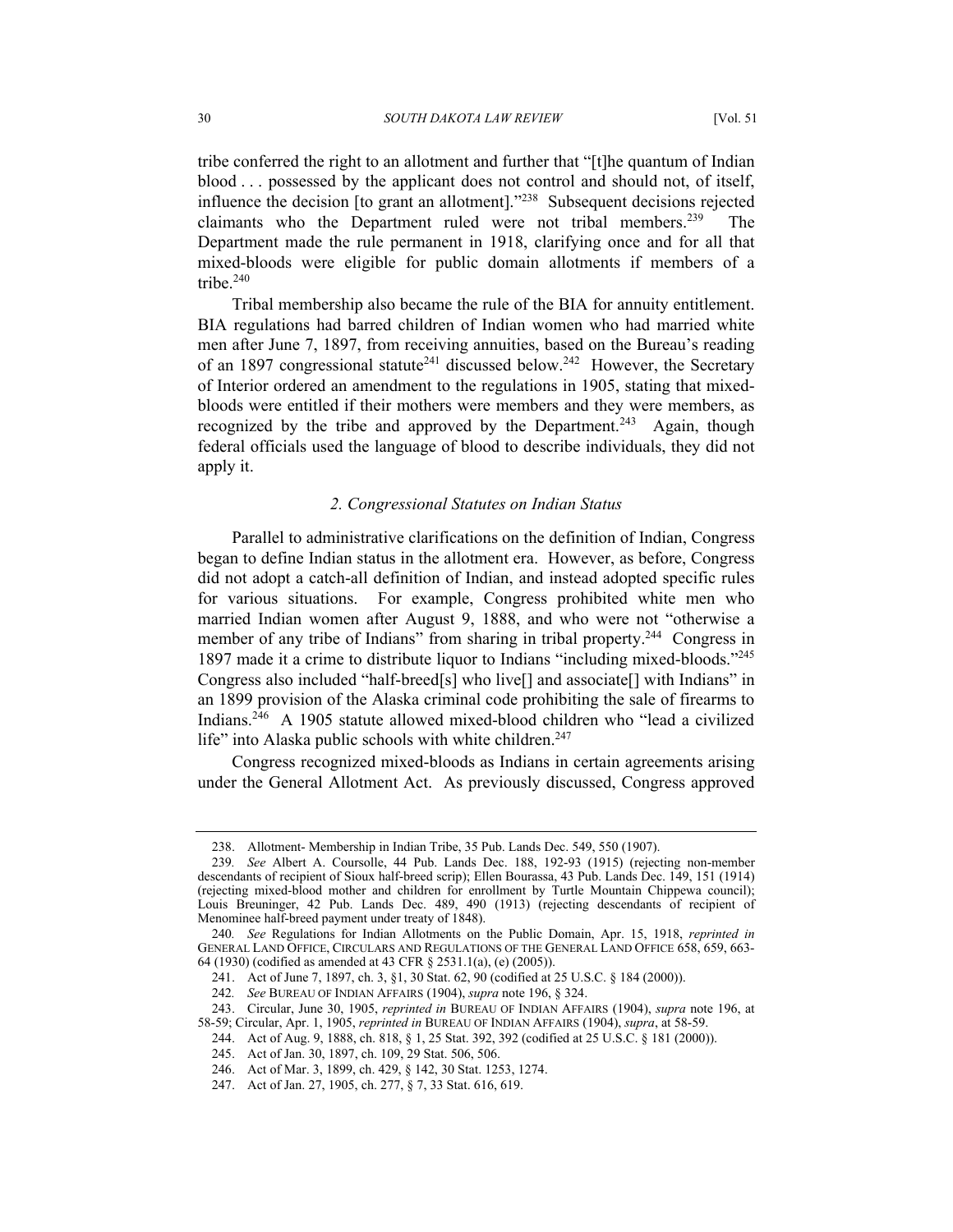agreements with tribes to purchase surplus reservation lands after allotments were distributed.<sup>248</sup> Like treaties before,<sup>249</sup> each agreement applied to a specific tribe or tribes. Most agreements defined those eligible for benefits as members of the tribe, without clarifying whether mixed-bloods were members.<sup>250</sup> Importantly, some agreements between the United States and tribes explicitly recognized mixed-bloods as Indians empowered to approve the agreement or as eligible for allotments or other tribal property.<sup>251</sup> Agreements with the Assiniboine and Gros Ventre and the Blackfeet in 1895 stated that "[i]t is understood and declared that wherever the word Indian is used in this agreement it includes mixed bloods as well as full bloods."[252](#page-30-4) Agreements with the Rosebud Sioux in 1902 and Yankton Sioux in 1892 recognized mixed-bloods as members of the tribe and their right to allotments:

[A]ll persons . . . who have been allotted lands . . . and who are now recognized as members of the ... tribe ... including mixed-bloods, whether their white blood comes from the paternal or maternal side, and the children born to them, shall enjoy the undisturbed and peaceable possession of their allotted lands, and shall be entitled to all the rights and privileges of the tribe enjoyed by full-blood Indians ....<sup>[253](#page-30-5)</sup>

Interestingly, the Sioux agreements referenced and rejected the *patrem* rule, recognizing mixed-bloods regardless of the maternal or paternal origin of the Indian blood.

Congress also considered the situation of those mixed-bloods denied allotments by the Department of Interior. Aware of the controversy involving Jane Waldron and other mixed-bloods,  $254$  various congressmen sought to clarify allotment entitlement through proposed bills.<sup>255</sup> One example is a bill from 1896, which would have defined Indian for purposes of allotment eligibility as

<span id="page-30-0"></span><sup>248</sup>*. See supra* notes 192-93 and accompanying text.

<span id="page-30-2"></span><span id="page-30-1"></span><sup>249</sup>*. See supra* text accompanying notes 69-75.

<sup>250</sup>*. See, e.g.*, Agreement with the Citizen Band Potawatomie art. 2, ch. 543, Mar. 3, 1891, 26 Stat. 989, 1017; Agreement with the Iowa Tribe of Indians art. 2, ch. 165, Feb. 13, 1891, 26 Stat. 749, 759; Agreement with the Sisseton and Wahpeton Sioux art. 4, ch. 543, Mar. 3, 1891, 26 Stat. 989, 1037.

<span id="page-30-3"></span><sup>251</sup>*. See* Agreement with Sioux Indians of Rosebud Reservation art. 4, ch. 1484, Apr. 23, 1904, 33 Stat. 254, 255 (recognizing mixed-blood title to allotments and equal status with full-bloods); Agreement with the Assiniboine and Gros Ventre art. 9, ch. 398, § 8, Oct. 9, 1895, 29 Stat. 321, 352 (recognizing mixed-bloods as Indians for benefits accruing from land cession); Agreement with the Blackfeet, *supra* note 217, art. 10, ch. 398, § 9 (same); Agreement with the Yankton Sioux art. 13, ch. 290, § 12, Dec. 31, 1892, 28 Stat. 286, 317 (recognizing mixed-blood title to allotments and equal status with full-bloods).

<span id="page-30-4"></span><sup>252.</sup> Agreement with the Assiniboine and Gros Ventre, *supra* note 251, art. 9.

<span id="page-30-5"></span><sup>253.</sup> Agreement with Sioux Indians of Rosebud Reservation, *supra* note 251, art. 4; Agreement with the Yankton Sioux, *supra* note 251, art. 13.

<span id="page-30-6"></span><sup>254</sup>*. See* S. EX. DOC. NO. 53-59 (1894) (transmitting Interior documents on *Waldron* case to Senate); S. MISC. DOC. 53-21 (1893) (requesting Senate for Secretary of Interior to transmit documents in Waldron's case); 27 CONG. REC. 2610-14 (1895) (discussing Jane Waldron's case in Senate).

<span id="page-30-7"></span><sup>255</sup>*. See, e.g.*, H.R. 9502, 57th Cong. (1902) (instructing that "all entries of land or allotments of land in severalty heretofore made to any mixed-blood Indian, of whatever degree, . . . are hereby ratified and confirmed, and said mixed-blood Indians shall hereafter enjoy all rights of Indians of their respective tribes"); S. 327, 57th Cong. (1901) (same); S. 2211, 56th Cong. (1900) (same); H.R. 3990, 56th Cong. (1899) (same); H.R. 8971, 55th Cong. (1898) (creating cause of action for Indian or "mixed-blood Indian in any degree" to sue tribe in federal court to establish rights as tribal member); S. 2966, 54th Cong. (1896) (same as H.R. 9502, *supra*); S. 102, 54th Cong. (1895) (defining "Indian" to include mixed-bloods "of whatever degree" and specifically recognizing female mixed-blood Indians married to white men receiving rations at agency on Great Sioux Reservation before March 2, 1889, as entitled to allotments).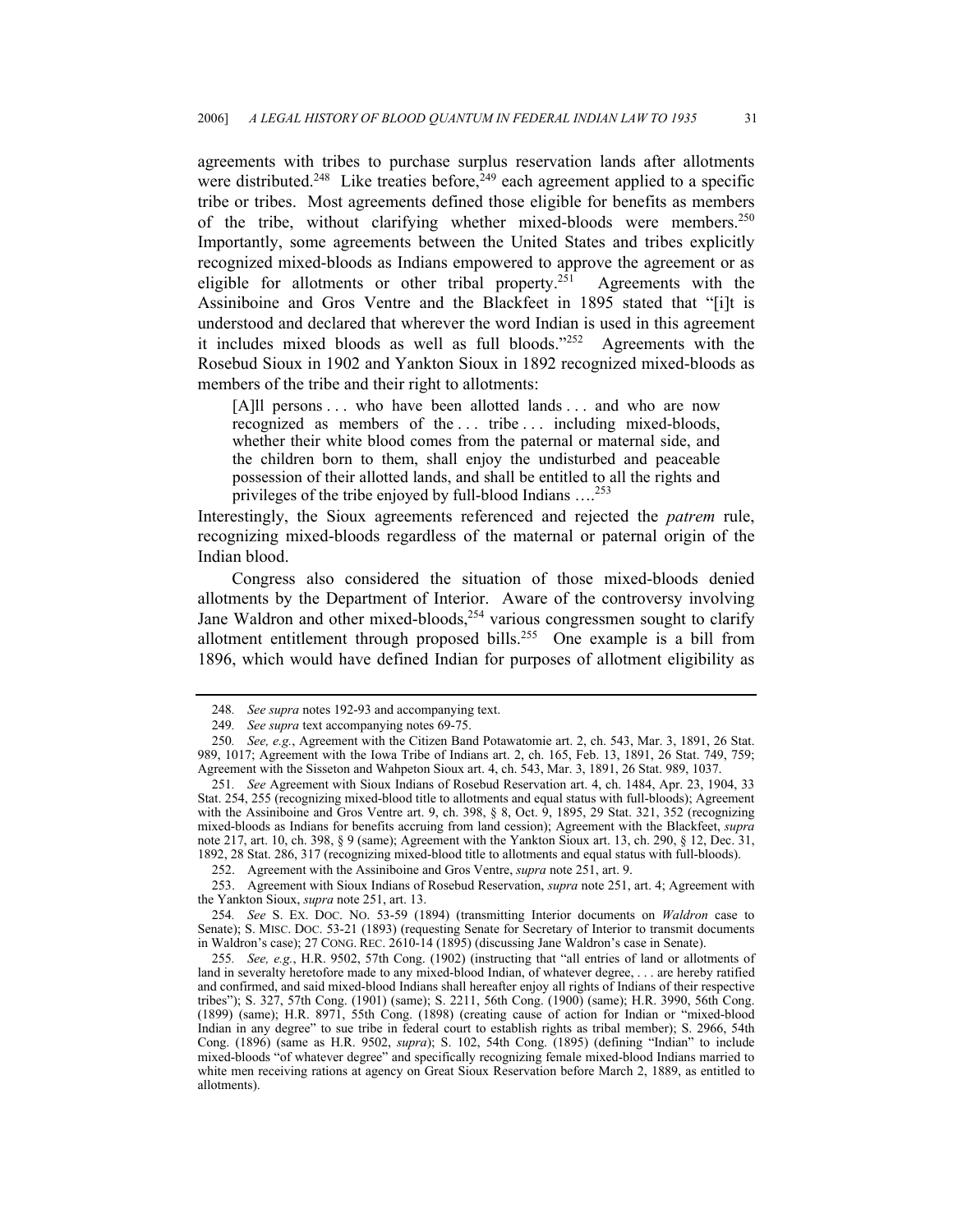"not only Indians of the full blood, but also Indians of the mixed blood of whatever degree, whenever such mixed-blood Indian, at the time of the passage of any [statute] or ratification of any . . . treaty, lived with and was a member of the tribe and maintained tribal relations with his tribe.["256](#page-31-0) Foreshadowing later action by Congress and the Bureau of Indian Affairs,  $257$  the bill would have immediately released all mixed-bloods of one-quarter or less Indian blood from restrictions on selling their allotments, thereby opening up their land to taxation[.258](#page-31-2) A similar bill in the House included the one-quarter blood provision because, according to the Committee on Indian Affairs, "Indians having so small a fraction of Indian blood, with the great assistance and help the Government has rendered to them, should assume all the obligations incumbent to the citizen."[259](#page-31-3)

Similarly, proposed amendments to the annual appropriations bill attempted to create an all-purpose definition for Indian that would have included mixedbloods as long as they maintained relations with their tribe.<sup>260</sup> Opponents defeated such amendments, using the Five Civilized Tribes<sup>261</sup> as examples of the alleged effects of intermixture.<sup>262</sup> As one Senator put it:

This nation is generous, and means to be generous, to the Indians, but by that, I know, the people understand and mean the Indian aborigines, not the half-bloods, not the quarter-bloods, not the eighth-bloods, not those in whom you can not observe the physical admixture . . . this is growing to be a vast abuse. By intermarriages you may in that way virtually, to use a phrase, eradicate Indians as Indians, and yet you will have all the Western country full of white people, but clinging to whatever is to come from the Government on the ground that they are Indians. It seems to me one of the ways of getting rid of the Indian question is just this of intermarriage, and the gradual fading out of the Indian blood; the whole quality and character of the aborigine disappears, they lose all of the traditions of the race; there is no longer any occasion to maintain the tribal relations, and there is then every reason why they shall go and take their place as white people do everywhere.<sup>[263](#page-31-7)</sup>

Echoing this sentiment, one failed 1895 provision sought to declare all mixedbloods in the Five Civilized Tribes of more than one-half white blood to be legally white[.264](#page-31-8) None of the proposed amendments or separate bills passed, and the question of mixed-blood status remained.

<span id="page-31-5"></span>261. *See supra* note 66.

<span id="page-31-0"></span><sup>256.</sup> S. REP. NO. 54-969, at 1 (1896).

<span id="page-31-1"></span><sup>257.</sup> *See infra* text accompanying notes 346-86, 396.

<span id="page-31-2"></span><sup>258</sup>*. See* S. REP. NO. 54-969, at 1. Other bills set the threshold for release at one-half. *See, e.g.*, H.R. 9502, 57th. Cong. § 1 (1902).

<span id="page-31-3"></span><sup>259.</sup> H.R. REP. NO. 54-2276, at 1 (1896). The bill also would have allowed "Indians possessing a higher fraction of Indian blood" to petition a state court to release them from restrictions upon a showing of competency. *Id.* Congress later accomplished this through "competency commissions," which decided whether an individual, regardless of blood, was competent to own their land free of federal restrictions on sale. *See infra* text accompanying notes 342-45.

<span id="page-31-4"></span><sup>260.</sup> *See, e.g.*, 27 CONG. REC. 2610.

<span id="page-31-6"></span><sup>262</sup>*. See* 27 CONG. REC. 2612-14.

<span id="page-31-7"></span><sup>263. 27</sup> CONG. REC. 2614 (statement of Sen. Higgins). Interestingly, Senator Higgins made this statement during the discussion of an amendment proposed by Senator Kyle of South Dakota, who specifically used Jane Waldron's case as justification for statutorily defining mixed-bloods as Indian. 27 CONG. REC. 2610-14.

<span id="page-31-8"></span><sup>264</sup>*. See* 27 CONG. REC. 1040, 1108.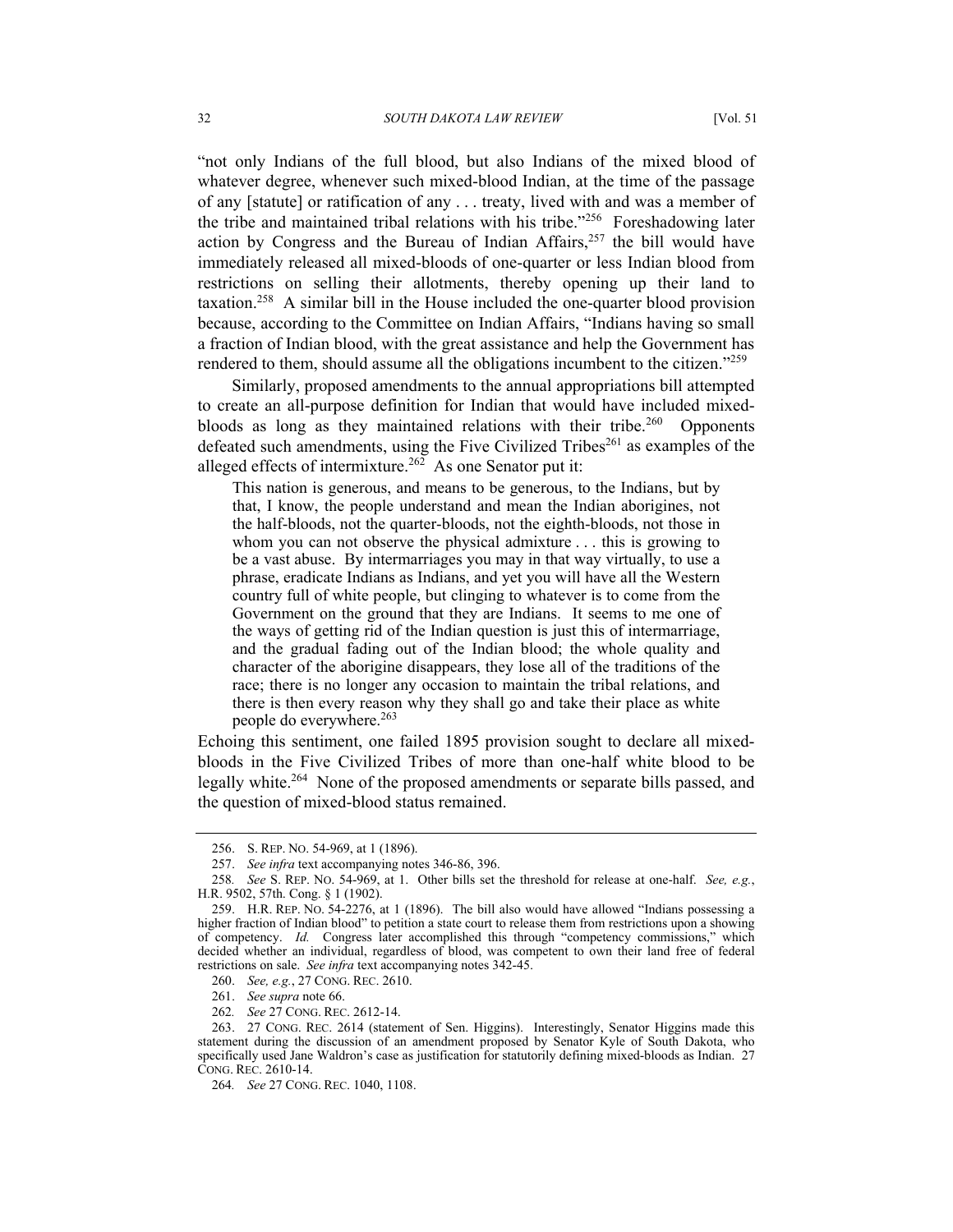Though failing to define Indian for all purposes, Congress did pass several important pieces of legislation for the benefit of mixed-bloods seeking a share of tribal property. An act passed in 1894 and amended in 1901 granted "all persons who are in whole or in part of Indian blood" the right to sue the United States in the circuit courts if they believed they were improperly denied an allotment.<sup>265</sup> The law's reference to persons of "part" Indian blood suggested that mixedbloods, but not white or other persons without Indian ancestry married or adopted into a tribe, had the right to receive allotments, or, at the very least, the federal courts had jurisdiction to establish that right.<sup>266</sup> An act passed in 1897 was the most significant, as it declared that

[a]ll children born of a marriage heretofore solemnized between a white man and an Indian woman by blood . . . where said Indian woman is at this time, or was at the time of her death, recognized by the tribe shall have the same rights and privileges to the property of the tribe to which the mother belonged  $\ldots$ .<sup>[267](#page-32-2)</sup>

Though a strong statement of the right of mixed-bloods to Indian status, if their mothers were recognized by the tribe, the provision did not apply to everyone. The Act only included mixed-bloods with white fathers. Also, the word "heretofore" kept open the question of the Indian status of mixed-blood children from marriages after June 7, 1897, the date of the Act. Further, the requirement of legal marriage left out the status of illegitimate children. Nevertheless, the statute did help to clarify the status of some mixed-bloods, supporting their claims for allotments.[268](#page-32-3) More importantly, the statute did not base entitlement on common law paternal or maternal descent or on blood quantum, but on tribal membership or descent from a member.<sup>[269](#page-32-4)</sup>

## *3. Changes in Judicial Definitions*

With the shift in approach by Congress, courts moved away from previous common law rules of matrilineal or patrilineal descent, and looked to tribal law or other rules to define mixed-blood status. Importantly, through various laws certain Indians, including Indian women who married white men after August 9, 1888, became citizens of the United States.[270](#page-32-5) These provisions complicated the

<span id="page-32-0"></span><sup>265.</sup> Act of Feb. 6, 1901, ch. 217, § 1, 31 Stat. 760, 760; Act of Aug. 15, 1894, ch. 290, § 1, 28 Stat. 286, 305 (codified as amended at 25 U.S.C. § 345 (2000)).

<span id="page-32-1"></span><sup>266</sup>*. See* Drapeau v. United States, 195 F. 130, 136 (C.C.D.S.D. 1912) (holding court had no jurisdiction over allotment suit by white man married to Sioux woman). Another white man unsuccessfully petitioned for a writ of mandamus to challenge the rejection of his allotment claim. *See*  United States *ex rel.* West v. Hitchcock, 205 U.S. 80 (1907) (declining to issue writ of mandamus against Secretary of Interior for failure to approve allotment for white man adopted into Wichita Tribe).

<span id="page-32-2"></span><sup>267.</sup> Act of June 7, 1897, ch. 3, §1, 30 Stat. 62, 90 (codified at 25 U.S.C. § 184 (2000)). For a critique of this provision as allegedly reflective of patriarchal biases in American law, see Judith Resnik, *Dependent Sovereigns: Indian Tribes, States, and the Federal Courts*, 56 U. CHI. L. REV. 671, 724 (1989).

<span id="page-32-3"></span><sup>268</sup>*. See, e.g.*, Vezina v. United States, 245 F. 411, 420-21 (8th Cir. 1917); Smith v. Bonifer, 154 F. 883, 889 (C.C.D. Or. 1907), *aff'd on other grounds*, 166 F. 846 (9th Cir. 1909); William Banks, 26 Pub. Lands Dec. 71, 73 (1898).

<span id="page-32-4"></span><sup>269.</sup> The literal language of the statute does not require that the mixed-blood child be recognized as a member, as long as his or her mother was a member. One scholar has interpreted this as a federal intrusion on the right of a tribe to define its own membership. Curry, *supra* note 12, at 183-84.

<span id="page-32-5"></span><sup>270</sup>*. See* Act of Nov. 6, 1919, ch. 95, 41 Stat. 350 (regarding Indian World War I veterans); Act of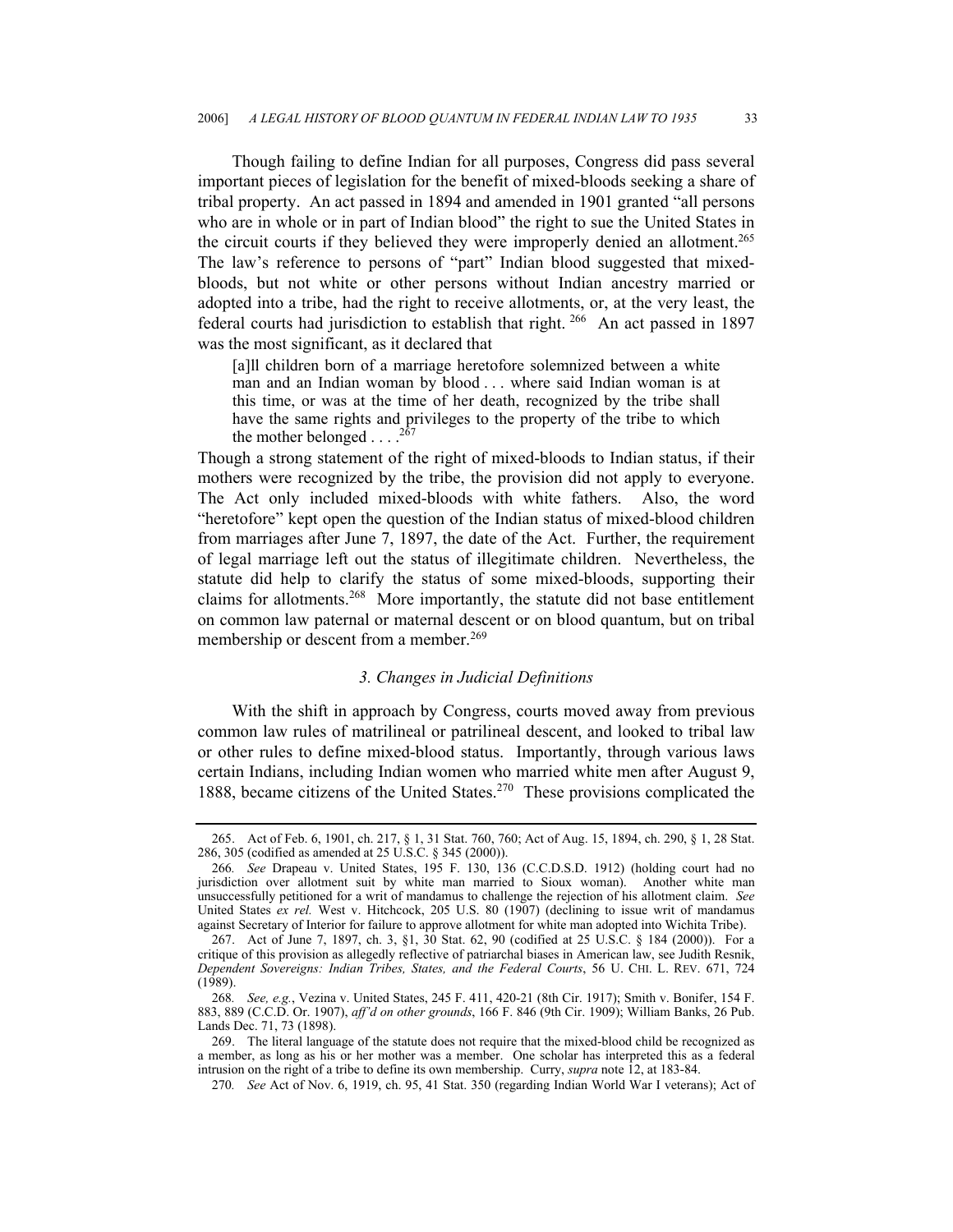rules, as the simple dichotomy between Indian mothers and "citizen" fathers discussed in earlier opinions no longer applied. In *United States v. Nice*, [271](#page-33-0) the United States Supreme Court eliminated any doubt that Indians who became citizens could nonetheless remain members of tribes and Indians under federal supervision and control.<sup>272</sup>

## a. Allotment Eligibility Cases

Under the statute allowing allotment suits, $273$  mixed-bloods and intermarried whites brought claims against the government, both for on-reservation and public domain allotments. In one case, *Sloan v. United States*, [274](#page-33-3) attorneys for the government argued the *patrem* rule, contending the mixed-blood Omaha plaintiffs were not entitled to allotments under an 1882 statute breaking up the tribe's reservation.[275](#page-33-4) The court explicitly rejected "the artificial rule of the common law," stating that "[a]s ordinarily understood by white people, a person of white and Indian parentage is deemed to be [Indian], without regard to the source of the Indian blood."<sup>276</sup> Ultimately the court ruled that tribal membership determined the right to an allotment.<sup>277</sup> Curiously, though the court declined to follow decisions of the Department of Interior on the plaintiffs' eligibility, the court deferred to federal allotment agents on the question of tribal membership, taking reports of those agents on the purported tribal approval or disapproval of a mixed-blood as conclusive evidence.<sup>[278](#page-33-7)</sup>

Mixed-bloods in other cases also established their rights to allotments because the courts deemed them tribal members.<sup>279</sup> While one court seemingly applied tribal membership, it also stated that the mixed-blood claimants were "Indians of sufficient Indian blood to substantially handicap them in the struggle

May 8, 1906, ch. 2348, § 6, 34 Stat. 182, 182 (concerning allottees after the end of the restriction period); Act of Mar. 3, 1901, ch. 868, 31 Stat. 1447 (regarding the Five Civilized Tribes); General Allotment Act, § 6, 24 Stat. at 390 (concerning allottees and Indians who take up "civilized life"); Act of Aug. 9, 1888, ch. 818, § 2, 25 Stat. 392, 392 (codified at 25 U.S.C. § 182 (2000)) (regarding Indian women marrying white men after August 9, 1888). Earlier statutes had granted citizenship to Indians of specific tribes, but at the cost of tribal membership. *See COHEN, supra* note 15, at 142. All Indians became citizens in 1924. *See* Act of June 2, 1924, ch. 233, 43 Stat. 253 (codified at 8 U.S.C. § 1401(b) (2000)). For a critical history of Indian citizenship, see Robert Porter, *The Demise of the Ongwehoweh*  and the Rise of the Native Americans: Redressing the Genocidal Act of Forcing American Citizenship *upon Indigenous Peoples*, 15 HARV. BLACKLETTER L.J. 107 (1999). For a discussion of Indian citizenship in the context of the drafting of the Fourteenth Amendment, see Earl M. Maltz, *The Fourteenth Amendment and Native American Citizenship*, 17 CONST. COMMENT. 555 (2000).

<span id="page-33-0"></span><sup>271. 241</sup> U.S. 591, 598 (1916).

<span id="page-33-2"></span><span id="page-33-1"></span><sup>272</sup>*. See id*.

<sup>273.</sup> Act of Feb. 6, 1901, ch. 217, § 1, 31 Stat. 760, 760 (codified as amended at 25 U.S.C. § 345  $(2000)$ ).

<span id="page-33-3"></span><sup>274. 118</sup> F. 283, 288 (C.C.D. Neb. 1902).

<span id="page-33-4"></span><sup>275</sup>*. See id*.

<span id="page-33-5"></span><sup>276</sup>*. Id*.

<span id="page-33-6"></span><sup>277</sup>*. Id.* at 291.

<span id="page-33-7"></span><sup>278</sup>*. Id.* at 290-92.

<span id="page-33-8"></span><sup>279</sup>*. See, e.g.* Vezina v. United States, 245 F. 411, 420 (8th Cir. 1917); Reynolds v. United States, 205 F. 685, 688 (D.S.D. 1913); Drapeau v. United States, 195 F. 130, 136-37 (C.C.D.S.D. 1912) (rejecting white husband's claim, but accepting mixed-blood childrens' claims); Sully v. United States, 195 F. 113, 124-25 (C.C.D.S.D. 1912).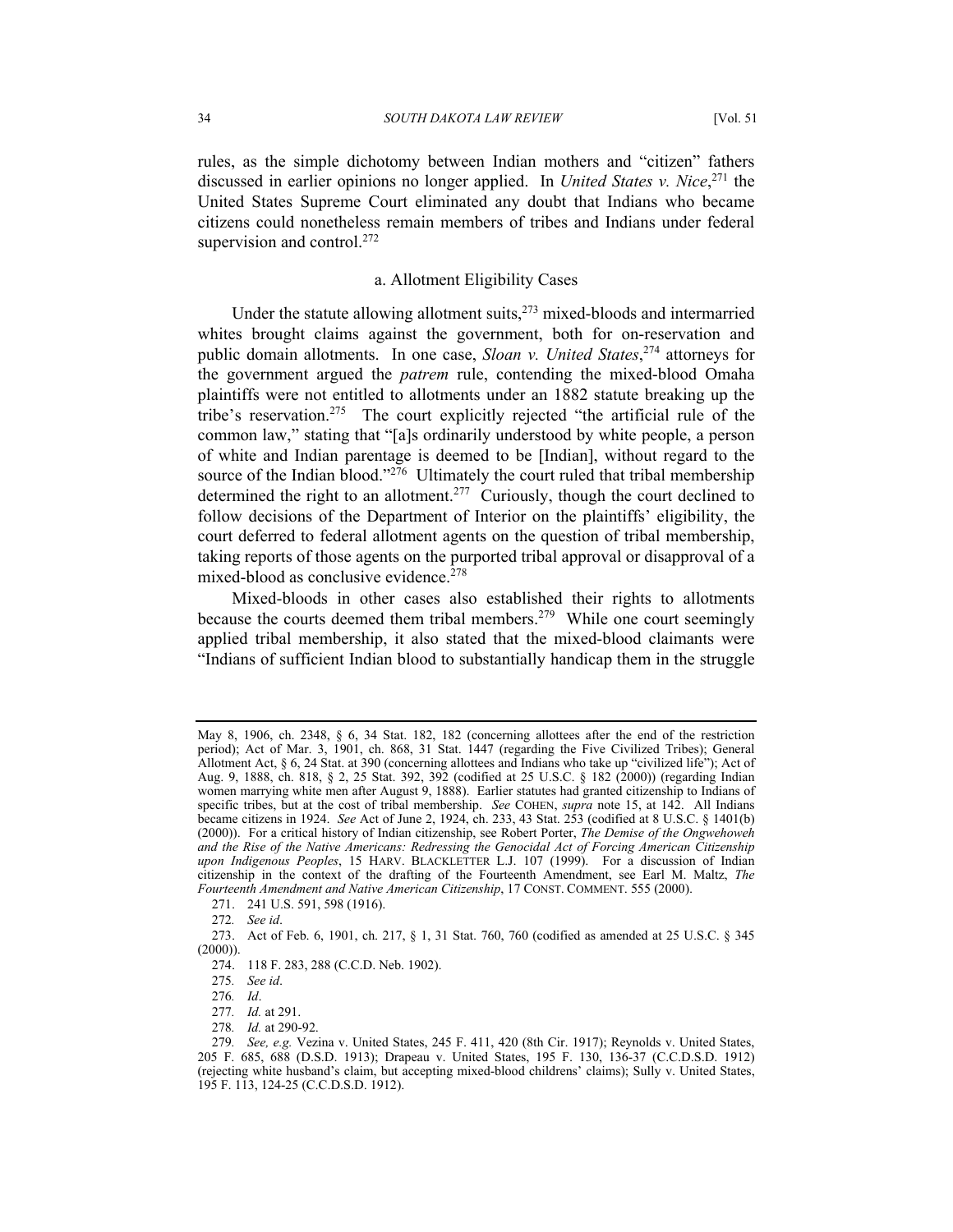for existence."[280](#page-34-0) However, courts rejected other mixed-bloods, construing the 1897 statute concerning mixed-marriages as barring children of Indian women who had married white men and allegedly abandoned tribal membership by physically leaving the tribe.[281](#page-34-1) According to these courts, a child was only eligible if, at the time of the claim for an allotment, the mother continued to be a tribal member, which they defined as living with the tribe.<sup>[282](#page-34-2)</sup>

After being rejected several more times by Department of Interior officials,[283](#page-34-3) Jane Waldron filed her suit against the United States.[284](#page-34-4) She now claimed five-sixteenths Indian blood, and again asserted the existence of a mother right recognized by the Sioux for children of mixed marriages.<sup>285</sup> According to her witnesses, mixed-bloods followed the status of their Indian mother, and were considered Sioux for purposes of rights to tribal property.[286](#page-34-6)  Though similar to the common law *ventrem* rule, the mother-right rule derived from the authority of the tribe to determine membership, and not from federal common law. Waldron finally won, as the court in *Waldron v. United States* ruled that she was a member of the Sioux tribe under the mother-right rule and therefore eligible for an allotment.<sup>287</sup>

The Supreme Court finally considered mixed-blood allotment eligibility in *Halbert v. United States*. [288](#page-34-8) The case concerned mixed-blood claims to allotments on the Quinaielt Reservation in Washington[.289](#page-34-9) The Court held that tribal membership defined eligibility to tribal property[.290](#page-34-10) Like previous cases, the Court recognized that an Indian woman who married a white man but remained with the tribe continued to be a tribal member.<sup>291</sup> According to the Court, it was the woman's physical separation from the tribe, and not mere

<span id="page-34-8"></span><span id="page-34-7"></span>287*. Waldron*, 143 F. at 419-20.

<span id="page-34-9"></span>289*. Halbert*, 283 U.S. at 755.

<span id="page-34-10"></span>290*. See id.* at 762-63.

<span id="page-34-11"></span>291*. Id.* at 763.

<span id="page-34-1"></span><span id="page-34-0"></span><sup>280</sup>*. Sully*, 195 F. at 129.

<sup>281.</sup> Act of June 7, 1897, ch. 3, §1, 30 Stat. 62, 90 (codified at 25 U.S.C. § 184 (2000)). For a discussion of the mixed-marriage provision, see *supra* text accompanying notes 267-69. *See, e.g.*, Pape v. United States, 19 F.2d 219, 220 (9th Cir. 1927); Oakes v. United States, 172 F. 305, 309-10 (8th Cir. 1909); *Reynolds*, 205 F. at 688.

<span id="page-34-3"></span><span id="page-34-2"></span><sup>282</sup>*. See Pape*, 19 F.2d at 220-21; *Oakes*, 172 F. at 309-10; *Reynolds*, 205 F. at 688.

<sup>283</sup>*. See generally* Black Tomahawk v. Waldron, 27 Pub. Lands Dec. 386 (1898); Black Tomahawk v. Waldron, 24 Pub. Lands Dec. 145 (1897).

<span id="page-34-4"></span><sup>284</sup>*. See generally* Waldron v. United States, 143 F. 413 (C.C.D.S.D. 1905).

<span id="page-34-6"></span><span id="page-34-5"></span><sup>285</sup>*. See id.* at 415-16.

<sup>286</sup>*. See id.* Apparently because of the national interest in the *Waldron* case, the testimony taken by a special examiner was published. IN THE CIRCUIT COURT OF THE UNITED STATES, DISTRICT OF SOUTH DAKOTA, CENTRAL DIVISION, JANE E. WALDRON V. THE UNITED STATES OF AMERICA (1904). The testimony presents a fascinating view of the complex mixture of Sioux and white society in early twentieth-century South Dakota.

<sup>288. 283</sup> U.S. 753, 755 (1931). The Court indirectly considered the eligibility of an adopted white man in *United States* ex rel. *West v. Hitchcock*, 205 U.S. 80, 83-85 (1907). In that case, the Court refused to issue a writ of mandamus against the Secretary of Interior to compel him to grant the white petitioner an allotment. *See id.* at 83-84. According to the Court's reading, an agreement with the Wichita Tribe authorized allotments to tribal members "native and adopted," with no definition of membership. *See id.* at 83. The Court ruled that the Secretary of Interior necessarily had the responsibility to approve the adoption by the Wichita Tribe. *See id.* at 86. Consequently, a writ of mandamus to compel the Secretary to issue an allotment to a white man whose adoption he did not approve was inappropriate. *See id.*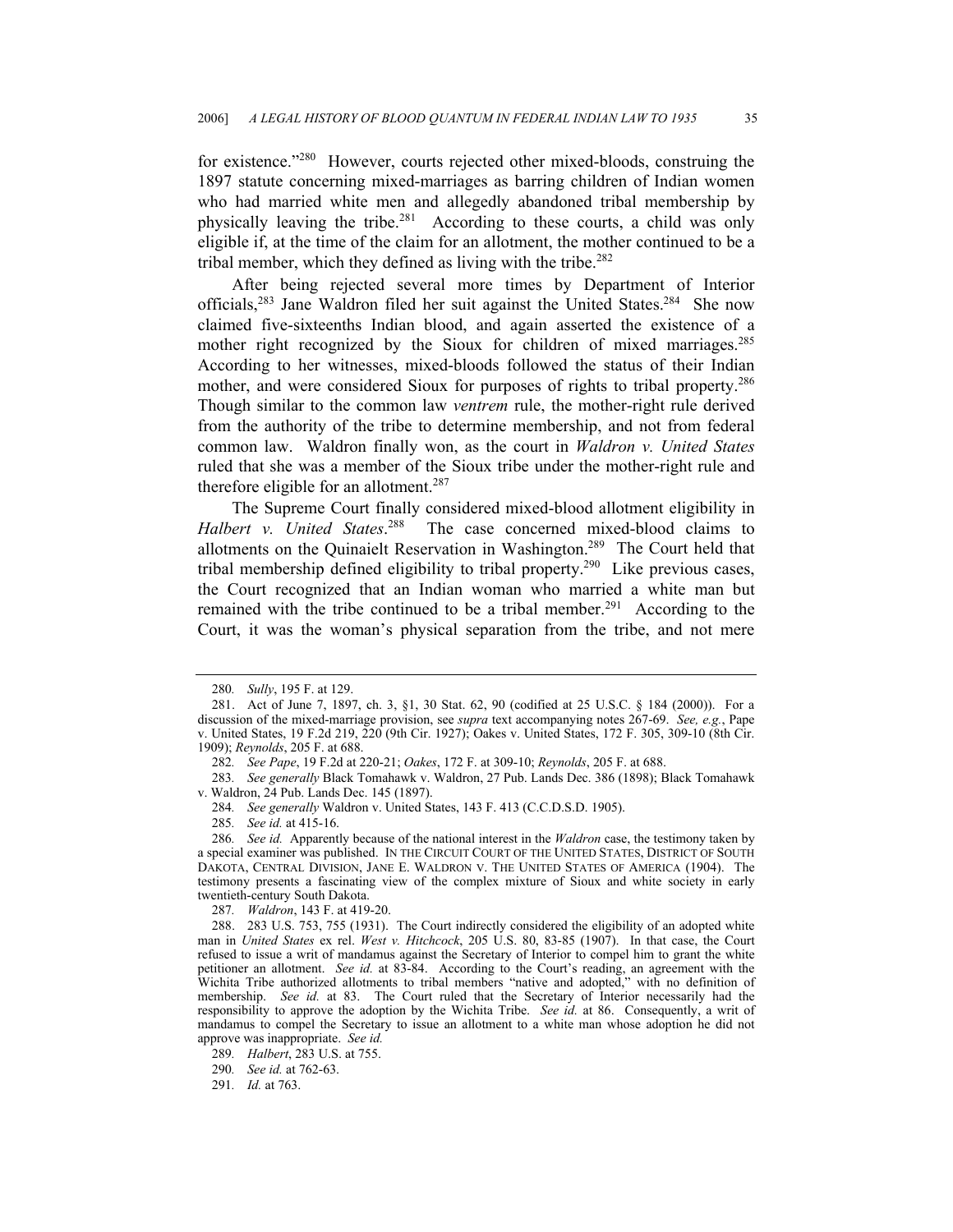marriage to a white man that severed tribal membership.<sup>292</sup> For the mixed-blood child from such a marriage, the Court acknowledged the *patrem* rule but rejected it when the mixed-blood was raised by an Indian mother:

The children of a marriage between an Indian woman and a white man usually take the status of the father; but if the wife retains her tribal membership and the children are born in the tribal environment and these reared by her, with the husband failing to discharge his duties to them, they take the status of the mother.<sup>[293](#page-35-1)</sup>

According to the Court, federal law recognized a mixed-blood child as a tribal member when his or her mother was a tribal member, apparently whether the tribe recognized that child or not.

These cases demonstrate without question that mixed-bloods were eligible for allotments without regard to blood quantum. Instead, the courts, like the Department of Interior, applied tribal membership. However, the courts saw fit to define tribal membership either through witness testimony, or, as eventually adopted by the Supreme Court, through federally-created rules emphasizing the abandonment of children by white fathers or the embrace of Indian mothers of civilized life.

### b. Other Cases

The federal courts also attempted to clarify Indian status in other situations, especially in criminal cases. Interestingly, in *Alberty v. United States*, [294](#page-35-2) the United States Supreme Court applied the *ventrem* rule to an individual of black and Choctaw descent.<sup>295</sup> Alberty, the defendant, was a Cherokee freedman, while the victim was the spouse of a Cherokee freed woman and also was the illegitimate son of a Choctaw father and a slave mother.<sup>296</sup> An 1866 treaty with the Cherokee made Alberty a citizen of the Cherokee Nation, and, along with an 1890 statute, also recognized the exclusive jurisdiction of the Cherokee Nation over crimes between tribal members, whether Indians by blood or naturalized citizens.[297](#page-35-5) Alberty claimed he was exempt from federal criminal jurisdiction, because both he and his victim were Indian, or, at the very least, members of the Cherokee Nation[.298](#page-35-6) The Court ruled that 1) Alberty was not an Indian because he was not of Indian blood, 2) the victim was legally a "negro" and not an Indian under the *ventrem* rule applied to slaves and illegitimate children, and 3) though Alberty was a member of the Cherokee Nation, the victim was not, based on the Court's reading of Cherokee law.[299](#page-35-7)

<span id="page-35-0"></span><sup>292.</sup> *Id.*

<span id="page-35-1"></span><sup>293</sup>*. Id.* 

<span id="page-35-2"></span><sup>294. 162</sup> U.S. 499 (1896).

<span id="page-35-3"></span><sup>295</sup>*. See id.* at 501. For a discussion of the *ventrem* rule, see *supra* text accompanying notes 27-30, 139-45.

<span id="page-35-4"></span><sup>296</sup>*. See id.* at 500-01. The terms "freedman" and "freed woman" refer to people of African descent who previously had been held as slaves by citizens of the Five Civilized Tribes in the Indian Territory, now Oklahoma. *See infra* text accompanying note 346-52.

<span id="page-35-5"></span><sup>297</sup>*. See Alberty*, 162 U.S. at 500-02.

<span id="page-35-7"></span><span id="page-35-6"></span><sup>298.</sup> *See id.* at 500-01.

<sup>299.</sup> *See id.* The Court relied on United States v. Rogers in concluding that Alberty was not an Indian under the criminal statute exempting crimes between Indians. *See id.* For a discussion of Rogers,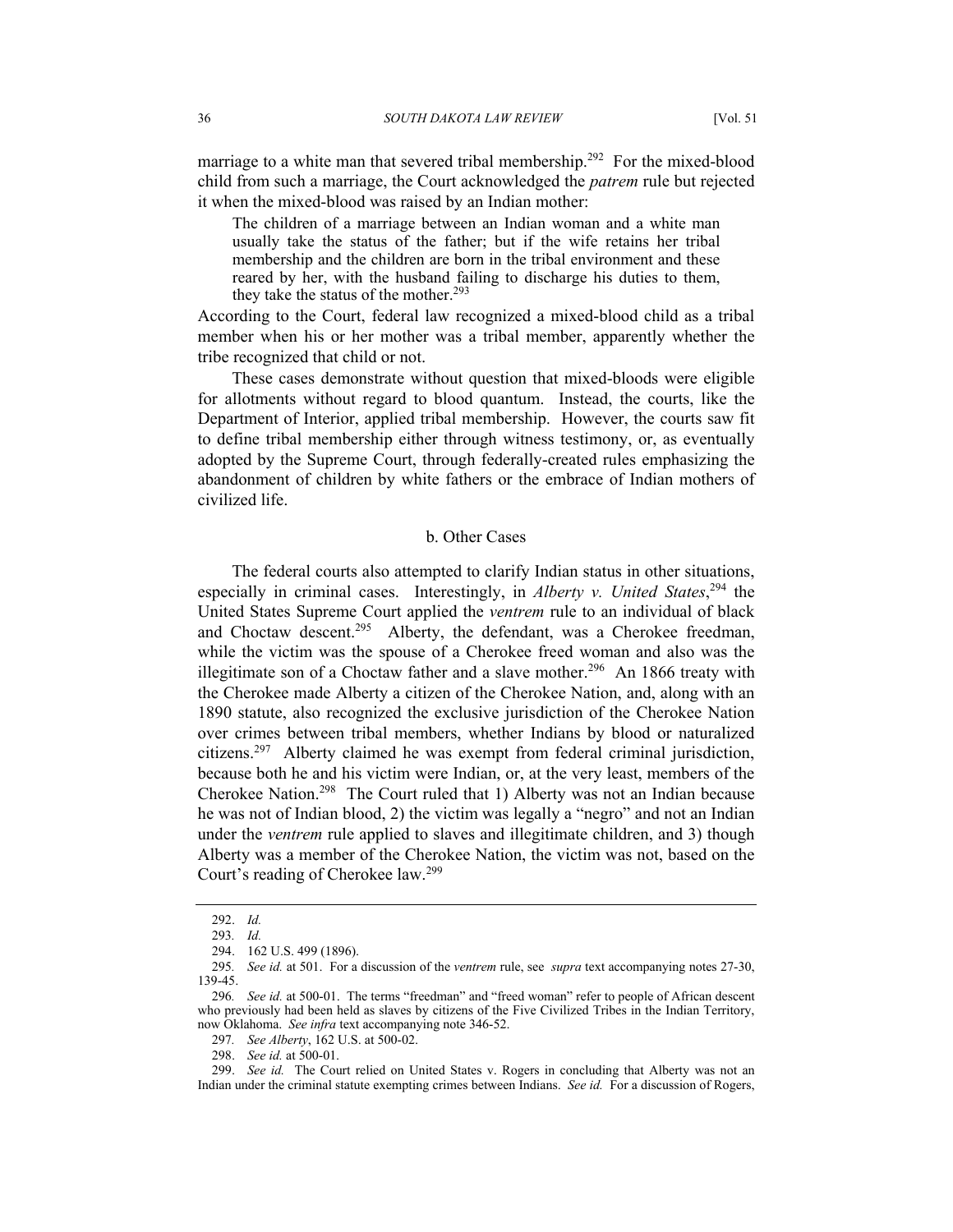An interesting phenomenon occurred in criminal cases after the passage of the Major Crimes Act in 1885.<sup>300</sup> That Act extended federal authority over Indians who committed several enumerated major crimes.<sup>301</sup> Significantly, the Act closed the Indian-Indian exception for those crimes by allowing the prosecution of Indians regardless of the race of the victim.[302](#page-36-2) Where criminal defendants claimed they and their victims were Indians,<sup>303</sup> defendants now attempted to escape federal jurisdiction by denying that they were Indians.[304](#page-36-4)

Two cases demonstrate this phenomenon and the evolving judicial approach to criminal jurisdiction over mixed-bloods. In *United States v. Ward*[305](#page-36-5) the court applied the *patrem* rule<sup>306</sup> to the status of a half-black, half-Indian defendant who argued he was exempt from federal prosecution[.307](#page-36-7) The *Ward* court followed *Ex*  Parte Reynolds,<sup>308</sup> ruling that Ward was not an Indian subject to federal jurisdiction because his black father was a citizen of the United States.<sup>309</sup> In United States v. Hadley,<sup>310</sup> an individual of Yakima and white descent claimed that he was exempt under the act because he was a United States citizen.<sup>311</sup> Interestingly, he had received an allotment from local federal officials.<sup>312</sup> The court stated that as a matter of "common knowledge" there were two classes of "half-breeds": one whose white fathers had abandoned them to be raised on reservations as Indians, and the other whose fathers raised them in white society under the laws of marriage and citizenship.<sup>313</sup> The court then held that the Major Crimes Act referred to "the legal status of the offender, and that the facts as to the blood of their parents are not to be considered."[314](#page-36-14) Under the specific facts of the case the court concluded that Hadley was not an Indian.<sup>[315](#page-36-15)</sup>

- <span id="page-36-5"></span>305. 42 F. 320 (C.C.S.D. Cal. 1890).
- <span id="page-36-6"></span>306*. See supra* text accompanying notes 180-82.
- <span id="page-36-8"></span><span id="page-36-7"></span>307*. See Ward*, 42 F. at 321.

- <span id="page-36-10"></span>310. 99 F. 437 (C.C.D. Wash. 1900).
- <span id="page-36-11"></span>311*. See id.* at 438.

- <span id="page-36-13"></span>313*. Id*.
- <span id="page-36-14"></span>314. *Id.*

see supra text accompanying notes 137-39. Interestingly, the Supreme Court ruled a year later in Nofire v. United States that federal courts lacked jurisdiction over two Cherokees who murdered a white man, based on its previous analysis in Alberty. 164 U.S. 657, 658-62 (1897). The victim had married a Cherokee woman under Cherokee law, and the Court held that he was a naturalized citizen of the Cherokee Nation. *See id.* at 659-62. Therefore, the crime was between citizens of the Cherokee Nation, and, based on the treaty and statute discussed in Alberty, was outside the jurisdiction of the federal courts. *See id.*

<span id="page-36-0"></span><sup>300.</sup> Act of Mar. 3, 1885, ch. 341, § 9, 23 Stat. 362, 385 [hereinafter Major Crimes Act]. For the legal history of the events leading up to the passage of the Major Crimes Act, see SIDNEY L. HARRING, CROW DOG'S CASE AMERICAN SOVEREIGNTY, TRIBAL LAW, AND UNITED LAW IN THE NINETEENTH CENTURY (1994).

<span id="page-36-1"></span><sup>301</sup>*. See* Major Crimes Act, § 9.The present version of the Act includes fourteen enumerated crimes. 18 U.S.C. § 1153 (2000).

<span id="page-36-2"></span><sup>302.</sup> Major Crimes Act, § 9. *See* 18 U.S.C. § 1153 (2000).

<span id="page-36-4"></span><span id="page-36-3"></span><sup>303</sup>*. See supra* text accompanying notes 134-45, 172-84, 294-302.

<sup>304</sup>*. See, e.g.*, United States v. Gardner, 189 F. 690, 692 (E.D. Wis. 1911); United States v. Hadley, 99 F. 437, 437 (C.C.D. Wash. 1900).

<sup>308. 20</sup> F. Cas. 582 (C.C.W.D. Ark. 1879). For a discussion of this case, see *supra* text accompanying notes 172-84.

<span id="page-36-9"></span><sup>309</sup>*. Ward*, 42 F. at 322-23.

<span id="page-36-12"></span><sup>312.</sup> *See id.*

<span id="page-36-15"></span><sup>315.</sup> *See id.*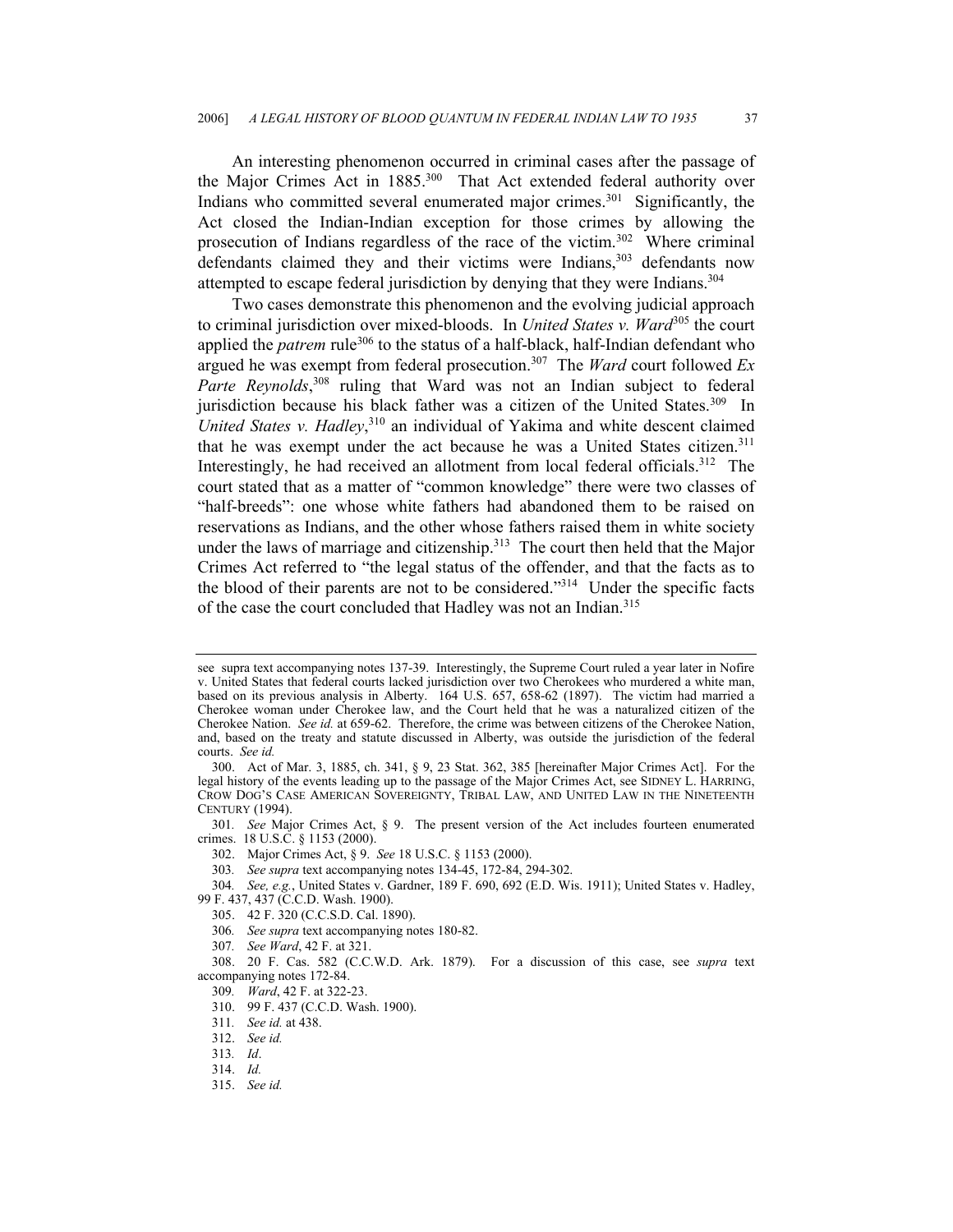In *Farrell v. United States*[316](#page-37-0) the Eighth Circuit Court of Appeals applied the *Hadley* rule to a case involving liquor trafficking.<sup>317</sup> The defendant challenged the government's ability to convict him for selling liquor to a man of three-quarters Sioux blood[.318](#page-37-2) He specifically argued that the purchaser was not subject to federal restrictions on sale under the  $1897$  statute<sup>319</sup> that prohibited sale to "any Indian including mixed-bloods."<sup>320</sup> He argued, among other things, that the *patrem* rule meant that the purchaser was not a mixed-blood.[321](#page-37-5) The court cited *Hadley* for the proposition that "the child of a white citizen and an Indian mother who is abandoned by the father, and is nurtured and reared by the Indian mother in the tribal relation . . . follows the status of the mother and becomes a member of the Indian tribe.["322](#page-37-6) Under the facts of the case the court ruled that the purchaser was a mixed-blood subject to the statute and upheld the conviction[.323](#page-37-7)

In the civil context, the federal courts in Montana dealt with mixed-blood status in four cases concerning exemptions from state taxation.<sup>324</sup> The county assessors in the State of Montana were eager to tax certain mixed-bloods, arguing they were not entitled to the exemption from state property taxes conferred on Indians within reservations.<sup>325</sup> The United States filed cases on behalf of mixed-bloods to enjoin the county authorities from further taxing or foreclosing on their property, arguing they were legally Indian.[326](#page-37-10) In three out of the four cases the court ruled that recognition of membership by the tribe conferred Indian status, and therefore exemption from county taxation.<sup>327</sup> In *United States v. Higgins*, however, the court rejected the adoption of a quarterblood Spokane as a member on the Flathead Indian Reservation, contending that his white father's citizenship and the mixed-blood's residence outside the reservation until age seventeen made him a white person for taxation purposes.[328](#page-37-12)

An interesting 1905 case, *New York Indians v. United States*, [329](#page-37-13) dealt with mixed-blood eligibility for damages against the United States.<sup>330</sup> In that case, the Court of Claims had to decide to whom the United States had to pay damages for illegally selling land set aside for removal of New York Indians under the

<span id="page-37-8"></span>324*. See* United States v. Heyfron, 138 F. 964 (C.C.D. Mont. 1905); United States v. Heyfron, 138 F. 968 (C.C.D. Mont. 1905) [hereinafter *Heyfron II*]; United States v. Higgins, 103 F. 348 (C.C.D. Mont. 1900); United States v. Higgins, 110 F. 609 (C.C.D. Mont. 1901) [hereinafter *Higgins II*].

<span id="page-37-12"></span>328*. See Higgins II*, 110 F. at 610-11.

<span id="page-37-13"></span>329. 40 Ct. Cl. 448 (1905).

<span id="page-37-14"></span>330*. Id*.

<span id="page-37-0"></span><sup>316. 110</sup> F. 942 (8th Cir. 1901).

<span id="page-37-1"></span><sup>317</sup>*. See id.* at 945.

<span id="page-37-2"></span><sup>318</sup>*. See id.* at 943.

<span id="page-37-3"></span><sup>319.</sup> Act of Jan. 30, 1897, ch. 109, 29 Stat. 506.

<span id="page-37-4"></span><sup>320</sup>*. Farrell*, 110 F. at 946.

<span id="page-37-5"></span><sup>321</sup>*. See id.* at 945.

<span id="page-37-6"></span><sup>322</sup>*. Id.* at 944-45.

<span id="page-37-7"></span><sup>323</sup>*. See id.* at 945.

<span id="page-37-9"></span><sup>325</sup>*. See Heyfron*, 138 F. at 964; *Heyfron II*, 138 F. at 969; *Higgins*, 103 F. at 349; *Higgins II*, 110 F. at 610.

<span id="page-37-10"></span><sup>326</sup>*. See id.*

<span id="page-37-11"></span><sup>327</sup>*. See Heyfron*, 138 F. at 968; *Heyfron II*, 138 F. at 968; *Higgins*, 103 F. at 352.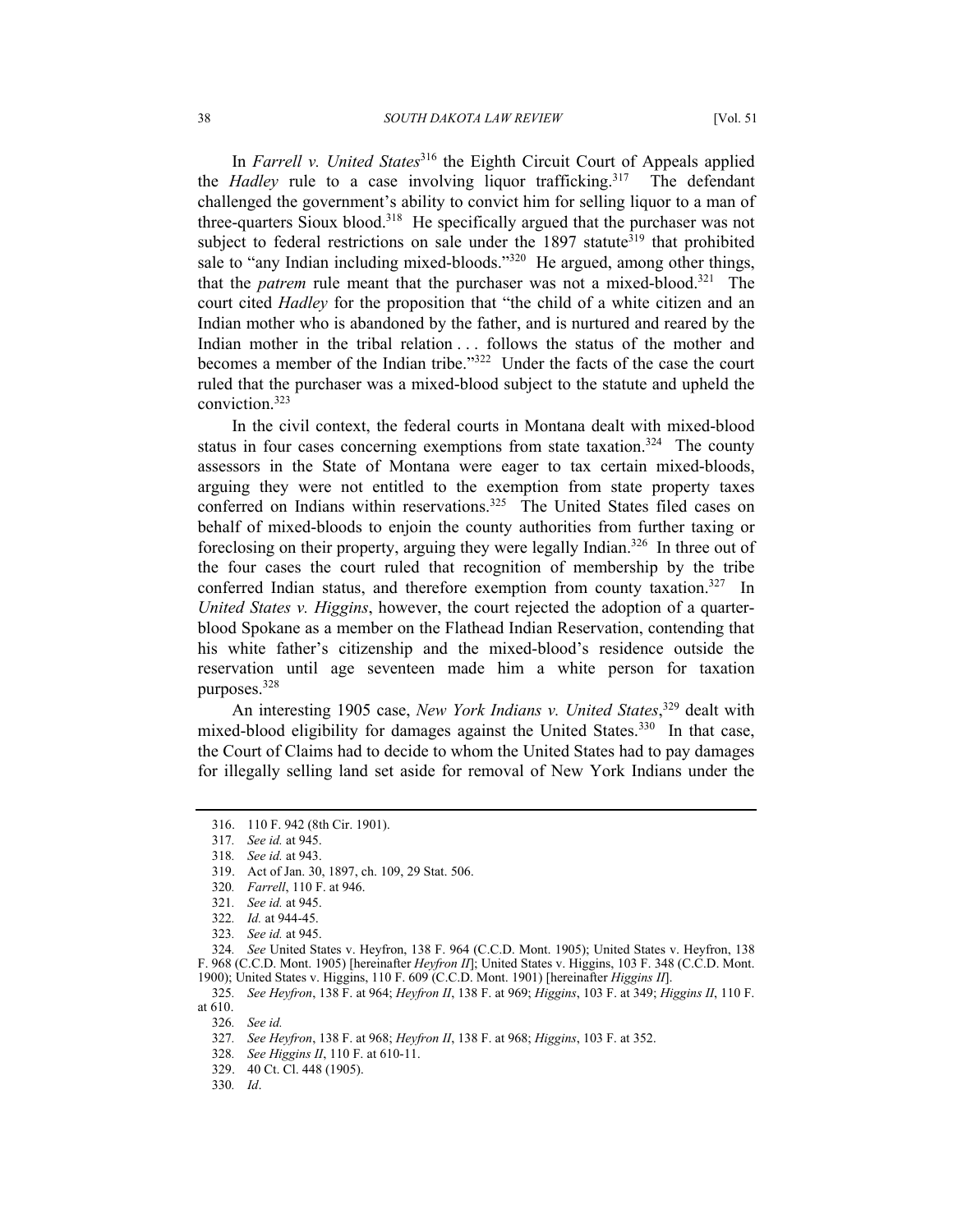Treaty of Buffalo Creek[.331](#page-38-0) The Court of Claims rejected the argument that entitlement depended on Iroquois tribal law that defined status through the mother, and instead recognized mixed-bloods with white maternal ancestors as Indians entitled to payment.<sup>332</sup> According to the court, in seeking the removal of the New York Indians:

The United States were [sic] not interested in academic questions of Indian blood or Indian citizenship. Whether an Indian family of half bloods residing on an Indian reservation in the State of New York or the State of Wisconsin were children of white men or of white women was, for the purposes of the [treaty], abstract and irrelevant. That one such family should be called Indian and be allowed to go to the West to acquire lands of the United States, but that the other should be called white and not be allowed to go or to acquire lands, would be an incongruity utterly foreign to the intent of the agreement.<sup>[333](#page-38-2)</sup>

Ultimately the court applied a rule "which would embrace all persons whom it was the policy of the United States to remove," which included all those living with the tribes, including white women and their mixed-blood children.<sup>334</sup> The court applied a federal law of descent, and specifically rejected "the peculiarities of Indian laws and customs."[335](#page-38-4)

As discussed above, as in allotment eligibility cases, courts moved away from common law rules to define mixed-blood status. They avoided the *patrem*  rule if the mixed-blood was a tribal member, defined by some courts as being a child who was abandoned by a white father and raised by a tribal member mother in tribal society.[336](#page-38-5) However, as in the *New York Indians* case, courts did not always defer to tribal law on membership. Importantly, regardless of the rule applied, blood quantum again was irrelevant. However, while courts continued to apply rules without regard to blood quantum, Congress moved to apply it to mixed-bloods after they received an allotment.

## *4. Blood Quantum in Release from Allotment Restrictions*

After a century of use of blood quantum primarily to describe, but not to define individual Indians, Congress and the BIA applied blood quantum to release whole classes of Indian allottees from restrictions on sales of allotments. The discussion centered on the notion of wardship, $337$  as officials advocated severing federal protections for those deemed competent to be full citizens while retaining protections for Indians who purportedly required continued supervision.

In *Lone Wolf v. Hitchcock*, [338](#page-38-7) the Supreme Court bolstered the notion of

<span id="page-38-0"></span><sup>331</sup>*. Id.* at 451.

<span id="page-38-1"></span><sup>332</sup>*. Id.* at 453-57.

<span id="page-38-2"></span><sup>333</sup>*. Id.* at 454.

<span id="page-38-3"></span><sup>334</sup>*. Id.* at 456.

<span id="page-38-4"></span><sup>335</sup>*. Id.* at 456-57.

<span id="page-38-5"></span><sup>336.</sup> For an interesting critique of the abandoned child approach and its effect on Indian women, see Berger, *supra* note 12, at 43-50.

<span id="page-38-6"></span><sup>337</sup>*. See supra* text accompanying notes 84-87.

<span id="page-38-7"></span><sup>338. 187</sup> U.S. 553 (1903).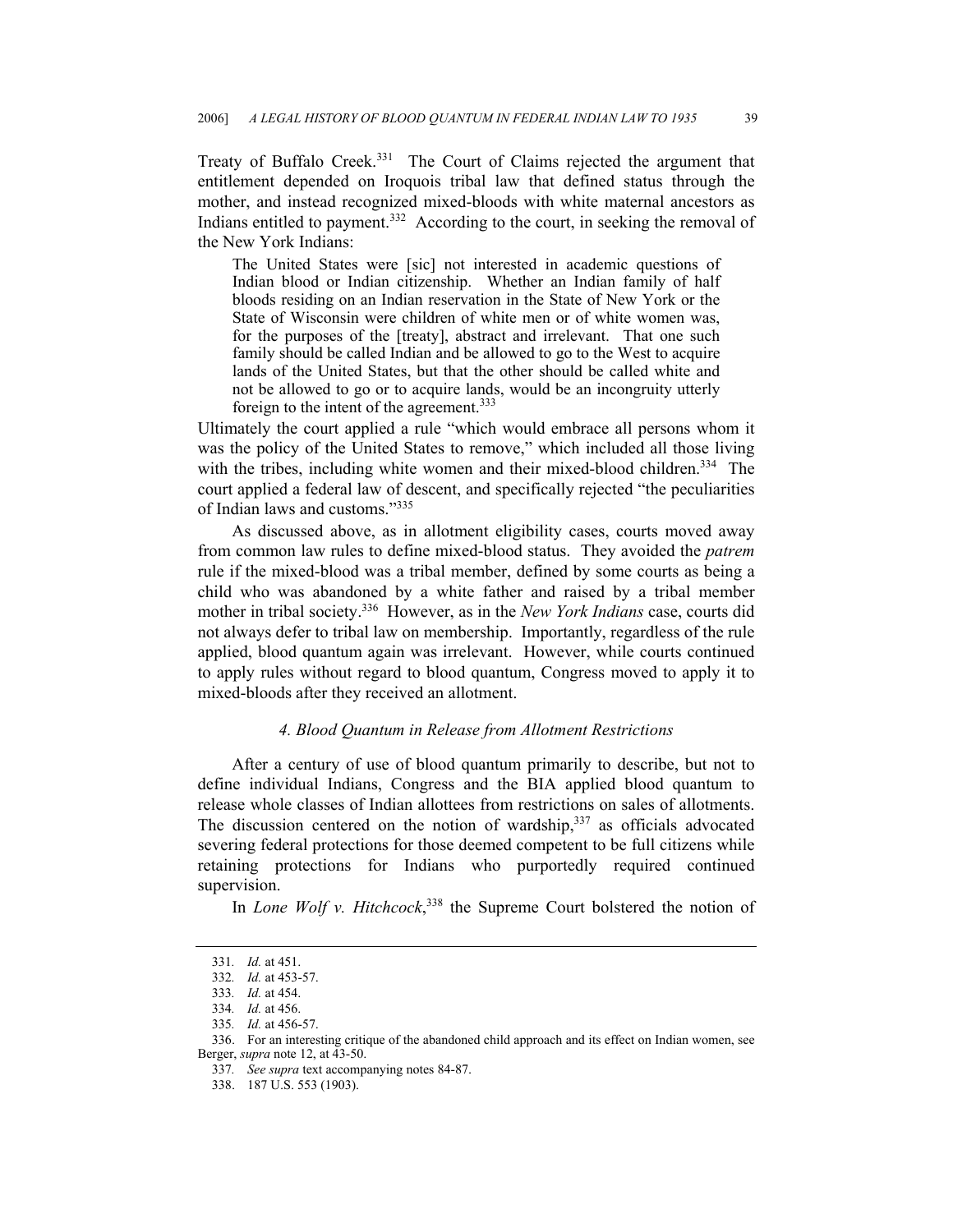Indian wardship and confirmed to Congress that it had virtually unfettered power as guardian over Indians and their lands.[339](#page-39-0) In that case the Court ruled that Congress could forcibly dissolve communal reservation lands regardless of the lack of a valid agreement required by a treaty.<sup>340</sup> According to the Court, Congress had "full administrative power" over the property of those who "were in substantial effect the wards of the government."<sup>341</sup> The ruling in *Lone Wolf* essentially freed Congress from any lingering concern that it had to get Indian consent before it could dispose of Indian lands.

Congress moved swiftly to use its now immense authority to selectively open allotments to sale, and, importantly, taxation. Initially Congress set a twenty-five year bar to sales of allotments,<sup>342</sup> but under the Burke Act it amended that bar for those Indians deemed competent to handle their affairs.<sup>343</sup> Originally federal officials judged the competency of the allottee on an individual basis, awarding a "certificate of competency" in an elaborate ceremony symbolizing an Indian's abandonment of tribal life.<sup>344</sup> The effect was significant, as competent Indians could sell their land and, importantly, be subject to state and local taxation.<sup>345</sup>

Apparently weary of individualized determinations, Congress applied blood quantum as a proxy for competency to release whole groups of Indians from their allotment restrictions. Congress first applied this use of blood quantum on a large scale to allottees of the Five Civilized Tribes of Oklahoma. The federal policy towards the Cherokee, Creek, Choctaw, Chickasaw, and Seminole was unique, as was the racial makeup of those nations.<sup>346</sup> Several of those tribes had intermarried or adopted whites who were considered entitled to various levels of citizenship. $347$  Citizens of those tribes also had held black slaves, and, though not always accepted by the tribes themselves, the federal government considered the "freedmen," or ex-slaves to be entitled to tribal property.<sup>348</sup> Through various agreements the federal government broke up the land of each tribe into allotments.[349](#page-39-10) As part of the process Congress set up a commission to decide

<span id="page-39-0"></span><sup>339</sup>*. Id.* at 565-68.

<span id="page-39-2"></span><span id="page-39-1"></span><sup>340</sup>*. Id.* at 565-69.

<sup>341</sup>*. Id.* at 568. For a detailed discussion of the case and its effect, see BLUE CLARK, *LONE WOLF V. HITCHCOCK*: TREATY RIGHTS AND INDIAN LAW AT THE END OF THE NINETEENTH CENTURY (Univ. of Nebraska Press 1994).

<span id="page-39-3"></span><sup>342.</sup> Dawes Act, ch. 119, § 5, 24 Stat. 388, 389.

<span id="page-39-4"></span><sup>343.</sup> Act of May 8, 1906, ch. 2348, § 6, 34 Stat. 182, 183 [hereinafter Burke Act].

<span id="page-39-5"></span><sup>344</sup>*. See* JANET MCDONNELL, THE DISPOSSESSION OF THE AMERICAN INDIAN 1887-1934, at 87- 102 (1991).

<span id="page-39-6"></span><sup>345.</sup> Burke Act, § 6.

<span id="page-39-8"></span><span id="page-39-7"></span><sup>346</sup>*. See* W.F. SEMPLE, OKLAHOMA INDIAN LAND TITLES § 26 (1952).

<sup>347</sup>*. See id.* §§ 82, 95. The Supreme Court ruled in 1906 that white men who married Cherokees after 1875 were ineligible for allotments due to a Cherokee statute barring them from sharing in tribal property. *See* Red Bird v. United States, 203 U.S. 76, 78-79, 96 (1906). The Court also rejected white men who re-married or abandoned their Cherokee wives based on Cherokee law. *See id.* at 95-96. For a discussion of this and other similar cases, see Berger, *supra* note 12, at 30-34.

<span id="page-39-9"></span><sup>348</sup>*. See* SEMPLE, *supra* note 346, §§ 82, 95. For a discussion of slavery among these tribes, see Carla D. Pratt, *Tribes and Tribulations: Beyond Sovereign Immunity and Toward Reparation and Reconciliation for the Estelusti*, 11 WASH. & LEE RACE & ETHNIC ANC. L.J. 61, 75-93 (2005).

<span id="page-39-10"></span><sup>349</sup>*. See* SEMPLE, *supra* note 346, § 16.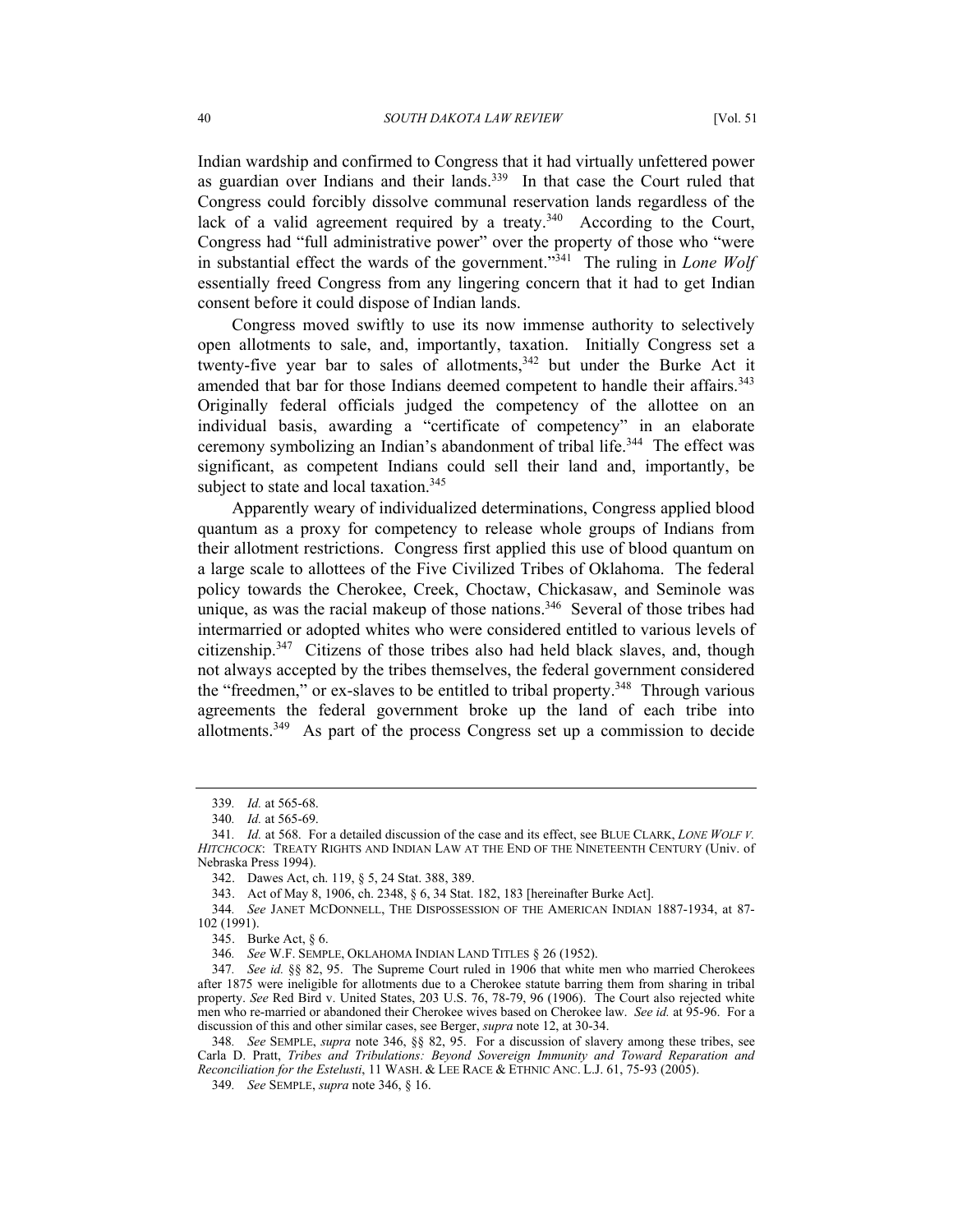membership in each tribe.<sup>350</sup> The Dawes Commission created separate rolls for "Indians by blood," intermarried white citizens, and freedmen to determine allotment eligibility.[351](#page-40-1) Importantly, the commission recorded the blood quantum of each Indian appearing on the "Indian by blood" roll, but apparently recorded only the blood of the mother's tribe for persons with fathers from a different tribe, and failed to record any Indian blood at all for many of African and Indian ancestry, whom the Commission listed on the "freedmen" rolls.<sup>[352](#page-40-2)</sup>

With each group accounted for, Congress moved to make lands alienable based on the race and blood quantum of the allottees. First, Congress released whites and freedmen in 1904, called "Indians who are not of Indian blood" in the statute, from restrictions on the sale of all their allotted land except their homesteads.<sup>353</sup> In 1906 Congress extended the time for restrictions for full bloods, and required that the Secretary of Interior approve full-blood leases, sales, and wills devising allotments.<sup>354</sup> In 1908 Congress released Indians from restrictions on the sale of their allotments by their amount of Indian blood. Those Indians of less than one-half Indian blood, along with intermarried citizens and freedmen, were released from all restrictions.<sup>355</sup> Those of one-half or more Indian blood, but less than three-quarters Indian blood, were released from restrictions on all their land but their homestead.[356](#page-40-6) Those of three-quarters or more Indian blood retained restrictions on all their land.[357](#page-40-7) The act further released restrictions on allotments upon the allottee's death, but required a state probate court to approve any conveyance by a full-blood heir.<sup>358</sup> Further, lands of deceased Indians of one-half or more Indian blood remained unalienable if there was a child born since 1906[.359](#page-40-9)

One stated motivation for the bill was the generation of revenue for Oklahoma state schools by enlarging the property tax base.<sup>360</sup> The committee

<span id="page-40-1"></span><span id="page-40-0"></span><sup>350</sup>*. See* Act of Mar. 3, 1893, ch. 209, § 16, 27 Stat. 612, 645.

<sup>351</sup>*. See* SEMPLE, *supra* note 346, § 82. For a detailed discussion of the preparation of the rolls by the Dawes Commission, see ANGIE DEBO, AND STILL THE WATERS RUN: THE BETRAYAL OF THE FIVE CIVILIZED TRIBES 37-47 (1940); KENT CARTER, THE DAWES COMMISSION AND THE ALLOTMENT OF THE FIVE CIVILIZED TRIBES, 1893-1914 (1999).

<span id="page-40-2"></span><sup>352</sup>*. See* SEMPLE, *supra* note 346, § 82; CARTER, *supra* note 351, at 49; Pratt, *supra* note 348, at 100-04. Some "Indians by blood" were adopted, and the Commission generally did not include a blood quantum for them. *See infra* text accompanying notes 373-75. For a discussion of the problems caused by the Commission's blood classifications and attempts to change or establish the quantum of various individuals, see *infra* text accompanying notes 368-75. The question of the classification of the freedmen has taken on a renewed importance, as several modern Oklahoma tribal governments have denied them enrollment or benefits based on their alleged lack of Indian blood. *See* Joyce A. McCray Pearson, *Red and Black—A Divided Seminole Nation:* Davis v. U.S., 14 KAN. J.L. & PUB. POL'Y 607 (2005); Pratt, *supra* note 348; Terrion L. Williamson, *The Plight of "Nappy Headed" Indians: The Role of Tribal Sovereignty on the Systematic Discrimination Against Black Freedmen by the Federal Government and Native American Tribes*, 10 MICH. J. RACE & L. 233 (2004).

<span id="page-40-3"></span><sup>353</sup>*. See* Act of Apr. 21, 1904, ch. 1402, 33 Stat. 189, 204.

<span id="page-40-4"></span><sup>354</sup>*. See* Act of Apr. 26, 1906, ch. 1876, §§ 19, 22, 23, 34 Stat. 137, 144-45.

<span id="page-40-5"></span><sup>355</sup>*. See* Act of May 27, 1908, ch. 199, §1, 35 Stat. 312, 312.

<span id="page-40-6"></span><sup>356.</sup> *See id.*

<span id="page-40-7"></span><sup>357.</sup> *See id*.

<span id="page-40-8"></span><sup>358</sup>*. See id.* §§ 2, 9.

<span id="page-40-9"></span><sup>359.</sup> *See id*.

<span id="page-40-10"></span><sup>360.</sup> H.R. REP. NO. 60-1454, at 1-2 (1908); 42 CONG. REC. 5075 (1908). For a discussion of the various Oklahoma forces advocating for the Act, see DEBO, *supra* note 351, at 174-80.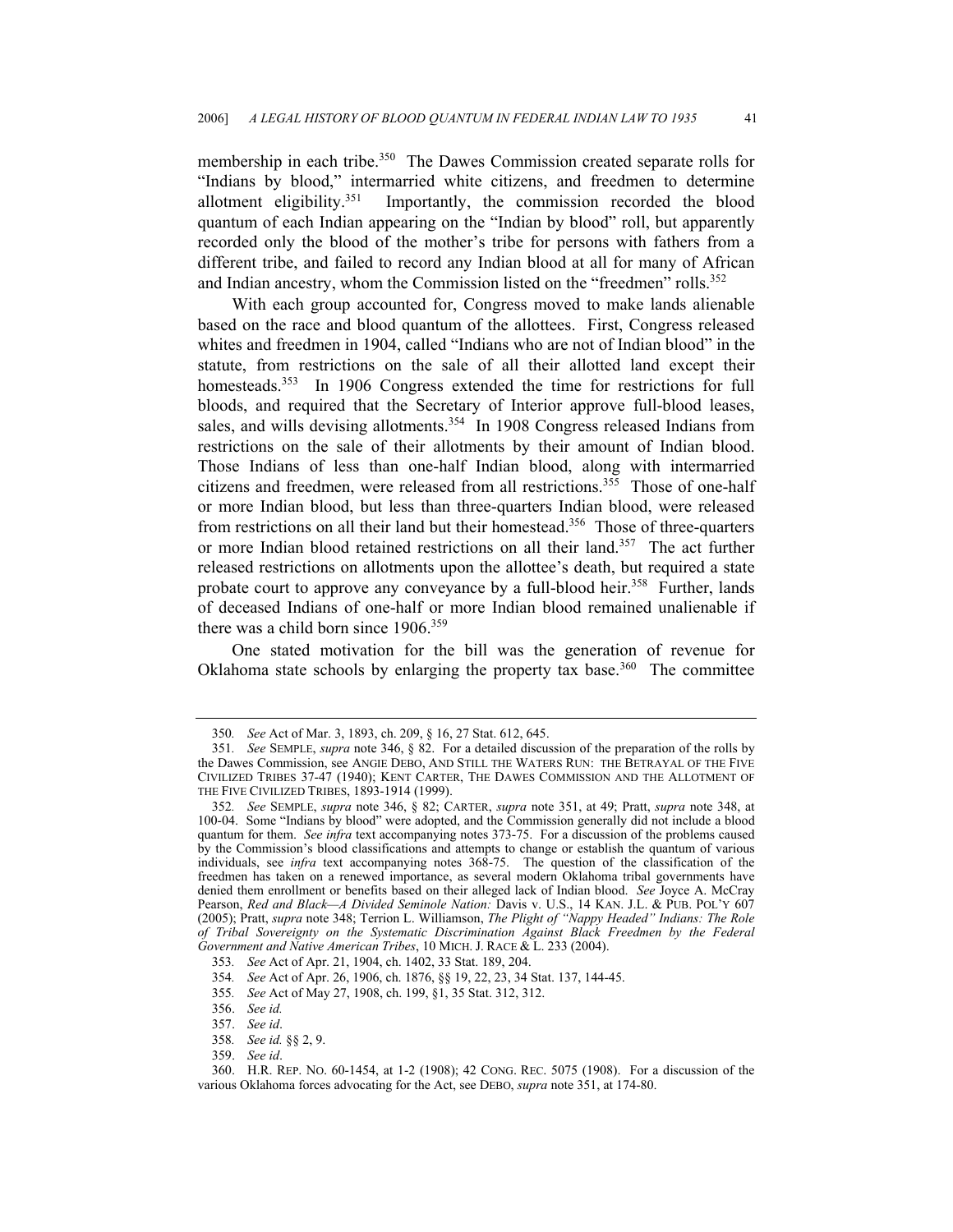reports to the full Congress emphasized the amount of land that would be free from restrictions, and therefore taxable, based on the number of intermarried whites, freedmen, full-bloods and mixed-bloods on the approved lists of tribal allottees.[361](#page-41-0) After the passage of the act, the Commissioner of Indian Affairs justified the use of blood as indicative of competency and education:

It was believed that, in view of their white parentage and of their opportunities for education, all Indians of less than one-half blood could be entrusted with the untrammeled management of their lands. It was also believed that Indians of less than 75 percent Indian blood should be authorized to sell their surplus lands, because they too had had opportunities for education, very few would have any excuse for making a foolish use of the privilege, and if they did sell their land for less than it was worth or make improvident use of the proceeds, they would still have their homesteads to fall back upon and would have learned a lesson.<sup>362</sup>

The Commissioner of Indian Affairs' emphasis on the connection of amounts of blood to competency denied a curious fact about the statute: The House and Senate had disagreed on the amounts of blood to apply. As originally submitted to the Senate, the House bill would have released mixed-bloods of less than one-half blood from restrictions on all their land, and released mixed-bloods of one-half or more Indian blood from restrictions on all land but their homesteads.<sup>363</sup> This was the proposal of the Department of Interior and Oklahoma state officials.<sup>364</sup> The Senate amended the bill to only release mixedbloods of one-quarter or less Indian blood from all restrictions, and release mixed-bloods of more than one-quarter and less than three-quarters Indian blood from restrictions on all land except for homesteads[.365](#page-41-4) The House and Senate agreed on the final language in conference committee, creating the one-half and three-quarters cut-off points[.366](#page-41-5) Despite the commissioner's description of the clear connection between blood and competency, the two houses of Congress appear to have merely compromised on the quantum of blood.<sup>[367](#page-41-6)</sup>

The selective lifting of restrictions revealed a significant problem in the use of blood quantum, as the Dawes Commission's method of recording blood quantum generated many legal challenges when land was sold by allottees. Important provisions in the 1906 and 1908 acts stated that the blood quantum listed on the Dawes Commission rolls would be conclusive.<sup>368</sup> In suits brought by the United States or the allottees, some mixed-bloods claimed they were of a higher blood than the quantum listed on the Dawes Commission roll.<sup>369</sup> Mixed-

<span id="page-41-0"></span><sup>361.</sup> H.R. REP. NO. 60-1454, at 2-4 (1908); S. REP. NO. 60-575, at 2-4 (1908).

<span id="page-41-1"></span><sup>362. 1908</sup> ANN. REP. COMM'R IND. AFF. 100.

<span id="page-41-2"></span><sup>363</sup>*. See* 42 CONG. REC. 5074-75 (1908).

<span id="page-41-3"></span><sup>364</sup>*. See* S. REP. NO. 60-575, at 1.

<span id="page-41-4"></span><sup>365</sup>*. See* 42 CONG. REC. 5425-26.

<span id="page-41-5"></span><sup>366</sup>*. See* 42 CONG. REC. 6598.

<span id="page-41-6"></span><sup>367.</sup> For a description of the inevitable fraud and controversy resulting from land speculation after the release of restrictions of mixed-bloods and the application of other provisions of the 1908 Act, see DEBO, *supra* note 351, at 182-229.

<span id="page-41-8"></span><span id="page-41-7"></span><sup>368.</sup> Act of May 27, 1908, § 3, 35 Stat. 312, 313; Act of Apr. 26, 1906, § 19, 34 Stat. 137, 144.

<sup>369</sup>*. See, e.g.*, United States v. Ferguson, 247 U.S. 175 (1918) (involving a man of one-half Indian blood, as recorded by Dawes Commission, who claimed he was a full blood); Cully v. Mitchell, 37 F.2d 493 (10th Cir. 1930) (involving a woman of one-quarter Indian blood, as recorded by Dawes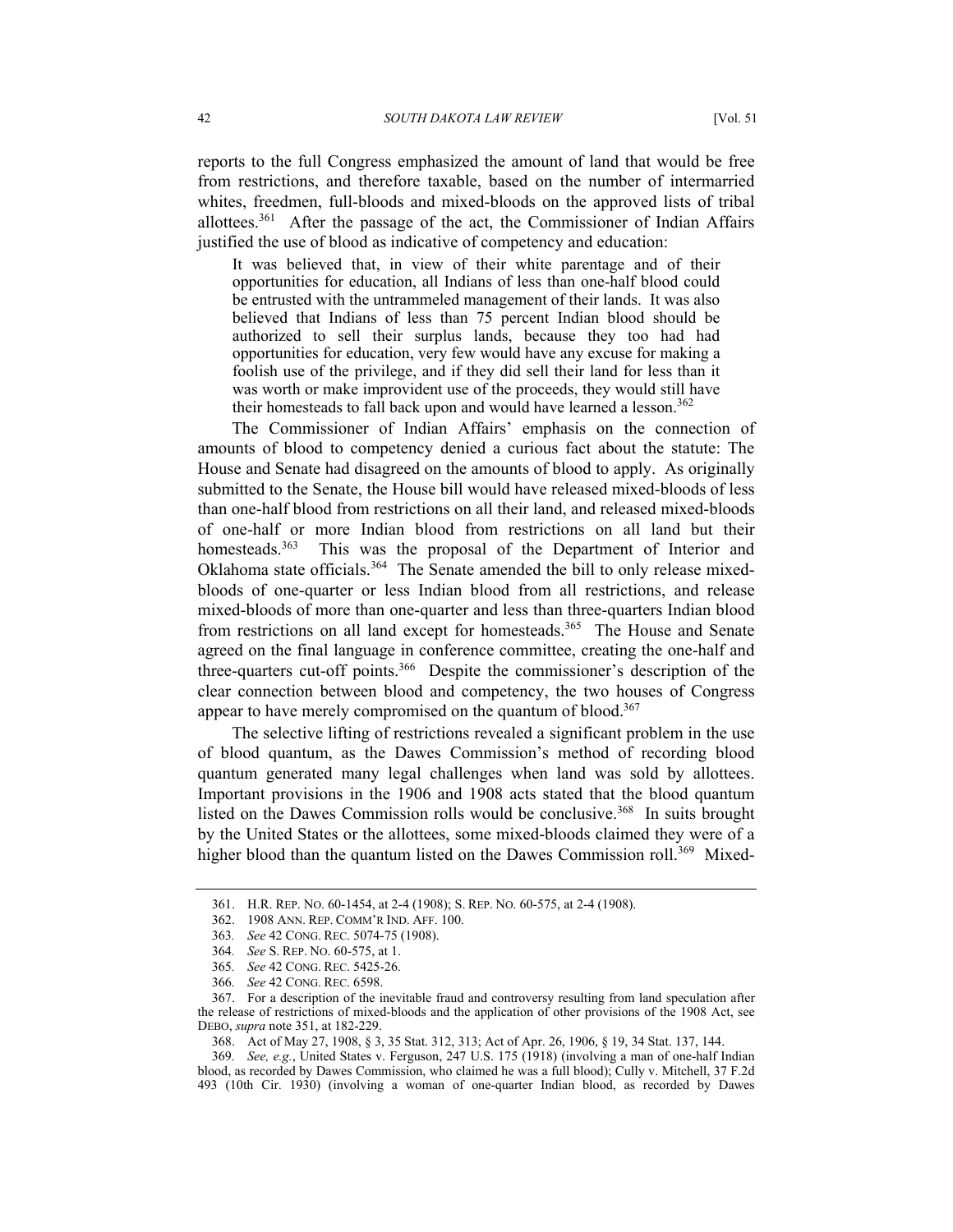bloods with black ancestry argued they were wrongly placed on the freedman roll when they had Indian blood. $370$  These mixed-bloods submitted oral testimony and other evidence on their true quantum to dispute the rolls so that the court would invalidate sales of their land.[371](#page-42-1) Both federal and state courts rejected these challenges, ruling that the Dawes Commission was a quasi-judicial tribunal and that its findings concerning the amount of blood or existence of Indian blood could not be attacked by outside evidence.<sup>372</sup> Courts did allow outside evidence in cases involving adopted children of Indians by blood, because the Dawes Commission generally failed to record their blood quantum on the rolls.[373](#page-42-3) The Dawes Commission also apparently had enrolled some adopted children who had no Indian blood as full-bloods.<sup>374</sup> The blood recorded for those adoptees was conclusive under the 1908 provision.<sup>[375](#page-42-5)</sup>

The 1906 Clapp Amendment removed restrictions for all mixed-bloods on the White Earth Reservation in Minnesota.<sup>376</sup> Congress did not define mixedbloods in the amendment, requiring clarification by the Supreme Court in *United States v. First National Bank*. [377](#page-42-7) Interestingly, lawyers for the United States seeking to set aside mixed-blood sales argued that the term meant those of more than one-half Indian blood on the grounds that "those of half-or-more white blood are more likely to be able to take care of themselves in making contracts and disposing of their lands than those of lesser admixture of blood."[378](#page-42-8)  However, the Supreme Court interpreted mixed-bloods as anyone with any trace of non-Indian ancestry.[379](#page-42-9) Using the term "thoroughbred" to describe fullbloods, the Court legitimized all transfers of land by anyone with any verifiable non-Indian blood.[380](#page-42-10) Interestingly, it was unclear which individuals who had sold their allotments were mixed-bloods, requiring that a roll be prepared to

<span id="page-42-4"></span>374*. See* SEMPLE, *supra* note 346, § 95.

<span id="page-42-6"></span><span id="page-42-5"></span>375. *See id.*

Commission, who claimed she was three-quarters Indian).

<span id="page-42-0"></span><sup>370</sup>*. See, e.g.*, Tiger v. Fewell, 22 F.2d 786 (8th Cir. 1927); Sango v. Willig, 249 P. 903 (Okla. 1926); Miller v. Allen, 229 P. 152 (Okla. 1924); Rowe v. Sartain, 230 P. 919 (Okla. 1924). In another interesting case, *Nunn v. Hazelrigg*, a mixed-blood of one-eighth Indian blood sold her land as a freed woman, and the purchaser sought to establish the non-existence of Indian blood by challenging the Dawes roll's classification. 216 F. 330 (8th Cir. 1930).

<span id="page-42-1"></span><sup>371</sup>*. See Ferguson*, 247 U.S. at 177-78; *Cully*, 37 F.2d at 494; *Tiger*, 22 F.2d at 786; *Sango*, 249 P. at 904-05; *Miller*, 229 P. at 152-53; *Rowe*, 230 P. at 920-21.

<span id="page-42-2"></span><sup>372</sup>*. See Ferguson*, 247 U.S. at 178-79; *Cully*, 37 F.2d at 495-96, 499; *Sango*, 249 P. at 904; *Miller*, 229 P. at 153-54; *Rowe*, 230 P. at 922-23. The court in *Nunn* made the same conclusion to invalidate the sale of the land. 216 F. at 334. In *Tiger*, the court relied on statutory construction of the 1904 act releasing freedmen from restrictions, see *supra* text accompanying note 353, but also referred to the "complexities and distressing situations as to title" that would arise from using outside evidence to establish Indian blood. 22 F.2d at 787.

<span id="page-42-3"></span><sup>373.</sup> Johnson v. Hickey, 211 P. 1036, 1038 (Okla. 1923) (involving a claim that adopted person placed on the "Seminoles by blood" roll was of sufficient Indian blood that his conveyances were void); Lula v. Powell, 166 P. 1050, 1051-52 (Okla. 1917). *See, e.g.*, United States v. Stigall, 226 F. 190, 192- 93 (8th Cir. 1915).

<sup>376.</sup> Act of Mar. 1, 1907, ch. 2285, 34 Stat. 1015, 1034; Act of June 21, 1906, ch. 3504, 34 Stat. 325, 353.

<span id="page-42-7"></span><sup>377. 234</sup> U.S. 245 (1914).

<span id="page-42-8"></span><sup>378</sup>*. Id.* at 260.

<span id="page-42-9"></span><sup>379</sup>*. See id.* at 262.

<span id="page-42-10"></span><sup>380</sup>*. Id.* at 258-59.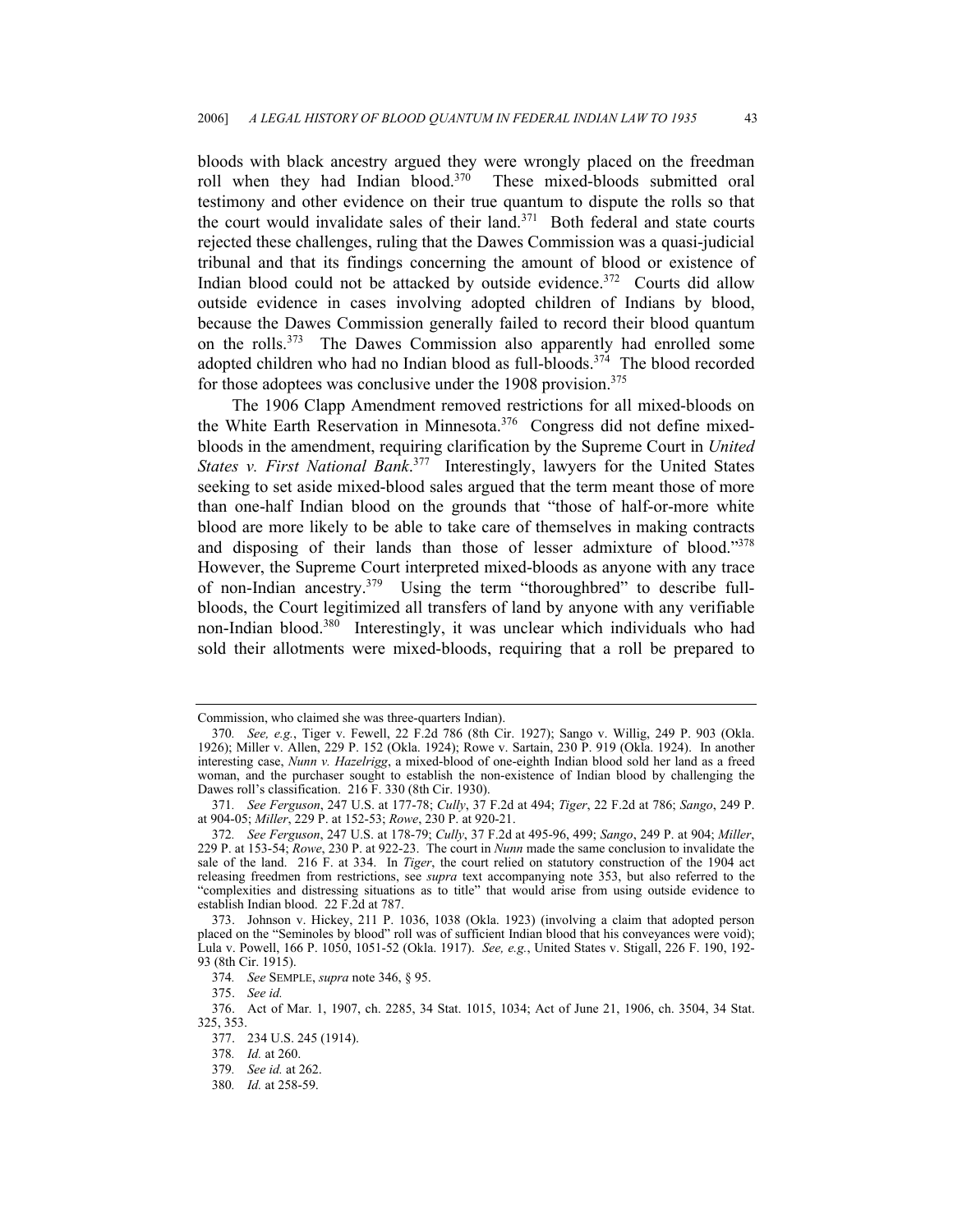quiet claims that full-bloods had illegally sold their allotments.<sup>381</sup> In an action reminiscent of the old slave cases,  $382$  anthropologists investigated and classified individuals as full-bloods or mixed-bloods based on their physical features.<sup>383</sup>

After these congressional acts directed at specific tribes, Commissioner of Indian Affairs Cato Sells applied the power of the BIA in 1917 to release unilaterally all allotted Indians of less than one-half Indian blood and then in 1919 to Indians of one-half Indian blood.<sup>384</sup> Sells's "Declaration of Policy" connected competency directly to the amount of non-Indian blood:

While ethnologically a preponderance of white blood has not heretofore been a criterion of competency, nor even now is it always a safe standard, it is almost an axiom that an Indian who has a larger proportion of white blood than Indian partakes more of the characteristics of the former than the latter. In thought and action, so far as the business world is concerned, he approximates more closely to the white blood ancestry.<sup>385</sup>

For Sells, blood quantum served as an easy distinguishing measure of competency. However, after several years of releasing mixed-bloods from restrictions solely based on blood quantum, the new Commissioner abandoned the half-blood rule.[386](#page-43-5)

### *5. Blood Quantum in Other Congressional Statutes*

Though the BIA accepted then rejected blood quantum for allotments, Congress embraced blood distinctions in other important legislation. In 1912 Congress restricted funding for Indian education according to blood.<sup>387</sup> The provision barred federal expenditures for the education of "children of less than one-fourth Indian blood" if their parents were citizens of the United States and their state, if there were adequate free schools, and if the Indian schools were "needed for pupils of more than one-fourth Indian blood."<sup>388</sup> After inclusion of this provision in individual appropriation  $\arcsin(389)$  Congress made the quarterblood restriction permanent in 1918.[390](#page-43-9) In 1919 Congress authorized the Secretary of Interior to create final rolls of tribal members, and explicitly required that the blood quantum of each member be included.<sup>391</sup> Importantly,

<span id="page-43-0"></span><sup>381</sup>*. See* MELISSA MEYER, THE WHITE EARTH TRAGEDY 159-171 (Bison Books 1999).

<span id="page-43-1"></span><sup>382</sup>*. See supra* text accompanying notes 26-39.

<span id="page-43-2"></span><sup>383</sup>*. See* MEYER, *supra* note 381, at 159-71. *See also* David Beaulieu, *Curly Hair and Big Feet: Physical Anthropology and the Implementation of Land Allotment on the White Earth Chippewa Reservation*, 7 AM. INDIAN Q. 281 (1984).

<span id="page-43-3"></span><sup>384</sup>*. See* 1917 ANN. REP. COMM'R IND. AFF. 3-5; Nichols v. Rysavy, 809 F.2d 1317, 1322 (8th Cir. 1987) (referencing 1919 extension to Indians of one-half Indian blood).

<span id="page-43-4"></span><sup>385. 1917</sup> ANN. REP. COMM'R IND. AFF. 3. For historical background on the policy and its supporters, see MCDONNELL, *supra* note 344, at 103-10.

<span id="page-43-5"></span><sup>386</sup>*. See* 1921 ANN. REP. COMM'R IND. AFF. 23.

<span id="page-43-6"></span><sup>387</sup>*. See* Act of Aug. 24, 1912, ch. 388, 37 Stat. 518, 519.

<span id="page-43-7"></span><sup>388</sup>*. Id.*

<span id="page-43-8"></span><sup>389</sup>*. See* Act of Mar. 2, 1917, ch. 146, 39 Stat. 969, 970; Act of May 18, 1916, ch. 125, 39 Stat. 123,

<sup>125;</sup> Act of Aug. 1, 1914, ch. 222, 38 Stat. 582, 584; Act of June 30, 1913, ch. 4, 38 Stat. 77, 78.

<span id="page-43-9"></span><sup>390</sup>*. See* Act of May 25, 1918, ch. 86, §1, 40 Stat. 561, 564 (codified at 25 U.S.C. § 297) (repealed 1985). Interestingly, Congress exempted funding to schools in the Five Civilized Tribes and Quapaw agency in Oklahoma from this provision. Act of May 24, 1922, ch. 199, 42 Stat. 552, 576.

<span id="page-43-10"></span><sup>391</sup>*. See* Act of June 30, 1919, ch. 4, § 1, 41 Stat. 3, 9 (codified at 25 U.S.C. § 163 (2000)).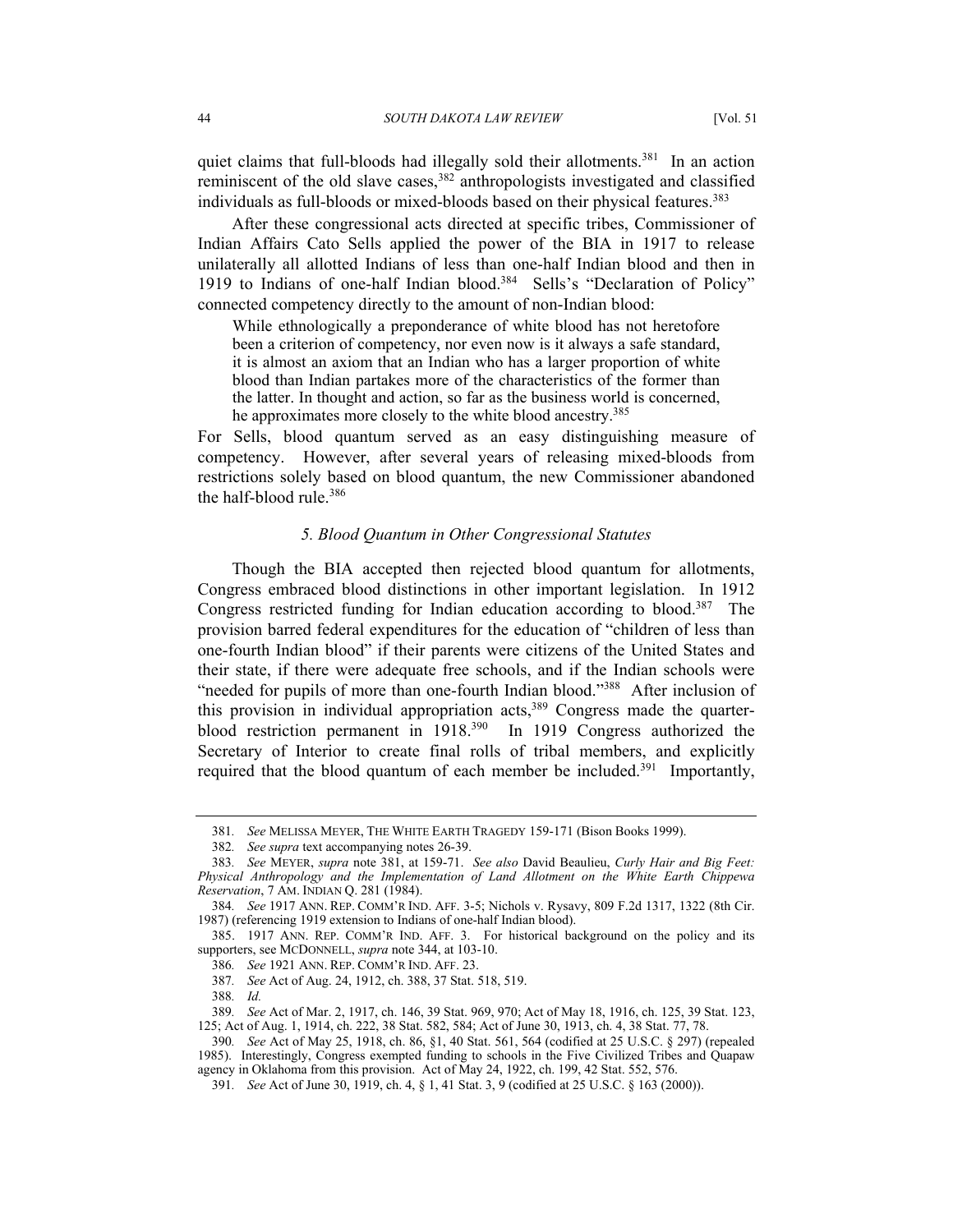like the Five Civilized Tribe acts, the statute mandated that the final roll was conclusive as to the blood quantum of each enrollee.<sup>392</sup> In 1921 Congress defined Native Hawaiian eligibility for land under the Hawaiian Homes Commission Act as "any descendant of not less than one-half part of the blood of the races inhabiting the Hawaiian Islands previous to 1778."[393](#page-44-1) In 1925 Congress barred future spouses who had no Indian blood from inheriting tribal property of Osage Indians of one-half or more Osage blood[.394](#page-44-2) In 1928 Congress extended restrictions on allotments for those Indians of the Five Civilized Tribes of one-half or more Indian blood to  $1956$ <sup>395</sup> Like the previous allotment statutes, Congress in 1929 required the Secretary of the Interior to issue certificates of competency to all Osage Indians having less than one-half Osage blood.[396](#page-44-4) A 1933 act extended federal supervision over income held by the Secretary of Interior for Indians of the Five Civilized Tribes of one-half or more Indian blood to 1956.[397](#page-44-5)

Two separate acts directly defined tribal membership by blood. Apparently at the request of representatives of the tribe,<sup>398</sup> Congress in 1931 prohibited those of less than one-sixteenth Eastern Cherokee blood from being tribal members.<sup>399</sup> Previous federal legislation passed in 1924 had authorized the distribution of tribal funds to those of less than one-sixteenth blood instead of land allotments.[400](#page-44-8) In that legislation, the quantum of blood recorded on the final roll again was deemed conclusive.<sup>401</sup> The congressional legislation replaced a North Carolina state law that had organized the Cherokees as a state corporation.<sup>402</sup> Interestingly, the state statute had restricted eligibility for the principal or assistant chief to those of one-quarter or more Cherokee blood and for councilmen to those of one-sixteenth or more Cherokee blood.<sup>403</sup> A 1934 act defined membership in the Menominee tribe.<sup>404</sup> The statute restricted enrollment of those not already on the rolls to Indians of one-quarter or more Menominee blood.<sup>405</sup> The statute also attempted to bar descendants of recipients of halfbreed payments under the treaty of  $1848^{406}$  from enrollment.<sup>407</sup> In a curious definition of Indian ancestry, the act stated that "no person who participated in the so-called 'Half Breed Payment of 1849' shall, for the purposes of enrollment as a member of the tribe, be considered as possessing any Menominee Indian

<span id="page-44-0"></span><sup>392.</sup> *See id.*

<span id="page-44-2"></span><span id="page-44-1"></span><sup>393.</sup> Act of July 9, 1921, ch. 42, § 201(a)(7), 42 Stat 108, 108.

<sup>394</sup>*. See* Act of Feb. 27, 1925, ch. 359, § 7, 43 Stat. 1008, 1011 (codified as amended at 25 U.S.C. § 331 (2000)).

<span id="page-44-3"></span><sup>395</sup>*. See* Act of May 10, 1928, ch. 517, § 1, 45 Stat. 495, 495.

<span id="page-44-4"></span><sup>396</sup>*. See* Act of Mar. 2, 1929, ch. 493, § 3, 45 Stat. 1478, 1480.

<span id="page-44-5"></span><sup>397</sup>*. See* Act of Jan. 27, 1933, ch. 23, § 1, 47 Stat. 777, 777.

<span id="page-44-6"></span><sup>398</sup>*. See* H.R. REP. NO. 71-2633, at 2 (1931).

<span id="page-44-7"></span><sup>399</sup>*. See* Act of Mar. 4, 1931, ch. 494, 46 Stat. 1518.

<span id="page-44-8"></span><sup>400</sup>*. See* Act of June 4, 1924, ch. 253, § 13, 43 Stat. 376, 379 (codified at 25 U.S.C. § 331 (2000)).

<span id="page-44-9"></span><sup>401</sup>*. See id.* § 2.

<span id="page-44-10"></span><sup>402</sup>*. See* Act of Mar. 8, 1895, ch. 166, 1895 N.C. Sess. Laws 234-37.

<span id="page-44-11"></span><sup>403</sup>*. Id.* § 17.

<span id="page-44-12"></span><sup>404.</sup> Act of June 15, 1934, ch. 540, 48 Stat. 965.

<span id="page-44-13"></span><sup>405</sup>*. Id.* § 4.

<span id="page-44-14"></span><sup>406</sup>*. Id. See* Treaty with the Menominee, *supra* note 71, art. 4.

<span id="page-44-15"></span><sup>407</sup>*. See* Act of June 15, 1934, § 4, 48 Stat. at 965.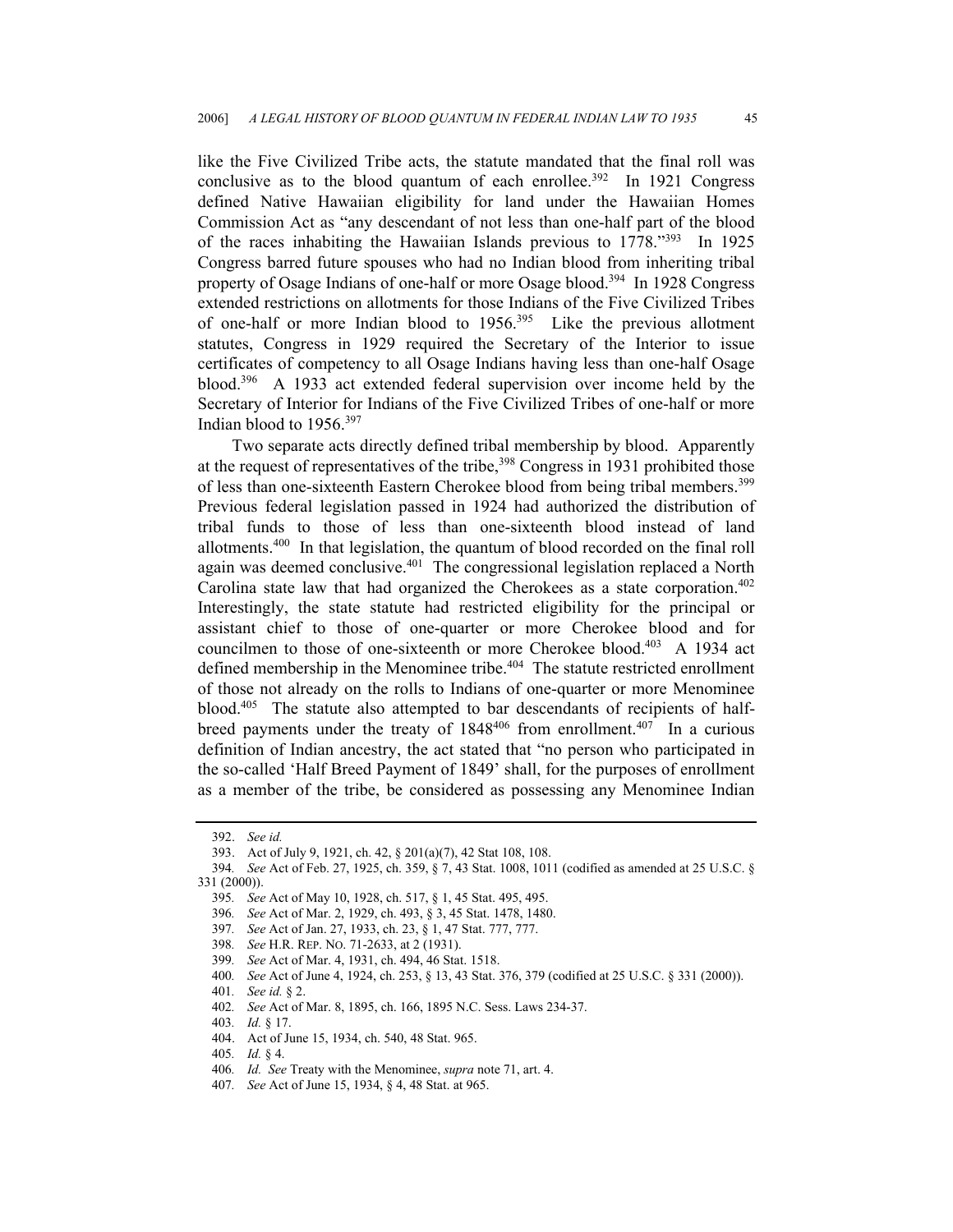blood."[408](#page-45-0) While Congress defined membership in specific tribes, the general federal approach to Indian affairs shifted significantly in 1934 through the Indian Reorganization Act.

# D. THE INDIAN REORGANIZATION ACT (1934) AND THE DEFINITION OF INDIAN

The Indian Reorganization Act<sup>409</sup> (IRA) brought far-reaching changes to the federal administration of Indian affairs. Congress rejected the allotment policy and, among other things, provided land purchase and loan programs and a process by which tribes could organize constitutional governments and form corporate entities.<sup>410</sup> Because of the significant philosophical shift in Indian policy, the bill was controversial when presented to Congress[.411](#page-45-3)

One item that created discussion was the definition of Indian advocated by Commissioner of Indian Affairs John Collier, the architect of reorganization.<sup>412</sup> Collier originally proposed a definition for the IRA that included all those of Indian descent who were members of recognized tribes, their descendants who resided on a reservation, and all other Indians of one-quarter or more Indian blood.[413](#page-45-5) However, members of Congress, especially Senator Wheeler of Montana, objected to the one-quarter standard:

I do not think the government of the United States should go out there and take a lot of Indians in that are quarter bloods and take them in under this act. If they are Indians in the half blood then the government should perhaps take them in, but not unless they are. If you pass it to where they are quarter blood Indians you are going to have all kinds of people coming in and claiming they are quarter blood Indians and want to be put on the government rolls, and in my judgment it should not be done. What we are trying to do is get rid of the Indian problem rather than to add to it.[414](#page-45-6)

Wheeler perpetuated the rhetoric of competency, objecting to those of less than one-half Indian blood from participating at all, stating that Indians in Montana and California were "white people" who were "just as capable of handling their own affairs as any white man in this room."[415](#page-45-7)

As passed by Congress, the IRA used Collier's hybrid definition, but raised

<span id="page-45-2"></span>410*. Id.*

<span id="page-45-0"></span><sup>408</sup>*. Id.* The Department of Interior had previously denied allotments to descendants of 1849 payment recipients, concluding that by accepting payment a recipient severed his or her connection to the tribe and ceased to be a tribal member. Louis W. Breuninger et al., 42 Pub. Lands Dec. 489, 493 (1913).

<span id="page-45-1"></span><sup>409.</sup> Indian Reorganization Act, ch. 576, 48 Stat. 984.

<span id="page-45-3"></span><sup>411</sup>*. See* ELMER R. RUSCO, A FATEFUL TIME: THE BACKGROUND AND LEGISLATIVE HISTORY OF THE INDIAN REORGANIZATION ACT 220-54 (2000).

<span id="page-45-5"></span><span id="page-45-4"></span><sup>412.</sup> For a discussion of John Collier's effect on Indian policy, see COHEN, *supra* note 15, at 146-51.

<sup>413</sup>*. See* THE INDIAN REORGANIZATION ACT: CONGRESSES AND BILLS 12, § 13(b) (Vine Deloria, Jr. ed., 2002). This definition originally applied only to the section authorizing the Department of Interior to issue a charter to a tribal group. *See* Karl A. Funke, *Educational Assistance and Employment Preference: Who is an Indian?*, 4 AM. INDIAN L. REV. 1, 18-19 (1976). The Senate bill applied the definition to all provisions, as did the final act. *See id.* at 19-20; Indian Reorganization Act, § 19.

<span id="page-45-6"></span><sup>414</sup>*. To Grant to Indians Living under Federal Tutelage the Freedom to Organize for Purposes of Local Self-Government and Economic Enterprise: Hearing Before the Committee on Indian Affairs United States Senate*, 73d Cong. 263-64 (1934) (statement of Sen. Wheeler).

<span id="page-45-7"></span><sup>415</sup>*. Id.* at 151.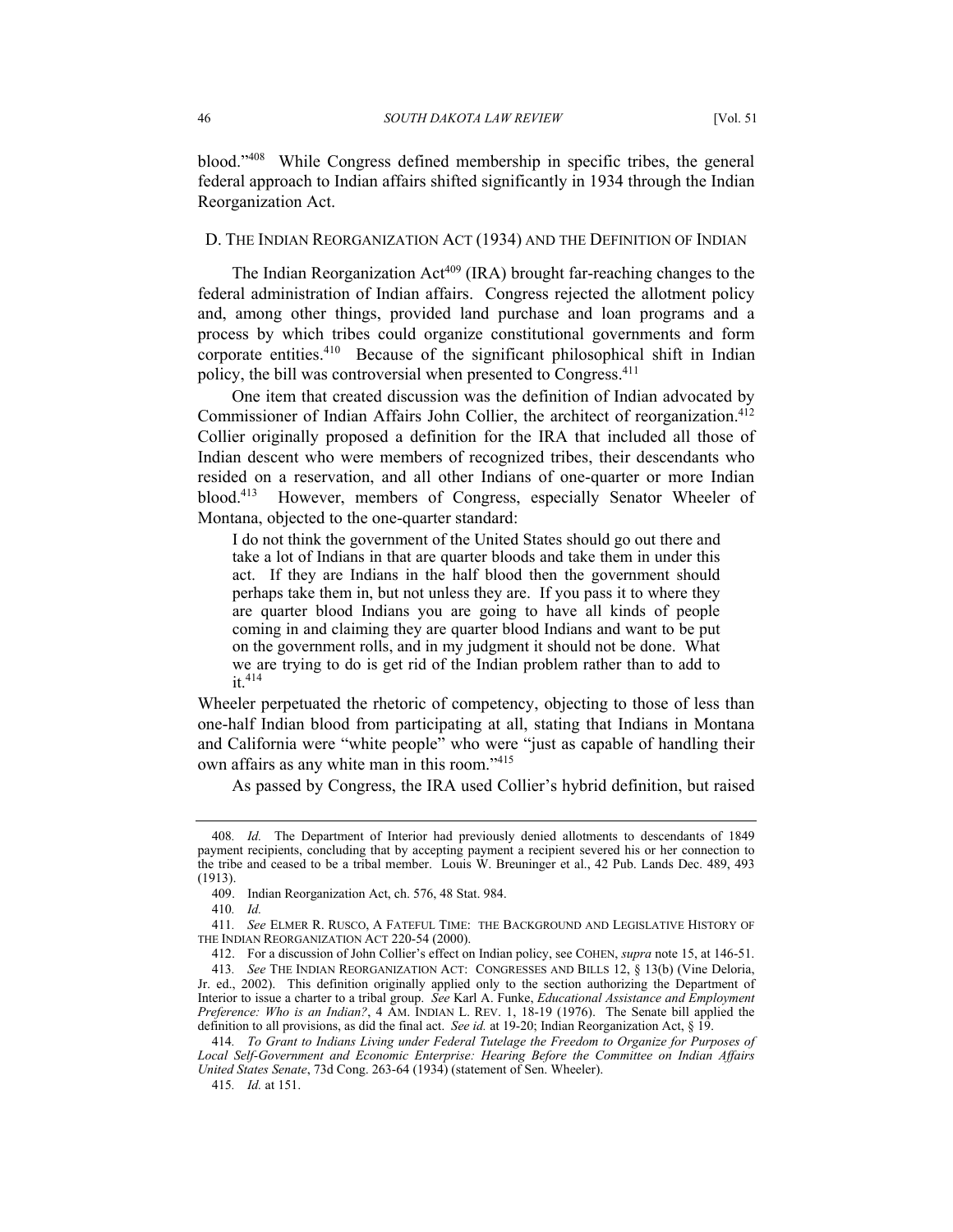the threshold blood quantum to one-half.[416](#page-46-0) The definition included:

[A]ll persons of Indian descent who are members of any recognized Indian tribe now under Federal jurisdiction, and all persons who are descendants of such members who were, on June 1, 1934, residing within the present boundaries of any Indian reservation, and . . . persons of one-half or more Indian blood.<sup>[417](#page-46-1)</sup>

The membership, descent and residence, and blood components were discreet methods to define Indian.<sup>418</sup> An individual could be a member of a tribe, a descendant of a member residing on a reservation, or could possess the requisite amount of blood. Importantly, the definition required some Indian blood in all three categories, thereby excluding persons with no Indian ancestry married into or adopted by the tribe. The half-blood and descendant categories expanded the definition of Indian beyond tribal membership. To come under federal administration under the act, one could be politically and biologically Indian or just biologically Indian.

The IRA also was an important crossroads for tribal membership. The Bureau of Indian Affairs' legal interpretation of the act recognized the inherent sovereignty of tribes to define their own membership.<sup>419</sup> With the ability to draft constitutions, the question of tribal membership, and whether to use blood quantum to define it, generally became the choice of tribes themselves.<sup>420</sup> However, definitions of Indian eligibility for federal programs, and the choice to use blood quantum or not, would remain within the authority of the federal government.

#### IV. CONCLUSION

The legal history of blood quantum to 1935 is more striking for its lack of use than its application. Rules defining the status of mixed-ancestry persons by blood and descent existed from at least 1705 in Anglo-American law, but the federal government only applied blood quantum to Indians on a large scale in the early twentieth century. Though early federal officials knew of blood quantum, and used it to describe individuals of mixed ancestry, they generally avoided its application. In the allotment era, federal officials applied blood quantum for a variety of purposes. Though federal policy shifted again in the Indian Reorganization Act to emphasize tribal self-government, blood quantum was by then firmly entrenched, though existing alongside political definitions. The main

<span id="page-46-1"></span><span id="page-46-0"></span><sup>416</sup>*. See* Indian Reorganization Act, § 19.

<sup>417</sup>*. Id.* For a discussion of these three "classes" of Indians, see Brownell, *supra* note 1, at 285-88; Funke, *supra* note 413, at 18-28.

<span id="page-46-2"></span><sup>418</sup>*. See* Indian Reorganization Act, § 19.

<span id="page-46-4"></span><span id="page-46-3"></span><sup>419</sup>*. See* Powers of Indian Tribes, 1 Op. Solic. Ind. Aff. 445, 456-61 (1934).

<sup>420.</sup> Whether the Bureau of Indian Affairs exerted strong influence in the drafting of membership provisions is more properly examined elsewhere. For discussions of BIA influence over membership in IRA constitutions, see COHEN, *supra* note 15, at 149; GRAHAM D. TAYLOR, THE NEW DEAL AND AMERICAN TRIBALISM: THE ADMINISTRATION OF THE INDIAN REORGANIZATION ACT, 1934-45, at 96- 98 (1980) (discussing BIA use of model constitution as template); Goldberg, *supra* note 8, at 446-47 (discussing Department of Interior's historical influence over membership provisions); Resnik, *supra*  note 267, at 714 (discussing circular of Bureau of Indian Affairs encouraging the use of blood or other federal criteria for tribal membership provisions in constitutions).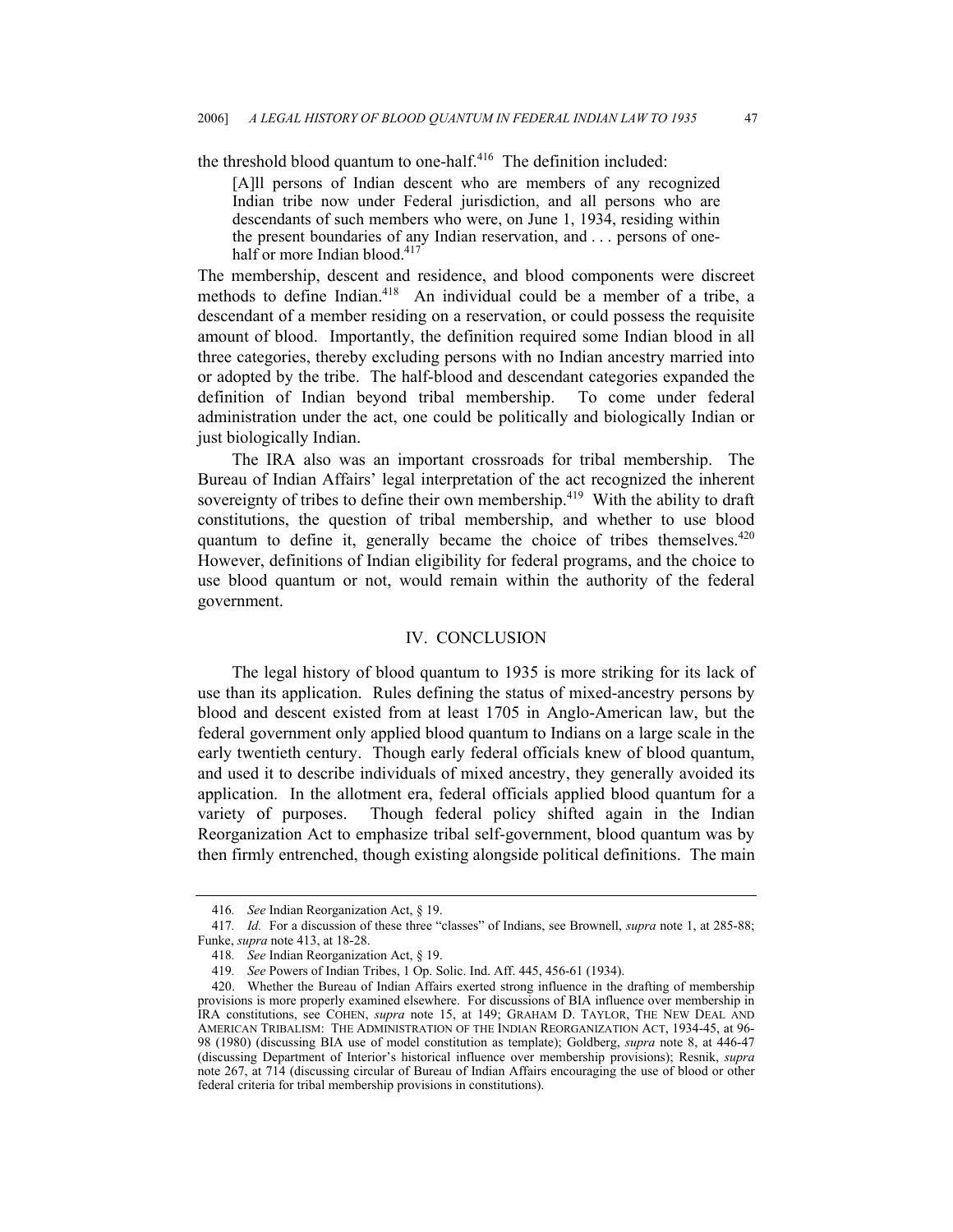question is: why blood quantum became a prominent method of defining Indian status, but remained only one of several methods?

The evolution in the use of blood quantum tracks the interaction of two sets of foundational contradictions in federal Indian law. At once Indians are citizens of political entities and members of an Indian race. Further, Indian tribes are autonomous governments with federally-recognized sovereignty over their territories, but Indians are dependent wards of the federal government subject to detailed controls over their lives. The muddled array of individual uses of the legal term Indian that developed to 1935, some requiring a threshold blood quantum (without a consistent quantum) and some requiring tribal membership, reflects that the United States failed to resolve these inherent contradictions in its Indian law. Instead, individual statutes, regulations, and court rulings emphasized different aspects of Indian status, with no cohesive explanation for the varied definitions.

As discussed, the perception of Indians as a biological population entered into nineteenth-century federal Indian law. In 1846 the Supreme Court extended federal criminal jurisdiction over white tribal members by interpreting the statutory term Indian to refer to a race of Indians. Further, federal law barred Indians from American citizenship, explained by some officials as due to the alleged incapacity of the Indian race. Consistent with this perception, the preexisting colonial concept of different Indian, white, and black bloods and the expression of biological intermixture between Indians and non-Indians in terms of fractionated blood entered into early federal discussions of Indian policy.

However, nineteenth-century federal officials also treated tribes as autonomous political entities, and "Indian" as a political citizen of a tribe. The federal government negotiated treaties with tribes for various purposes, and mostly did not interfere with internal membership. Early treaty provisions included references to half-breeds or quarter-bloods, and a few treaties defined eligibility for specific benefits by blood, but no treaty stated that mixed-bloods were not tribal members or were not Indian. Indeed, some later treaties explicitly recognized mixed-bloods and even intermarried whites and black freedmen as tribal members. Bureau of Indian Affairs administrative practice generally made no distinction between mixed-bloods and other Indians for distribution of benefits, and generally left the decision up to tribal officials whether to recognize mixed-bloods as members. Even when the Attorney General and federal judges suggested a distinction between Indians and white citizens, defined by the amount of Indian blood, they declined to apply it. Instead, the branches of the federal government preferred rules of matrilineal or patrilineal descent or tribal membership to classify mixed-bloods.

While the federal government viewed Indians as members of political entities, it also exerted supervision and control over Indian property as the guardian of Indian wards. The government barred Indians from making contracts, from selling land, and from other activities associated with "competent" citizens of the United States under the notion of guardianship. Federal officials selectively extended their guardianship authority to protect mixed-bloods as Indians by supervising their transactions.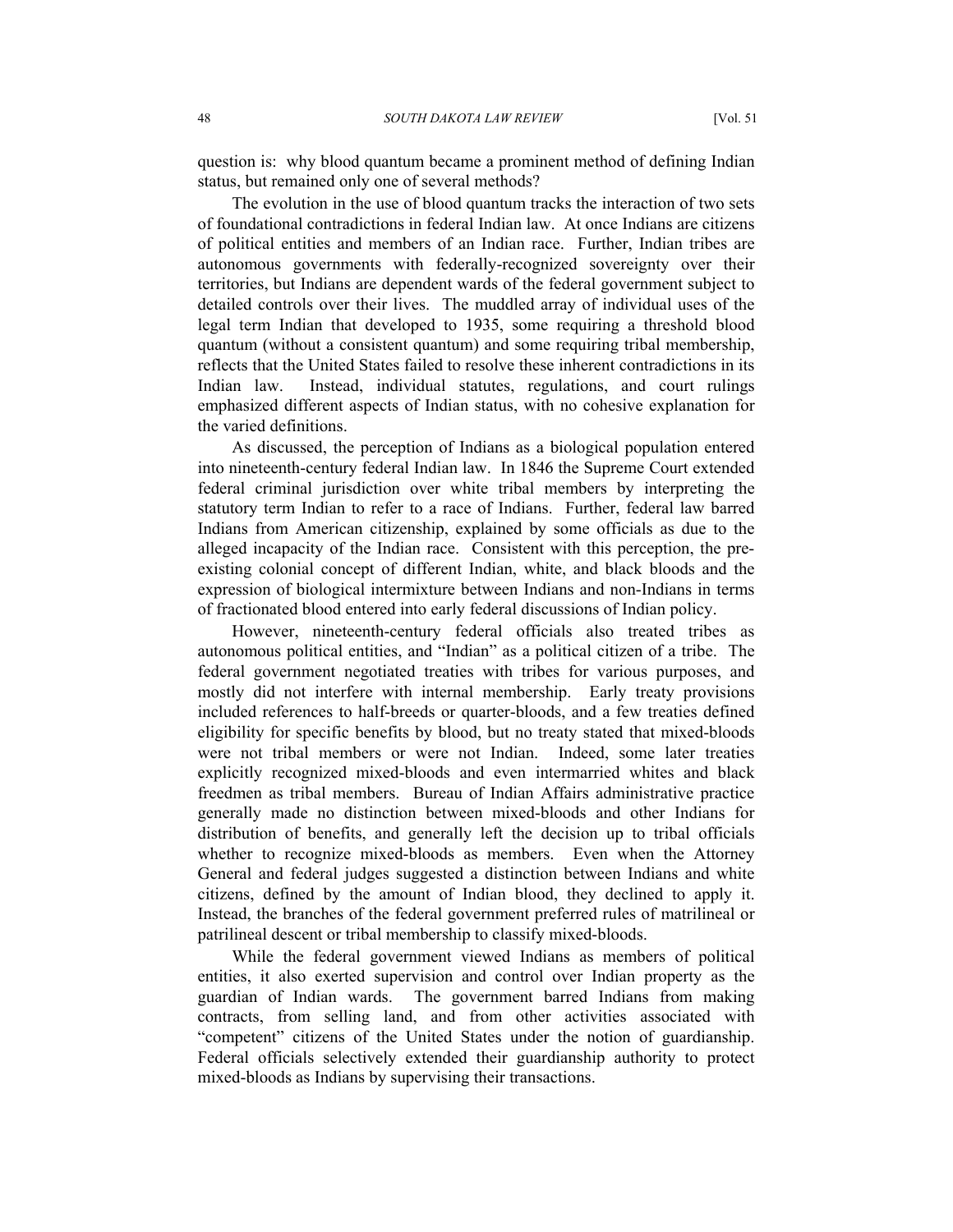By the 1870s the federal government increasingly asserted its guardianship authority and de-emphasized the concept of Indians as citizens of autonomous tribes. Congress abolished treaty-making with tribes, though it continued to negotiate agreements. Citizen and Indian slowly ceased to be a viable distinction, as Congress bestowed citizenship on various groups of Indians. The Bureau of Indian Affairs grew to control the day-to-day activities of reservation Indians. Congress extended federal court jurisdiction in the Major Crimes Act to prosecute for the first time crimes between Indians. Congress moved to assimilate individual Indians into American society and established the allotment program to dissolve tribes as collective entities.

However, the political conception of Indian identity never completely went away. When the federal government distributed allotments, all three branches eventually applied tribal membership to define eligibility. Officials recognized intermarried white men as empowered to vote on land cession agreements, and these white men shared in the distribution of property at certain times as tribal members. Even when Congress in 1888 barred newly intermarried white men from sharing in tribal property, it still recognized the authority of tribes to recognize them as members.

In the early twentieth century the federal government asserted virtually absolute control over Indian lands and applied the pre-existing concept of blood quantum directly. Blessed by the Supreme Court, Congress dismantled Indian lands and selectively released allottees based on their relative competency. The use of blood quantum combined the concepts of Indian as a member of a biological group and Indian as an incompetent ward. Both Congress and the Bureau of Indian Affairs used blood quantum as one of the defining elements of competency to release whole classes of Indians, while retaining restrictions on others. Congress then conditioned funding and, for certain tribes, membership itself, based on blood quantum, limiting its responsibilities to a subset of biological wards.

However, even when Congress applied blood quantum during this time, there was no consistent approach. Status as an Indian for some purposes required a threshold blood quantum, while for other purposes it did not. Congress used different amounts for different purposes, with no cohesive explanation for the inconsistent applications of blood quantum or the specific amounts chosen.

To add to the confusion, the IRA combined the various conceptions of Indian identity in one piece of legislation. With the exception of adopted non-Indian tribal members, both political and biological Indians were beneficiaries of the act. Tribal membership continued to be important, as the IRA included all tribal members of "Indian descent." However, Congress also included onreservation descendants of members and Indians of one-half or more Indian blood not affiliated with any tribe. Further, the IRA included both the notions of Indians as autonomous communities and as wards of the federal government. The IRA set up a process for tribes to organize constitutional governments and corporate entities, and subsequent BIA interpretation left membership to the tribes themselves. However, the increase of the blood quantum threshold from